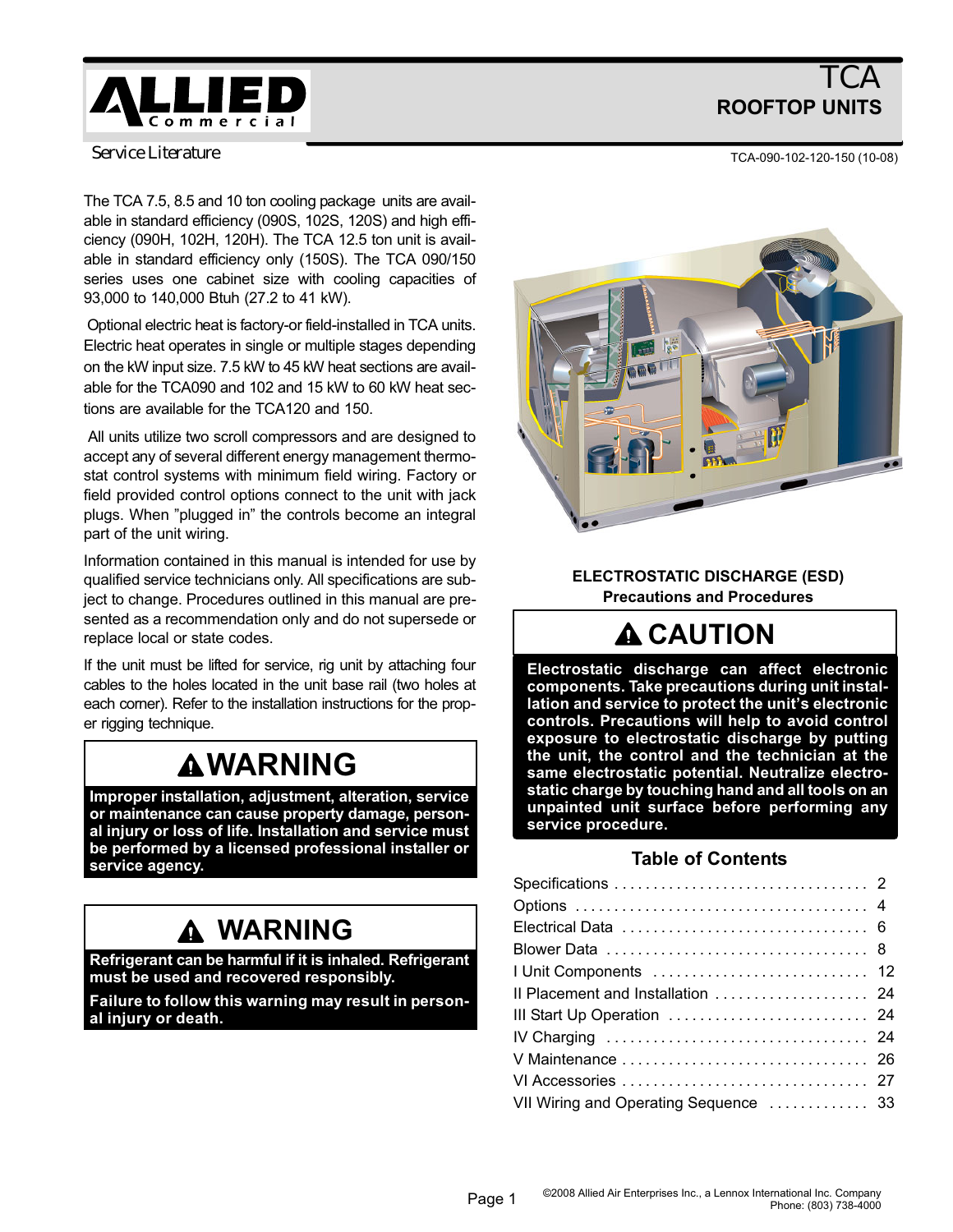#### **SPECIFICATIONS**

| General                           | Nominal Tonnage                                                                                                   | <b>7.5 Ton</b>                        | 8.5 Ton                               | 10 Ton                                                           | <b>12.5 Ton</b>                                   |
|-----------------------------------|-------------------------------------------------------------------------------------------------------------------|---------------------------------------|---------------------------------------|------------------------------------------------------------------|---------------------------------------------------|
| Data                              | Model No.                                                                                                         | <b>TCA090S2B</b>                      | <b>TCA102S2B</b>                      | <b>TCA120S2B</b>                                                 | <b>TCA150S2B</b>                                  |
|                                   | <b>Efficiency Type</b>                                                                                            | <b>Standard</b>                       | <b>Standard</b>                       | <b>Standard</b>                                                  | <b>Standard</b>                                   |
| Cooling                           | Gross Cooling Capacity - Btuh (kW)                                                                                | 93,000 (27.2)                         | 104,000 (30.5)                        | 126,000 (36.6)                                                   | 145,000 (42.5)                                    |
| Performance                       | <sup>1</sup> Net Cooling Capacity - Btuh (kW)                                                                     | 90,000 (26.4)                         | 100,000 (29.3)                        | 120,000 (35.2)                                                   | 138,000 (40.4)                                    |
|                                   | ARI Rated Airflow - cfm (L/s)                                                                                     | 3000 (1415)                           | 3400 (1605)                           | 3800 (1795)                                                      | 4250 (2005)                                       |
|                                   | Total Unit Power (kW)                                                                                             | 8.9                                   | 9.9                                   | 11.8                                                             | 14.5                                              |
|                                   | <sup>1</sup> EER (Btuh/Watt)                                                                                      | 10.1                                  | 10.1                                  | 10.1                                                             | 9.5                                               |
|                                   | <sup>2</sup> Integrated Part Load Value (Btuh/Watt)                                                               | 10.5                                  | 10.5                                  | 10.5                                                             | 9.2                                               |
|                                   | Circuit 1<br>Refrigerant Charge                                                                                   | 7 lbs. 0 oz. (3.18 kg)                | 7 lbs. 8 oz. (3.140 kg)               | 10 lbs. 0 oz. (4.53 kg)                                          | 13 lbs. 0 oz. (5.90 kg)                           |
|                                   | Furnished (HCFC-22)<br>Circuit 2                                                                                  | 6 lbs. 8 oz. (2.95 kg)                | 7 lbs. 0 oz. (3.18 kg)                | 10 lbs. 0 oz. (4.53 kg)                                          | 12 lbs. 0 oz. (5.44 kg)                           |
|                                   | <sup>3</sup> Sound Rating Number (dB)                                                                             | 88                                    | 88                                    | 88                                                               | 88                                                |
|                                   | <b>Compressor</b> - Number & Type                                                                                 | (2) Scroll                            | (2) Scroll                            | (2) Scroll                                                       | (2) Scroll                                        |
| Condenser                         | Net face area - sq. ft. $(m^2)$                                                                                   | 29.3 (2.72) total                     | 29.3 (2.72) total                     | 29.3 (2.72) total                                                | 26.6 (2.47) total                                 |
| Coil                              | Tube diameter - in. (mm)                                                                                          | 3/8(9.5)                              | 3/8(9.5)                              | 3/8(9.5)                                                         | 3/8(9.5)                                          |
|                                   | Number of rows                                                                                                    | 1                                     | 1                                     | $\overline{2}$                                                   | 3                                                 |
|                                   | Fins per inch (m)                                                                                                 | 20 (787)                              | 20 (787)                              | 20 (787)                                                         | 20 (787)                                          |
| <b>Condenser</b>                  | Motor horsepower (W)                                                                                              | $(2)$ 1/3 $(249)$                     | $(2)$ 1/3 $(249)$                     | $(2)$ 1/3 $(249)$                                                | $(2)$ 1/2 $(372)$                                 |
| Fans                              | Motor rpm                                                                                                         | 1075                                  | 1075                                  | 1075                                                             | 1075                                              |
|                                   | <b>Total Motor watts</b>                                                                                          | 700                                   | 700                                   | 700                                                              | 1150                                              |
|                                   | Diameter - in. (mm) - no. of blades                                                                               | $(2)$ 24 $(610)$ - 3                  | $(2)$ 24 $(610) - 3$                  | $(2)$ 24 $(610) - 3$                                             | $(2)$ 24 $(610)$ - 3                              |
|                                   | Total air volume - cfm (L/s)                                                                                      | 8,000 (3775)                          | 8,000 (3775)                          | 8,000 (3775)                                                     | 9,000 (4245)                                      |
| Evaporator                        | Net face area - sq. ft. $(m^2)$                                                                                   | 10.5 (0.98) total                     | 10.5 (0.98) total                     | 10.5 (0.98) total                                                | 10.5 (0.98) total                                 |
| Coil                              | Tube diameter - in. (mm)                                                                                          | 3/8(9.5)                              | 3/8(9.5)                              | 3/8(9.5)                                                         | 3/8(9.5)                                          |
|                                   | Number of rows                                                                                                    | 3                                     | 3                                     | 4                                                                | $\overline{4}$                                    |
|                                   | Fins per inch (m)                                                                                                 | 14 (551)                              | 14 (551)                              | 14 (551)                                                         | 14 (551)                                          |
|                                   | Drain Connection - no. & size                                                                                     | $(1)$ 1 in. NPT coupling              | $(1)$ 1 in. NPT coupling              | $(1)$ 1 in. NPT coupling $(1)$ 1 in. NPT coupling                |                                                   |
|                                   | Expansion device type                                                                                             |                                       |                                       | Balanced Port Thermostatic Expansion Valve, removable power head |                                                   |
| <b>Standard</b>                   | <sup>4</sup> Belt Drive - Nominal motor output                                                                    | 2 hp (1.5 kW)                         | 2 hp (1.5 kW)                         | 3 hp (2.2 kW)                                                    | 5 hp (3.7 kW)                                     |
| Indoor<br><b>Blower and</b>       | Maximum usable output (US Only)                                                                                   | 2.3 hp (1.7 kW)                       | 2.3 hp (1.7 kW)                       | 3.45 hp (2.6 kW)                                                 | 5.75 hp (4.3 kW)                                  |
| <b>Drive</b>                      | Drive kit                                                                                                         | kit #1 - 680 - 925 rpm                | kit #1 - 680 - 925 rpm                | kit #3 - 895 - 1120 rpm                                          | kit #6 - 1100- 1395<br>rpm                        |
|                                   | Wheel nominal diameter x width - in. (mm) (1) 15 x 15 (381 x 381) (1) 15 x 15 (381 x 381) (1) 15 x 15 (381 x 381) |                                       |                                       |                                                                  | (1) 15 x 15 (381 x<br>381)                        |
| <b>Filters</b>                    | Type of filter                                                                                                    |                                       |                                       | Disposable, pleated MERV 7 (standard) or MERV 11 (optional)      |                                                   |
|                                   | Number and size - in. (mm)                                                                                        | $(4)$ 18 x 24 x 2<br>(457 x 610 x 51) | $(4)$ 18 x 24 x 2<br>(457 x 610 x 51) | $(4)$ 18 x 24 x 2<br>$(457 \times 610 \times 51)$                | $(4)$ 18 x 24 x 2<br>$(457 \times 610 \times 51)$ |
| <b>Electrical characteristics</b> |                                                                                                                   |                                       |                                       | 208/230V, 460V or 575V - 60 hertz - 3 phase                      |                                                   |

NOTE - Net capacity includes evaporator blower motor heat deduction. Gross capacity does not include evaporator blower motor heat deduction.<br><sup>1</sup> Certified in accordance with the ULE certification program, which is based o wb entering evaporator air; minimum external duct static pressure.<br><sup>2</sup> Integrated Part Load Value rated at 80°F (27°C) outdoor air temperature, 80°F (27°C) db/67°F (19°C) wb indoor air temperature.<br><sup>3</sup> Sound Rating Number

4 Maximum usable output of motors are shown. In Canada, nominal motor output is also maximum usable motor output. If motors of comparable output are used, be sure to keep within the service factor limitations outlined on the motor nameplate.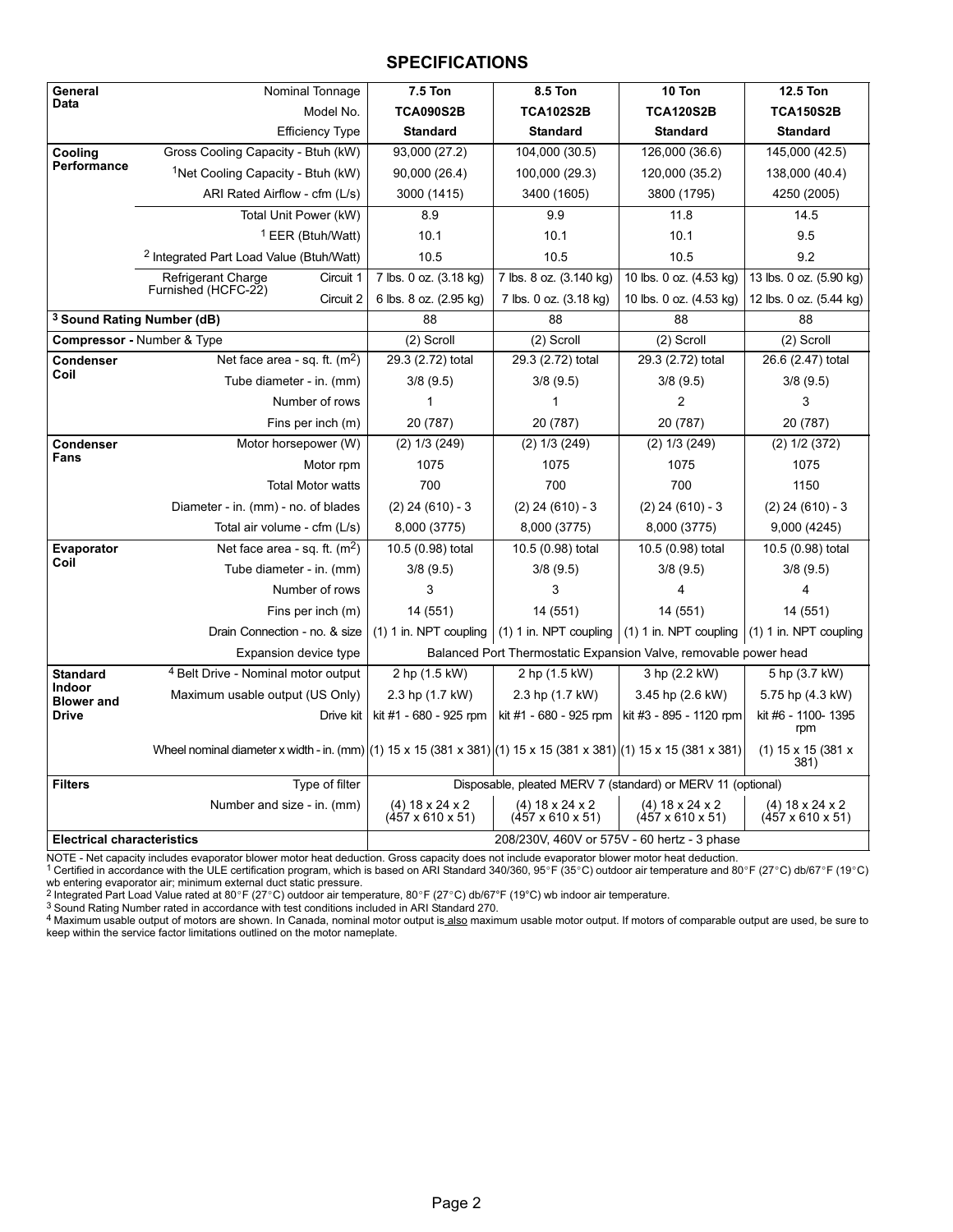#### **SPECIFICATIONS**

| General<br><b>Data</b>            | Nominal Tonnage<br>Model No.                        | <b>7.5 Ton</b><br><b>TCA090H2B</b>                          | 8.5 Ton<br><b>TCA102H2B</b>                                      | 10 Ton<br><b>TCA120H2B</b>                        |  |  |  |  |
|-----------------------------------|-----------------------------------------------------|-------------------------------------------------------------|------------------------------------------------------------------|---------------------------------------------------|--|--|--|--|
| Cooling                           | Gross Cooling Capacity - Btuh (kW)                  | 93,000 (27.2)                                               | 106,000 (31.0)                                                   | 126,000 (36.9)                                    |  |  |  |  |
| <b>Performance</b>                | <sup>1</sup> Net Cooling Capacity - Btuh (kW)       | 90,000 (26.4)                                               | 103,000 (30.2)                                                   | 120,000 (35.2)                                    |  |  |  |  |
|                                   | ARI Rated Airflow - cfm (L/s)                       | 3000 (1415)                                                 | 3400 (1605)                                                      | 3800 (1795)                                       |  |  |  |  |
|                                   | Total Unit Power (kW)                               | 8.0                                                         | 9.2                                                              | 10.9                                              |  |  |  |  |
|                                   | <sup>1</sup> EER (Btuh/Watt)                        | 11.0                                                        | 11.0                                                             | 11.0                                              |  |  |  |  |
|                                   | <sup>2</sup> Integrated Part Load Value (Btuh/Watt) | 11.4                                                        | 11.4                                                             | 11.4                                              |  |  |  |  |
|                                   | Circuit 1<br>Refrigerant Charge                     | 8 lbs. 8 oz. (3.86 kg)                                      | 8 lbs. 8 oz. (3.86 kg)                                           | 10 lbs. 0 oz. (4.54 kg)                           |  |  |  |  |
|                                   | Furnished (HCFC-22)<br>Circuit 2                    | 8 lbs. 8 oz. (3.86 kg)                                      | 8 lbs. 8 oz. (3.86 kg)                                           | 10 lbs. 0 oz. (4.54 kg)                           |  |  |  |  |
|                                   | <sup>3</sup> Sound Rating Number (dB)               | 88                                                          | 88                                                               | 88                                                |  |  |  |  |
|                                   | <b>Compressor</b> - Number and Type                 | (2) Scroll                                                  | (2) Scroll                                                       | (2) Scroll                                        |  |  |  |  |
| <b>Condenser</b>                  | Net face area - sq. ft. $(m2)$                      | 29.3 (2.72) total                                           | 29.3 (2.72) total                                                | 29.3 (2.72) total                                 |  |  |  |  |
| Coil                              | Tube diameter - in. (mm)                            | 3/8(9.5)                                                    | 3/8(9.5)                                                         | 3/8(9.5)                                          |  |  |  |  |
|                                   | Number of rows                                      | $\overline{2}$                                              | 2                                                                | $\overline{2}$                                    |  |  |  |  |
|                                   | Fins per inch (m)                                   | 20 (787)                                                    | 20 (787)                                                         | 20 (787)                                          |  |  |  |  |
| <b>Condenser</b>                  | Motor horsepower (W)                                | $(2)$ 1/3 $(249)$                                           | $(2)$ 1/3 $(249)$                                                | $(2)$ 1/3 $(249)$                                 |  |  |  |  |
| Fans                              | Motor rpm                                           | 1075                                                        | 1075                                                             | 1075                                              |  |  |  |  |
|                                   | <b>Total Motor watts</b>                            | 700                                                         | 700                                                              | 700                                               |  |  |  |  |
|                                   | Diameter - in. (mm) - no. of blades                 | $(2)$ 24 $(610) - 3$                                        | $(2)$ 24 $(610) - 3$                                             | $(2)$ 24 $(610) - 3$                              |  |  |  |  |
|                                   | Total air volume - cfm (L/s)                        | 8,000 (3775)                                                | 8,000 (3775)                                                     | 8,000 (3775)                                      |  |  |  |  |
| Evaporator                        | Net face area - sq. ft. $(m2)$                      | 10.5 (0.98) total                                           | 10.5 (0.98) total                                                | 10.5 (0.98) total                                 |  |  |  |  |
| Coil                              | Tube diameter - in. (mm)                            | 3/8(9.5)                                                    | 3/8(9.5)                                                         | 3/8(9.5)                                          |  |  |  |  |
|                                   | Number of rows                                      | 3                                                           | 3                                                                | 4                                                 |  |  |  |  |
|                                   | Fins per inch (m)                                   | 14 (551)                                                    | 14 (551)                                                         | 14 (551)                                          |  |  |  |  |
|                                   | Drain Connection - no. & size                       | (1) 1 in. NPT coupling                                      | (1) 1 in. NPT coupling                                           | (1) 1 in. NPT coupling                            |  |  |  |  |
|                                   | Expansion device type                               |                                                             | Balanced Port Thermostatic Expansion Valve, removable power head |                                                   |  |  |  |  |
| <b>Standard</b>                   | <sup>4</sup> Belt Drive - Nominal motor output      | 2 hp (1.5 kW)                                               | 2 hp (1.5 kW)                                                    | 3 hp (2.2 kW)                                     |  |  |  |  |
| Indoor<br><b>Blower and</b>       | Maximum usable output (US Only)                     | 2.3 hp (1.7 kW)                                             | 2.3 hp (1.7 kW)                                                  | 3.45 hp (2.6 kW)                                  |  |  |  |  |
| <b>Drive</b>                      | Motor - Drive kit                                   | kit #1 - 680 - 925 rpm                                      | kit #1 - 680 - 925 rpm                                           | kit #3 - 895 - 1120 rpm                           |  |  |  |  |
|                                   | Wheel nominal diameter x width - in. (mm)           | $(1)$ 15 x 15 (381 x 381)                                   | $(1)$ 15 x 15 (381 x 381)                                        | $(1)$ 15 x 15 (381 x 381)                         |  |  |  |  |
| <b>Filters</b>                    | Type of filter                                      |                                                             | Disposable, pleated MERV 7 (standard) or MERV 11 (optional)      |                                                   |  |  |  |  |
|                                   | Number and size - in. (mm)                          | (4) $18 \times 24 \times 2$<br>$(457 \times 610 \times 51)$ | $(4)$ 18 x 24 x 2<br>$(457 \times 610 \times 51)$                | $(4)$ 18 x 24 x 2<br>$(457 \times 610 \times 51)$ |  |  |  |  |
| <b>Electrical characteristics</b> |                                                     | 208/230V, 460V or 575V - 60 hertz - 3 phase                 |                                                                  |                                                   |  |  |  |  |

NOTE - Net capacity includes evaporator blower motor heat deduction. Gross capacity does not include evaporator blower motor heat deduction.<br><sup>1</sup> Certified in accordance with the ULE certification program, which is based o

<sup>2</sup> Integrated Part Load Value rated at 80°F (27°C) outdoor air temperature, 80°F (27°C) db/67°F (19°C) wb indoor air temperature.<br><sup>3</sup> Sound Rating Number rated in accordance with test conditions included in ARI Standard 2

A motor the contract of motors shown. In Canada, nominal motor output is also maximum usable motor output. If motors of comparable output are used, be sure to keep<br>4 Maximum usable output of motors shown. In Canada, nomina within the service factor limitations outlined on the motor nameplate.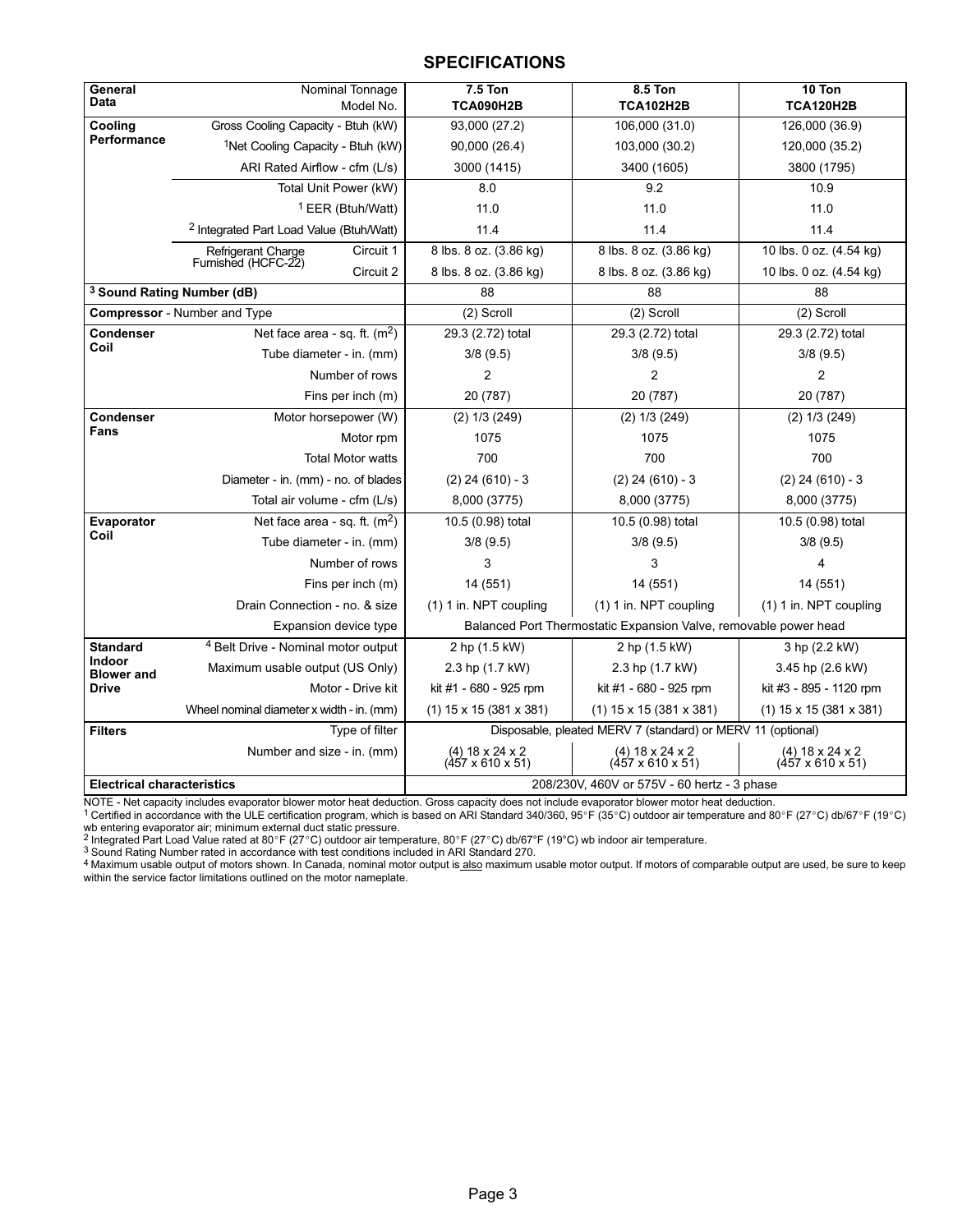## OPTIONAL FIELD INSTALLED ACCESSORIES

|                                                 | Item                                                                   | $7.5$ ton                           | 8.5 ton<br>102                                                                     | 10 ton | 12.5 ton                      |  |  |  |  |  |  |
|-------------------------------------------------|------------------------------------------------------------------------|-------------------------------------|------------------------------------------------------------------------------------|--------|-------------------------------|--|--|--|--|--|--|
| <b>Cabinet</b>                                  | Coil Guards                                                            | 090<br>120<br>150<br>TACGKGC10/15   |                                                                                    |        |                               |  |  |  |  |  |  |
| <b>Accessories</b>                              | <b>Hail Guards</b>                                                     |                                     | TAHGKGC10/15                                                                       |        |                               |  |  |  |  |  |  |
|                                                 | Horizontal Discharge Conversion Kit                                    |                                     | LTHSDKGC10/15                                                                      |        |                               |  |  |  |  |  |  |
| Ceiling                                         | Step-Down - Net Weight                                                 | RTD11-95                            | RTD11-135                                                                          |        | RTD11-185                     |  |  |  |  |  |  |
| <b>Diffusers</b>                                |                                                                        | 88 lbs. (40 kg)                     | 205 lbs. (93 kg)                                                                   |        | 392 lbs. (178 kg)             |  |  |  |  |  |  |
|                                                 | Flush - Net Weight                                                     | FD11-95<br>75 lbs. (34 kg)          | FD11-135<br>174 lbs. (79 kg)                                                       |        | FD11-185<br>289 lbs. (131 kg) |  |  |  |  |  |  |
|                                                 | Transitions (Supply and Return) - Net Weight                           | <b>LASRT08/10</b><br>30 lbs (14 kg) | <b>LASRT10/12</b><br>LASRT15<br>32 lbs (15 kg)<br>36 lbs. (16 kg)                  |        |                               |  |  |  |  |  |  |
| <b>Controls</b>                                 | <b>Blower Proving Switch</b>                                           |                                     | <b>LTABPSK</b>                                                                     |        |                               |  |  |  |  |  |  |
|                                                 | Dirty Filter Switch                                                    | <b>LTADFSK</b>                      |                                                                                    |        |                               |  |  |  |  |  |  |
|                                                 | L Connection <sup>®</sup> Network                                      | See Engineering Handbook            |                                                                                    |        |                               |  |  |  |  |  |  |
|                                                 | Smoke Detector - Supply                                                | LTASASDK10/36                       |                                                                                    |        |                               |  |  |  |  |  |  |
|                                                 | Smoke Detector - Return                                                |                                     | LTRASDK-10/30                                                                      |        |                               |  |  |  |  |  |  |
| Cooling                                         | PVC Condensate Drain Trap                                              |                                     | LTACDKP03/36                                                                       |        |                               |  |  |  |  |  |  |
| <b>Accessories</b>                              | Copper Condensate Drain Trap                                           |                                     | LTACDKC03/36                                                                       |        |                               |  |  |  |  |  |  |
|                                                 | <b>High Pressure Switch</b>                                            |                                     | <b>TAHPK10/15</b>                                                                  |        |                               |  |  |  |  |  |  |
|                                                 | <b>Compressor Crankcase Heater</b>                                     |                                     | <b>TACCHK10/15</b>                                                                 |        |                               |  |  |  |  |  |  |
|                                                 | Low Ambient Kit                                                        |                                     | <b>TALAK10/15</b>                                                                  |        |                               |  |  |  |  |  |  |
| Economizer                                      | Economizer - Net Weight                                                |                                     | TAREMD10/15 - 47 lbs. (21 kg)                                                      |        |                               |  |  |  |  |  |  |
|                                                 | Economizer Outdoor Air Hood - Net Weight<br>Number and Size of Filters |                                     | LAOAH10/15 - 11 lbs. (5 kg)<br>(2) $16 \times 25 \times 1$ in. (406 x 635 x 25 mm) |        |                               |  |  |  |  |  |  |
|                                                 | Economizer Enthalpy Control - Differential                             |                                     | LTADEK03/36                                                                        |        |                               |  |  |  |  |  |  |
|                                                 | Economizer Enthalpy Control - Outdoor                                  | LTASEK03/36                         |                                                                                    |        |                               |  |  |  |  |  |  |
| <b>Barometric</b>                               | Down-Flow Barometric Relief Dampers - Net Weight                       |                                     | LAGED10/15 - 8 lbs. (4 kg)                                                         |        |                               |  |  |  |  |  |  |
| <b>Relief</b>                                   | Hood for Down-Flow LAGED                                               | LAGEH09/15                          |                                                                                    |        |                               |  |  |  |  |  |  |
|                                                 | Horizontal Barometric Relief Dampers - Net Weight                      |                                     | LAGEDH03/15 - 8 lbs. (4 kg)                                                        |        |                               |  |  |  |  |  |  |
| <b>Outdoor</b>                                  | Damper Section (down-flow) - Automatic - Net Weight                    |                                     | TAOADM10/15 - 31 lbs. (14 kg)                                                      |        |                               |  |  |  |  |  |  |
| Air<br><b>Dampers</b>                           | Damper Section (down-flow) - Manual - Net Weight                       |                                     | LAOAD10/15 - 26 lbs. (12 kg)                                                       |        |                               |  |  |  |  |  |  |
|                                                 | Outdoor Air Hood (down-flow) Net Weight<br>Number and Size of Filters  |                                     | LAOAH10/15 - 11 lbs. (5 kg)<br>(2) $16 \times 25 \times 1$ in. (406 x 635 x 25 mm) |        |                               |  |  |  |  |  |  |
| <b>Power Exhaust</b>                            | Power Exhaust Fan - Net Weight                                         |                                     | LAPEF10/15 - 28 lbs. (13 kg)                                                       |        |                               |  |  |  |  |  |  |
| <b>Electrical</b><br><b>Accessories</b>         | <b>HACR Circuit Breaker</b>                                            |                                     | TAHBK10/15-* (indicate size)                                                       |        |                               |  |  |  |  |  |  |
|                                                 | <b>Disconnect Switch</b>                                               |                                     | TADK10/15-80 (80A) TADK10/15-150 (150A)                                            |        |                               |  |  |  |  |  |  |
|                                                 | <b>GFI Service Outlets</b>                                             |                                     | LTAGFIK10/15                                                                       |        |                               |  |  |  |  |  |  |
| <b>Filters</b>                                  | MERV 11 High Efficiency                                                |                                     | AFK-11 (18 x 24 x 2 specify four per unit)                                         |        |                               |  |  |  |  |  |  |
| <b>Indoor Air</b><br>Quality (CO <sub>2</sub> ) | CO <sub>2</sub> Sensor Duct Mounting Kit                               |                                     | LTIAQSDMK03/36                                                                     |        |                               |  |  |  |  |  |  |
| Sensors                                         | Sensor - white case CO <sub>2</sub> display                            |                                     | LTAIAQSWDK03/36                                                                    |        |                               |  |  |  |  |  |  |
|                                                 | Sensor - white case no display                                         |                                     | LTAIAQSWN03/36                                                                     |        |                               |  |  |  |  |  |  |
|                                                 | Sensor - black case CO <sub>2</sub> display                            |                                     | LTAIAQSND03/36                                                                     |        |                               |  |  |  |  |  |  |
|                                                 | Sensor - duct mount, black, no display                                 |                                     | LTAIAQSDMBN03/36                                                                   |        |                               |  |  |  |  |  |  |
|                                                 | Aspiration Box for duct mounting                                       |                                     | LTIAQABD03/36                                                                      |        |                               |  |  |  |  |  |  |
|                                                 | Handheld $CO2$ Monitor                                                 | LTAIAQSHM03/36                      |                                                                                    |        |                               |  |  |  |  |  |  |
| <b>Standard</b><br><b>Roof Curbs</b>            | 14 in. (356 mm) height - Net Weight                                    |                                     | LARMF10/15-14 - 126 lbs. (57 kg)                                                   |        |                               |  |  |  |  |  |  |
|                                                 | 24 in. (610 mm) height - Net Weight                                    |                                     | LARMF10/15-24 - 174 lbs. (79 kg)                                                   |        |                               |  |  |  |  |  |  |
| Cliplock 1000<br><b>Roof Curbs</b>              | 14 in. (356 mm) height - Net Weight                                    |                                     | LARMF10/15S-14 - 126 lbs. (57 kg)                                                  |        |                               |  |  |  |  |  |  |
|                                                 | 18 in. (457 mm) height                                                 | LARMF10/15S-18                      |                                                                                    |        |                               |  |  |  |  |  |  |
|                                                 | 24 in. (610 mm) height - Net Weight                                    |                                     | LARMF10/15S-24 - 174 lbs. (79 kg)                                                  |        |                               |  |  |  |  |  |  |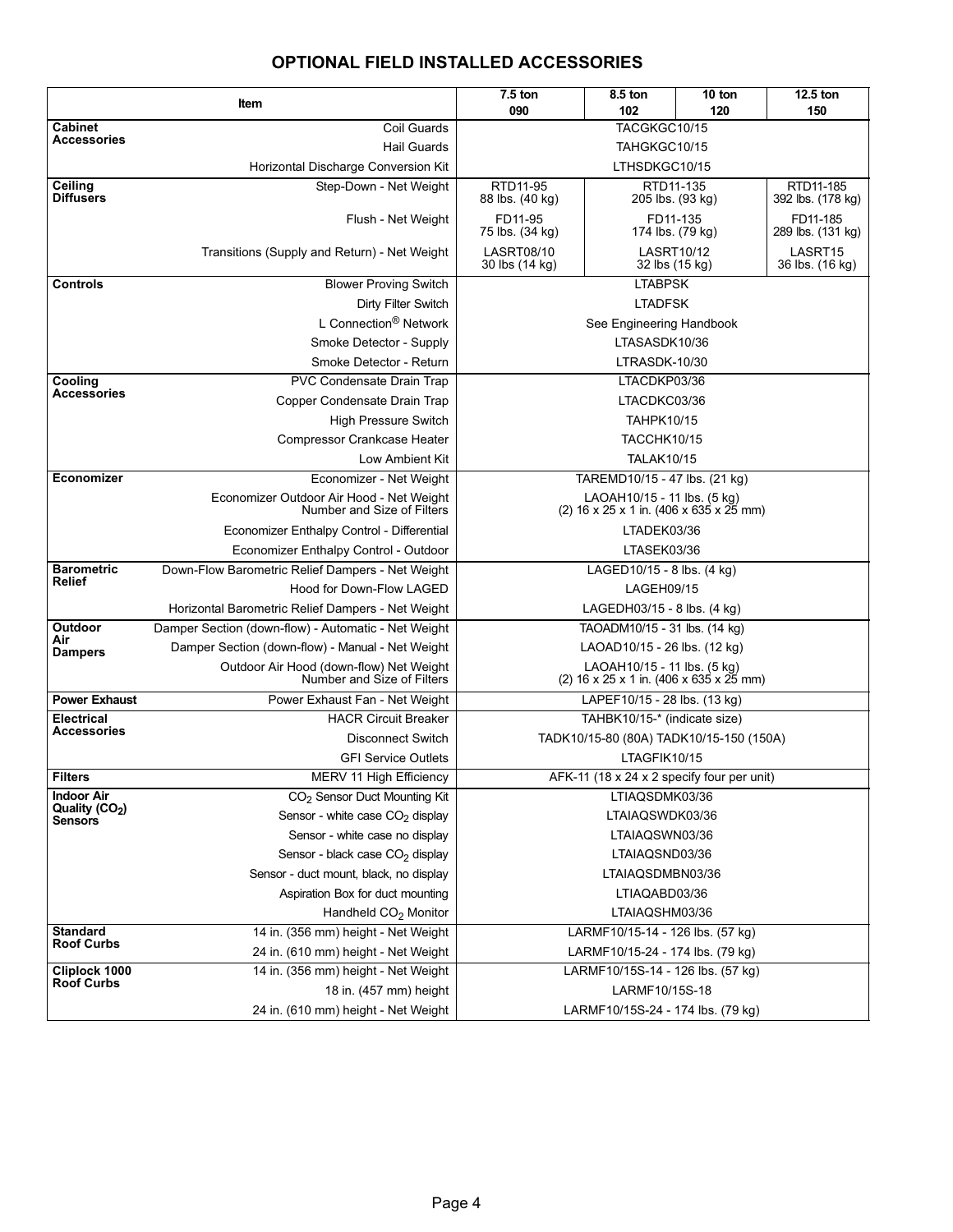## OPTIONAL ELECTRIC HEAT ACCESSORIES

|                      |                          |                   | UNIT FUSE BLOCKS WITH ELECTRIC HEAT |                                       |                                                                |                |                |               |                |  |  |  |  |
|----------------------|--------------------------|-------------------|-------------------------------------|---------------------------------------|----------------------------------------------------------------|----------------|----------------|---------------|----------------|--|--|--|--|
|                      | Unit Model No.           |                   | <b>TCA090S</b>                      | TCA090H                               | <b>TCA102S</b>                                                 | <b>TCA102H</b> | <b>TCA120S</b> | TCA120H       | <b>TCA150S</b> |  |  |  |  |
|                      | <b>Blower Motor Size</b> |                   | 2 hp (1.5 kW)                       | 2 hp (1.5 kW)                         | 2 hp (1.5 kW) 2 hp (1.5 kW) 3 hp (2.2 kW)                      |                |                | 3 hp (2.2 kW) | 5 hp (3.7 kW)  |  |  |  |  |
| <b>Electric Heat</b> |                          | Model No.         |                                     |                                       | EHA (see Electric Heat Data tables for additional information) |                |                |               |                |  |  |  |  |
|                      |                          | kW Input<br>Range |                                     | 7.5-15-22.5-30-45<br>15-22.5-30-45-60 |                                                                |                |                |               |                |  |  |  |  |
| Unit                 | With                     | 208/230V          | 56K93                               | 56K93                                 | 56K94                                                          | 56K94          | 56K94          | 56K95         | 56K96          |  |  |  |  |
| Fuse<br><b>Block</b> | Power<br>Exhaust         | 460V              | 56K52                               | 56K52                                 | 25K08                                                          | <b>25K08</b>   | 25K08          | 25K09         | 25K10          |  |  |  |  |
| (3 phase)            | Fans                     | 575V              | 56K51                               | 56K51                                 | 56K51                                                          | 56K51          | 56K52          | 56K52         | 25K08          |  |  |  |  |
|                      | <b>Without</b>           | 208/230V          | 56K93                               | 56K93                                 | 56K94                                                          | 56K94          | 56K94          | 56K95         | 56K96          |  |  |  |  |
|                      | Power<br>Exhaust         | 460V              | 56K52                               | 56K52                                 | 56K52                                                          | 56K52          | 25K08          | 25K09         | 25K09          |  |  |  |  |
|                      | Fans                     | 575V              | 56K51                               | 56K51                                 | 56K51                                                          | 56K51          | 56K52          | 56K52         | 25K08          |  |  |  |  |

#### LTB2 ELECTRIC HEAT TERMINAL BLOCK − LTB2−175 (30K75) 175 amps, LTB2−335 (30K76) 335 amps (Required For Units Without Disconnect/Circuit Breaker But With Single Point Power Source)

| LTB <sub>2</sub>                | 7.5 kW       | All hp | 208/230V | 30K75   | 30K75 | 30K75 | 30K75   | 30K75 | 30K75 | 30K75 | 30K75 |
|---------------------------------|--------------|--------|----------|---------|-------|-------|---------|-------|-------|-------|-------|
| <b>Terminal</b><br><b>Block</b> | <b>15 kW</b> | All hp | 208/230V | 30K75   | 30K75 | 30K75 | 30K75   | 30K75 | 30K75 | 30K75 | 30K75 |
|                                 | 22.5 kW      | All hp | 208/230V | 30K75   | 30K75 | 30K75 | 30K75   | 30K75 | 30K75 | 30K75 | 30K75 |
|                                 | 30 kW        | All hp | 208/230V | 30K75   | 30K75 | 30K75 | 30K75   | 30K75 | 30K75 | 30K75 | 30K75 |
|                                 | 45 kW        | All hp | 208/230V | 30K75   | 30K75 | 30K75 | 30K75   | 30K75 | 30K75 | 30K75 | 30K75 |
|                                 | 60 kW        | All hp | 208/230V | $- - -$ | - - - | - - - | $- - -$ | 30K76 | 30K76 | 30K76 | 30K76 |

NOTE − All 460V and 575V models use 30K75 terminal block.

NOTE - Terminal Block is factory installed in units with factory installed electric heat without disconnect/circuit breaker but with single point power source.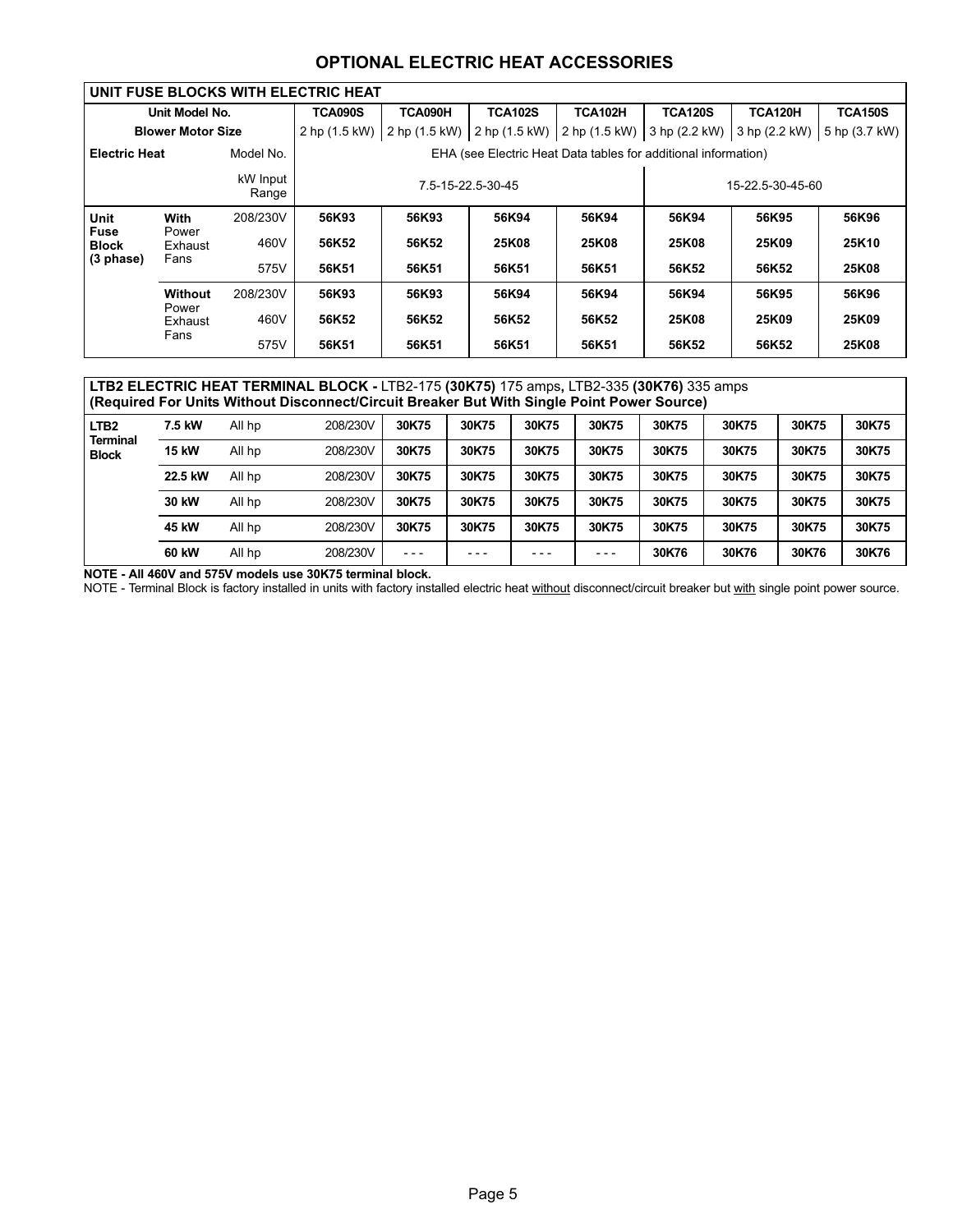## ELECTRICAL DATA

| <b>7.5 TON STANDARD / HIGH EFFICIENCY</b> |                                               |      |                 |                 |                |           |           |             |               |               |               |          |          |
|-------------------------------------------|-----------------------------------------------|------|-----------------|-----------------|----------------|-----------|-----------|-------------|---------------|---------------|---------------|----------|----------|
|                                           | Model No.                                     |      |                 |                 | <b>TCA090S</b> |           |           |             |               | TCA090H       |               |          |          |
|                                           | Line voltage data - 60 Hz - 3 phase           |      | 208/230V        | 460V            |                |           | 575V      | 208/230V    |               | 460V          |               | 575V     |          |
| <b>Compressors</b>                        | Rated load amps - each (total)                |      | 12.8 (25.6)     |                 | 6.4(12.8)      | 5.1(10.2) |           | 12.4 (24.9) |               | 6.4(12.8)     |               | 4.8(9.6) |          |
| (2)                                       | Locked rotor amps - each (total)              |      | 91 (182)        | 46 (92)         |                |           | 37(74)    |             | 88 (176)      | 44 (88)       |               | 34 (68)  |          |
| Condenser                                 | Number of motors                              |      | 2               |                 | 2              |           | 2         |             | $\mathcal{P}$ | $\mathcal{P}$ |               | 2        |          |
| <b>Fan Motor</b>                          | Full load amps - each (total)                 |      | 2.4(4.8)        |                 | 1.3(2.6)       |           | 1.0(2.0)  |             | 2.4(4.8)      |               | 1.3(2.6)      |          | 1.0(2.0) |
|                                           | Locked rotor amps - each (total)              |      | 4.7(9.4)        |                 | 2.4(4.8)       |           | 1.9(3.8)  |             | 4.7(9.4)      | 2.4(4.8)      |               |          | 1.9(3.8) |
| Evaporator                                | Motor Output - hp                             |      |                 |                 | 3              | 2         | 3         | 2           | 3             | 2             | 3             | 2        | 3        |
| <b>Blower</b><br><b>Motor</b>             | 1.5                                           | 2.2  | 1.5             | 2.2             | 1.5            | 2.2       | 1.5       | 2.2         | 1.5           | 2.2           | 1.5           | 2.2      |          |
|                                           | Full load amps                                | 7.5  | 10.6            | 3.4             | 4.8            | 2.7       | 3.9       | 7.5         | 10.6          | 3.4           | 4.8           | 2.7      | 3.9      |
|                                           | Locked rotor amps                             | 46.9 | 66              | 20.4            | 26.8           | 16.2      | 23.4      | 46.9        | 66            | 20.4          | 26.8          | 16.2     | 23.4     |
| <b>Maximum Overcurrent</b>                | With Exhaust Fan                              | 50   | 50              | 25              | 25             | 20        | 20        | 50          | 50            | 25            | 25            | 20       | 20       |
| <b>Protection (amps)</b>                  | Less Exhaust Fan                              | 50   | 50              | 25              | 25             | 20        | 20        | 50          | 50            | 25            | 25            | 20       | 20       |
| <sup>2</sup> Minimum Circuit              | With Exhaust Fan                              | 44   | 47              | 22              | 24             | 18        | 19        | 43          | 46            | 22            | 24            | 17       | 18       |
| <b>Ampacity</b>                           | Less Exhaust Fan                              | 42   | 45              | 21              | 22             | 17        | 18        | 41          | 44            | 21            | 22            | 16       | 17       |
| <b>Optional Power</b>                     | (Number) Horsepower (W)                       |      | $(1)$ 1/3 (249) | $(1)$ 1/3 (249) |                | (1)       | 1/3 (249) | (1)         | 1/3 (249)     |               | (1) 1/3 (249) | (1)      | 1/3(249) |
| <b>Exhaust Fan</b>                        | Full load amps                                |      | 2.4             |                 | 1.3            | 1.0       |           | 2.4         |               | 1.3           |               | 1.0      |          |
|                                           | Locked rotor amps                             |      | 4.7             |                 | 2.4            |           | 1.9       |             | 4.7           |               | 2.4           |          | 1.9      |
|                                           | Service Outlet (2) 115 volt GFCI (amp rating) |      | 15              | 15              |                | 15        |           | 15          |               | 15            |               | 15       |          |

NOTE - Extremes of operating range are plus and minus 10% of line voltage.

1 HACR type breaker or fuse.

2 Refer to National or Canadian Electrical Code manual to determine wire, fuse and disconnect size requirements.

| 8.5 TON STANDARD / HIGH EFFICIENCY  |                                               |      |                   |                   |                |                   |           |                            |                   |           |                   |               |                   |  |
|-------------------------------------|-----------------------------------------------|------|-------------------|-------------------|----------------|-------------------|-----------|----------------------------|-------------------|-----------|-------------------|---------------|-------------------|--|
|                                     | Model No.                                     |      |                   |                   | <b>TCA102S</b> |                   |           | TCA102H                    |                   |           |                   |               |                   |  |
| Line voltage data - 60 Hz - 3 phase |                                               |      | 208/230V          | 460V              |                | 575V              |           | 208/230V                   |                   | 460V      |                   | 575V          |                   |  |
| <b>Compressors</b>                  | Rated load amps - each (total)                |      | 14.7 (29.4)       |                   | 7.1(14.2)      |                   | 5.8(11.6) |                            | 14.7 (29.4)       | 7.1(14.2) |                   | 5.1(10.2)     |                   |  |
| (2)                                 | Locked rotor amps - each (total)              |      | 91 (182)          |                   | 50 (100)       | 37(74)            |           |                            | 91 (182)          | 46 (92)   |                   |               | 37(74)            |  |
| Condenser                           | Full load amps - each (total)                 |      | 2.4(4.8)          |                   | 1.3(2.6)       |                   | 1.0(2.0)  |                            | 2.4(4.8)          |           | 1.3(2.6)          |               | 1.0(2.0)          |  |
| Fan Motors (2)                      | Locked rotor amps - each (total)              |      | 4.7(9.4)          |                   | 2.4(4.8)       |                   | 1.9(3.8)  | 4.7(9.4)<br>2.4(4.8)       |                   |           |                   |               | 1.9(3.8)          |  |
| Evaporator                          | Motor Output - hp                             | 2    | 3                 | 2                 | 3              | 2                 | 3         | 2                          | 3                 | 2         | 3                 | $\mathcal{P}$ | 3                 |  |
| <b>Blower</b><br><b>Motor</b>       | kW                                            | 1.5  | 2.2               | 1.5               | 2.2            | 1.5               | 2.2       | 1.5                        | 2.2               | 1.5       | 2.2               | 1.5           | 2.2               |  |
|                                     | Full load amps                                | 7.5  | 10.6              | 3.4               | 4.8            | 2.7               | 3.9       | 7.5                        | 10.6              | 3.4       | 4.8               | 2.7           | 3.9               |  |
|                                     | Locked rotor amps                             | 46.9 | 66                | 20.4              | 26.8           | 16.2              | 23.4      | 46.9                       | 66                | 20.4      | 26.8              | 16.2          | 23.4              |  |
| <b>Maximum Overcurrent</b>          | With Exhaust Fan                              | 60   | 60                | 30                | 30             | 20                | 25        | 60                         | 60                | 30        | 30                | 20            | 20                |  |
| <b>Protection (amps)</b>            | Less Exhaust Fan                              | 60   | 60                | 25                | 30             | 20                | 20        | 60                         | 60                | 25        | 30                | 20            | 20                |  |
| <sup>2</sup> Minimum Circuit        | With Exhaust Fan                              | 48   | 51                | 24                | 25             | 19                | 20        | 48                         | 51                | 24        | 25                | 18            | 19                |  |
| Ampacity                            | Less Exhaust Fan                              | 46   | 49                | 22                | 27             | 18                | 19        | 22<br>24<br>17<br>46<br>49 |                   |           |                   |               | 18                |  |
| <b>Optional Power</b>               | (Number) Horsepower (W)                       |      | $(1)$ 1/3 $(249)$ | $(1)$ 1/3 $(249)$ |                | $(1)$ 1/3 $(249)$ |           |                            | $(1)$ 1/3 $(249)$ |           | $(1)$ 1/3 $(249)$ |               | $(1)$ 1/3 $(249)$ |  |
| <b>Exhaust Fan</b>                  | Full load amps                                |      | 2.4               |                   | 1.3            |                   | 1.0       | 2.4                        |                   | 1.3       |                   | 1.0           |                   |  |
|                                     | Locked rotor amps                             |      | 4.7               | 2.4               |                |                   | 1.9       | 4.7                        |                   |           | 2.4<br>1.9        |               |                   |  |
|                                     | Service Outlet (2) 115 volt GFCI (amp rating) |      | 15                |                   | 15             | 15                |           | 15                         |                   | 15        |                   | 15            |                   |  |

NOTE - Extremes of operating range are plus and minus 10 % of line voltage.<br>1 HACR type breaker or fuse.

2 Refer to National or Canadian Electrical Code manual to determine wire, fuse and disconnect size requirements.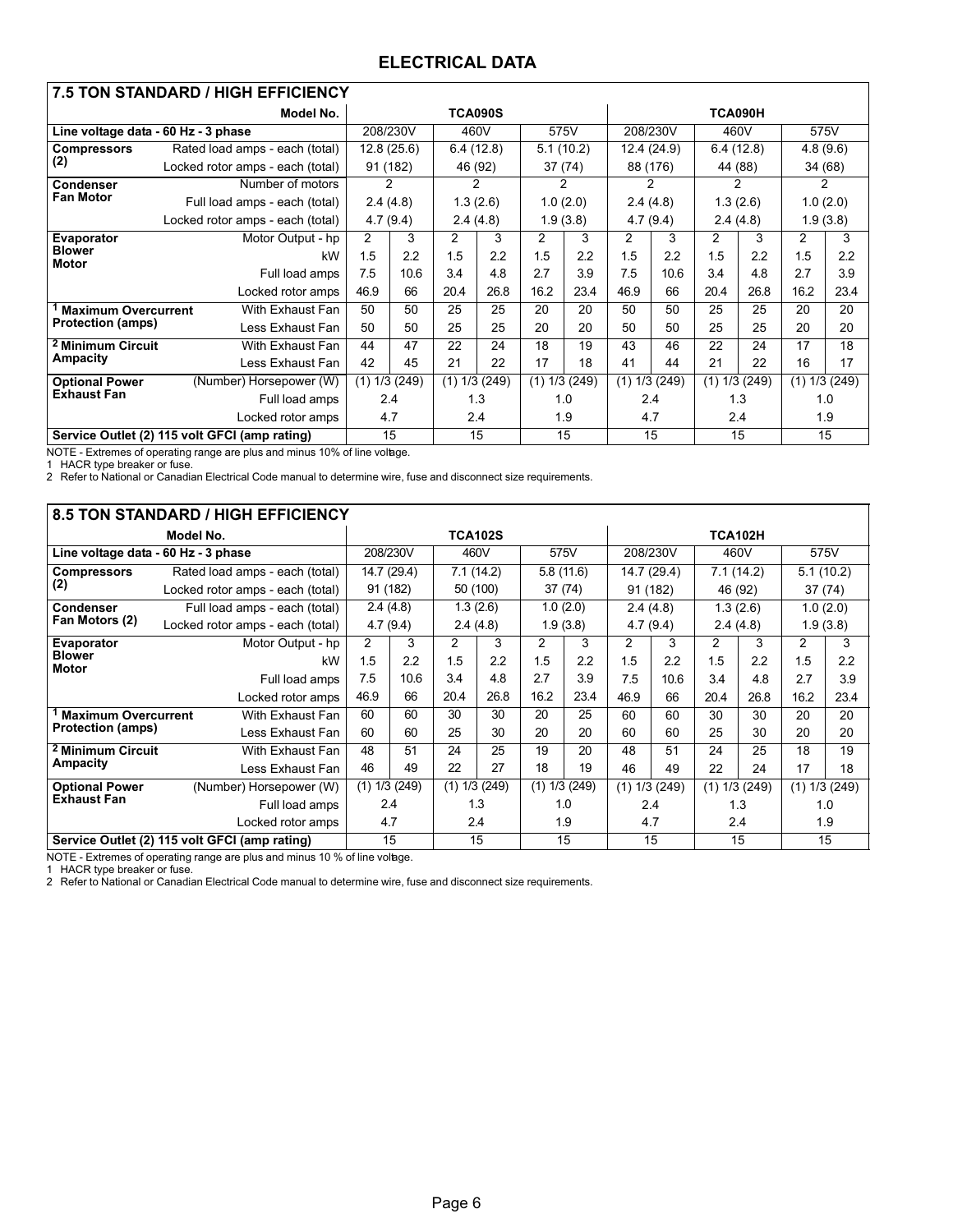## ELECTRICAL DATA

| <b>10 TON STANDARD / HIGH EFFICIENCY</b> |                                               |      |             |     |     |                |     |     |             |                     |             |           |      |           |                                   |     |     |            |     |
|------------------------------------------|-----------------------------------------------|------|-------------|-----|-----|----------------|-----|-----|-------------|---------------------|-------------|-----------|------|-----------|-----------------------------------|-----|-----|------------|-----|
|                                          | Model No.                                     |      |             |     |     | <b>TCA120S</b> |     |     |             |                     |             |           |      |           | <b>TCA120H</b>                    |     |     |            |     |
| Line voltage data - 60 Hz - 3 phase      |                                               |      | 208/230V    |     |     | 460V           |     |     | 575V        |                     |             | 208/230V  |      |           | 460V                              |     |     | 575V       |     |
| <b>Compressors</b>                       | Rated load amps - each (total)                |      | 15.4 (30.8) |     |     | 7.4 (14.8)     |     |     | 5.9(11.8)   |                     | 17.3 (34.6) |           |      | 9.0(18.0) |                                   |     |     | 7.1 (14.2) |     |
| (2)                                      | Locked rotor amps - each (total)              |      | 124 (248)   |     |     | 59.6 (119.2)   |     |     | 49.4 (98.8) |                     |             | 123 (246) |      |           | 62 (124)                          |     |     | 50 (100)   |     |
| <b>Condenser</b>                         | Full load amps - each (total)                 |      | 2.4(4.8)    |     |     | 1.3(2.6)       |     |     | 1.0(2.0)    |                     |             | 2.4(4.8)  |      |           | 1.3(2.6)                          |     |     | 1.0(2.0)   |     |
| Fan Motors (2)                           | Locked rotor amps - each (total)              |      | 4.7(9.4)    |     |     | 2.4(4.8)       |     |     | 1.9(3.8)    |                     |             | 4.9(9.4)  |      |           | 2.4(4.8)                          |     |     | 1.9(3.8)   |     |
| Evaporator                               | Motor Output - hp                             | 2    | 3           | 5   | 2   | 3              | 5   | 2   | 3           | 5                   | 2           | 3         | 5    | 2         | 3                                 | 5   | 2   | 3          | 5   |
| <b>Blower</b><br>Motor                   | kW                                            | 1.5  | 2.2         | 3.7 | 1.5 | 2.2            | 3.7 | 1.5 | 2.2         | 3.7                 | 1.5         | 2.2       | 3.7  | 1.5       | 2.2                               | 3.7 | 1.5 | 2.2        | 3.7 |
|                                          | Full load amps                                | 7.5  | 10.6 16.7   |     | 3.4 | 4.8            | 7.6 | 2.7 | 3.9         | 6.1                 | 7.5         | 10.6      | 16.7 | 3.4       | 4.8                               | 7.6 | 2.7 | 3.9        | 6.1 |
|                                          | Locked rotor amps                             | 46.9 | 66          | 105 |     | 20.4 26.8 45.6 |     |     |             | 16.2 23.4 36.6 46.9 |             | 66        |      |           | 105 20.4 26.8 45.6 16.2 23.4 36.6 |     |     |            |     |
| <b>Maximum Overcurrent</b>               | With Exhaust Fan                              | 60   | 60          | 70  | 30  | 30             | 35  | 20  | 25          | 25                  | 70          | 70        | 80   | 35        | 35                                | 40  | 25  | 30         | 30  |
| <b>Protection (amps)</b>                 | Less Exhaust Fan                              | 60   | 60          | 70  | 30  | 30             | 30  | 20  | 25          | 25                  | 60          | 70        | 70   | 35        | 35                                | 35  | 25  | 25         | 30  |
| <sup>2</sup> Minimum Circuit             | With Exhaust Fan                              | 50   | 53          | 59  | 24  | 26             | 29  | 19  | 21          | 23                  | 54          | 57        | 63   | 28        | 29                                | 32  | 22  | 23         | 26  |
| Ampacity                                 | Less Exhaust Fan                              | 47   | 51          | 57  | 23  | 25             | 27  | 18  | 20          | 22                  | 52          | 55        | 61   | 27        | 28                                | 31  | 21  | 22         | 25  |
| <b>Optional Power</b>                    | (Number) Horsepower (W)                       | (1)  | 1/3(249)    |     | (1) | 1/3(249)       |     | (1) | 1/3(249)    |                     | (1)         | 1/3 (249) |      |           | $(1)$ 1/3 $(249)$                 |     | (1) | 1/3(249)   |     |
| <b>Exhaust Fan</b>                       | Full load amps                                |      | 2.4         |     |     | 1.3            |     |     | 1.0         |                     |             | 2.4       |      |           | 1.3                               |     |     | 1.0        |     |
|                                          | Locked rotor amps                             |      | 4.7         |     |     | 2.4            |     |     | 1.9         |                     |             | 4.7       |      |           | 2.4                               |     |     | 1.9        |     |
|                                          | Service Outlet (2) 115 volt GFCI (amp rating) |      | 15          |     |     | 15             |     |     | 15          |                     |             | 15        |      |           | 15                                |     |     | 15         |     |

NOTE - Extremes of operating range are plus and minus 10 % of line voltage.

1 HACR type breaker or fuse.

2 Refer to National or Canadian Electrical Code manual to determine wire, fuse and disconnect size requirements.

|                                     | <b>12.5 TON STANDARD EFFICIENCY</b>           |                   |      |                   |      |               |      |  |
|-------------------------------------|-----------------------------------------------|-------------------|------|-------------------|------|---------------|------|--|
|                                     | Model No.                                     |                   |      | <b>TCA150S</b>    |      |               |      |  |
| Line voltage data - 60 Hz - 3 phase |                                               | 208/230V          |      | 460V              |      | 575V          |      |  |
| <b>Compressors</b>                  | Rated load amps - each (total)                | 18.6 (37.2)       |      | 9(18)             |      | 7.4 (14.8)    |      |  |
| (2)                                 | Locked rotor amps - each (total)              | 156 (312)         |      | 75 (150)          |      | 54 (108)      |      |  |
| <b>Condenser</b>                    | Full load amps - each (total)                 | 3.0(6.0)          |      | 1.5(3.0)          |      | 1.2(2.4)      |      |  |
| Fan Motors (2)                      | Locked rotor amps - each (total)              | 6.0(12.0)         |      | 3.0(6.0)          |      | 2.9(5.8)      |      |  |
| <b>Evaporator</b>                   | Motor Output - hp                             | 3                 | 5    | 3                 | 5    | 3             | 5    |  |
| <b>Blower</b><br>Motor              | kW                                            | 2.2               | 3.7  | 2.2               | 3.7  | 2.2           | 3.7  |  |
|                                     | Full load amps                                | 10.6              | 16.7 | 4.8               | 7.6  | 3.9           | 6.1  |  |
|                                     | Locked rotor amps                             | 66                | 105  | 26.8              | 45.6 | 23.4          | 36.6 |  |
| <b>Maximum Overcurrent</b>          | With Exhaust Fan                              | 70                | 80   | 35                | 40   | 30            | 30   |  |
| <b>Protection (amps)</b>            | Less Exhaust Fan                              | 70                | 80   | 35                | 35   | 30            | 30   |  |
| <sup>2</sup> Minimum Circuit        | With Exhaust Fan                              | 61                | 67   | 30                | 33   | 24            | 27   |  |
| Ampacity                            | Less Exhaust Fan                              | 59                | 65   | 29                | 31   | 23            | 26   |  |
| <b>Optional Power</b>               | (Number) Horsepower (W)                       | $(1)$ 1/3 $(249)$ |      | $(1)$ 1/3 $(249)$ |      | (1) 1/3 (249) |      |  |
| <b>Exhaust Fan</b>                  | Full load amps                                | 2.4               |      | 1.3               |      | 1.0           |      |  |
|                                     | Locked rotor amps                             | 4.7               |      | 2.4               |      | 1.9           |      |  |
|                                     | Service Outlet (2) 115 volt GFCI (amp rating) |                   | 15   | 15                |      | 15            |      |  |

NOTE - Extremes of operating range are plus and minus 10 % of line voltage.

1 HACR type breaker or fuse.

2 Refer to National or Canadian Electrical Code manual to determine wire, fuse and disconnect size requirements.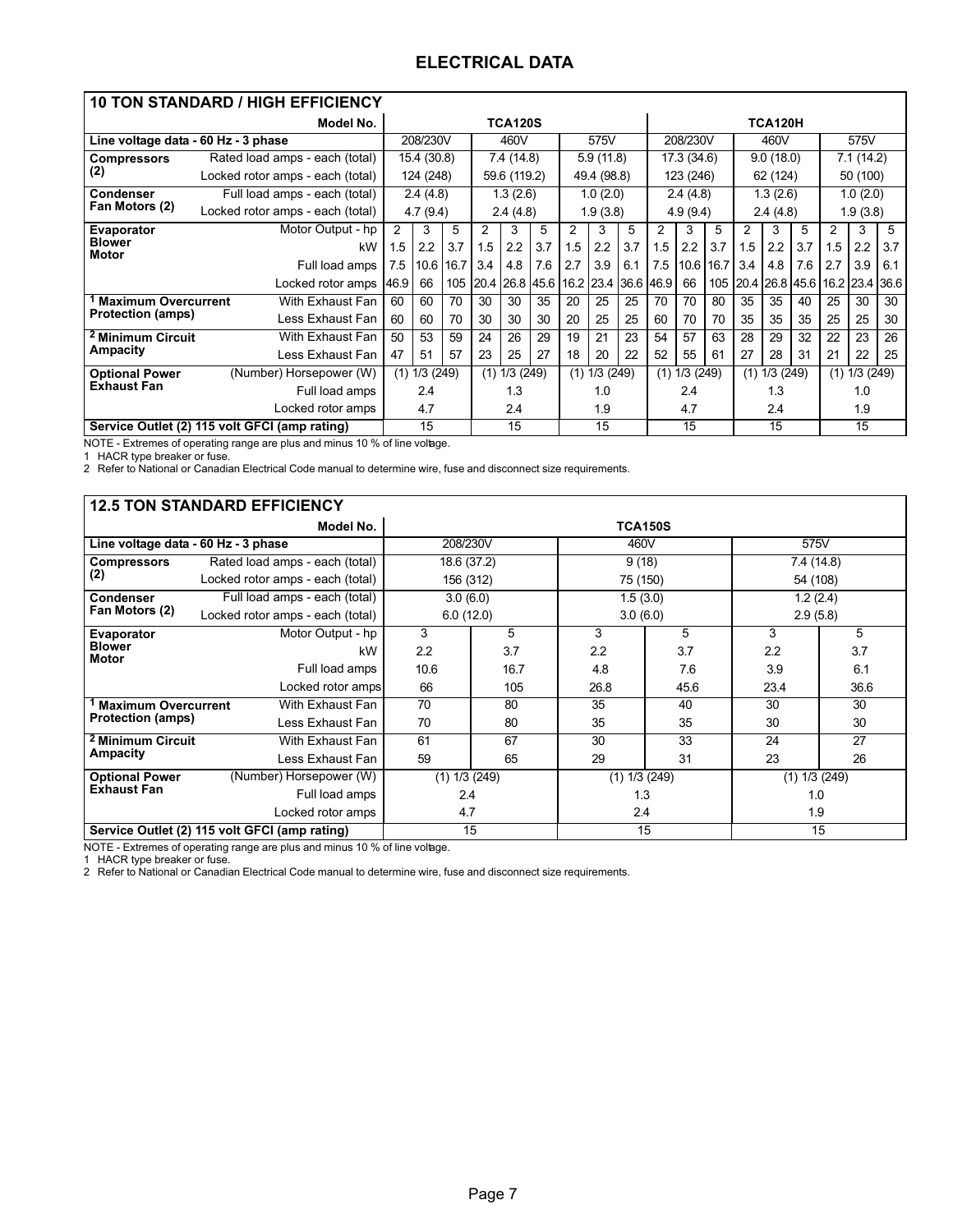#### BELT DRIVE BLOWER - BASE UNIT

÷,

#### BLOWER TABLE INCLUDES RESISTANCE FOR BASE UNIT ONLY (NO HEAT SECTION) WITH DRY INDOOR COIL AND AIR FILTERS IN PLACE. FOR ALL UNITS ADD:

1 − Wet indoor coil air resistance of selected unit.

2 − Any factory installed options air resistance (heat section, economizer, etc.)

3 − Any field installed accessories air resistance (duct resistance, diffuser, etc.)

Then determine from blower table blower motor output and drive required.

#### BOLD INDICATES FIELD FURNISHED DRIVE.

|                      |     |                      |     |                        |     |                        |     |                               |     |                          |     |                        |     |                        | Total Static Pressure - in. w.g. (Pa) |                               |                        |                                                                                                              |                        |                        |
|----------------------|-----|----------------------|-----|------------------------|-----|------------------------|-----|-------------------------------|-----|--------------------------|-----|------------------------|-----|------------------------|---------------------------------------|-------------------------------|------------------------|--------------------------------------------------------------------------------------------------------------|------------------------|------------------------|
| Air<br><b>Volume</b> |     | .20 (50)             |     | .40 (100)              |     | .60 (150)              |     |                               |     |                          |     |                        |     |                        |                                       |                               |                        | .80 (200) 1.00 (250) 1.20 (300) 1.40 (350) 1.60 (400) 1.80 (450) 2.00 (495) 2.20 (545) 2.40 (595) 2.60 (645) |                        |                        |
| cfm<br>(L/s)         |     | rpm bhp<br>(kW)      |     | <b>RPM BHP</b><br>(kW) |     | <b>RPM BHP</b><br>(kW) |     | <b>RPM BHP</b><br>(kW)        |     | <b>RPM BHP</b><br>(kW)   |     | <b>RPM BHP</b><br>(kW) |     | <b>RPM BHP</b><br>(kW) | <b>RPM BHP</b><br>(kW)                | <b>RPM BHP</b><br>(kW)        | <b>RPM BHP</b><br>(kW) | <b>RPM BHP</b><br>(kW)                                                                                       | <b>RPM BHP</b><br>(kW) | <b>RPM BHP</b><br>(kW) |
| 2250<br>(1060)       | 455 | 0.30<br>(0.22)       | 555 | 0.45<br>(0.34)         | 640 | 0.60<br>(0.45)         | 720 | 0.80 790<br>(0.60)            |     | 1.00<br>(0.75)           | 855 | 1.20 915<br>(0.90)     |     | 1.40<br>(1.04)         | 975<br>1.60<br>(1.19)                 | 1030 1.85<br>(1.38)           | 1080 2.05<br>(1.53)    | 1130 2.30<br>(1.72)                                                                                          | 1175 2.55<br>(1.90)    | 1220 2.80<br>(2.09)    |
| 2500<br>(1180)       | 475 | 0.40<br>(0.30)       | 575 | 0.55<br>(0.41)         | 660 | 0.70<br>(0.52)         | 735 | 0.90<br>(0.67)                | 805 | 1.10<br>(0.82)           | 870 | 1.30<br>(0.97)         | 930 | 1.55<br>(1.16)         | 985<br>(1.31)                         | 1.75 1040 2.00<br>(1.49)      | 1090 2.25<br>(1.68)    | 1140 2.50<br>(1.87)                                                                                          | 1185 2.75<br>(2.05)    | 1230 3.00<br>(2.24)    |
| 2750<br>(1300)       | 495 | 0.45<br>(0.34)       | 595 | 0.65<br>(0.48)         | 675 | $0.85$ 750<br>(0.63)   |     | 1.05 820<br>(0.78)            |     | 1.25<br>(0.93)           | 885 | 1.45<br>(1.08)         | 940 | 1.70<br>(1.27)         | 995<br>1.90<br>(1.42)                 | 1050 2.20<br>(1.64)           | (1.83)                 | 1100 2.45 1145 2.65<br>(1.98)                                                                                | 1195 2.95<br>(2.20)    | 1240 3.25<br>(2.42)    |
| 3000<br>(1415)       | 525 | 0.55<br>(0.41)       | 615 | 0.75<br>(0.56)         | 695 | 0.95<br>(0.71)         | 770 | 1.20<br>(0.90)                | 835 | 1.40<br>(1.04)           | 895 | 1.60 955<br>(1.19)     |     | 1.85<br>(1.38)         | 1010 2.10<br>(1.57)                   | 1060 2.35<br>(1.75)           | 1110 2.65<br>(1.98)    | 1160 2.90<br>(2.16)                                                                                          | 1205 3.20<br>(2.39)    | 1250 3.45<br>(2.57)    |
| 3250<br>(1535)       | 550 | 0.65<br>(0.48)       | 640 | 0.90<br>(0.67)         | 715 | 1.10<br>(0.82)         | 790 | 1.35<br>(1.01)                | 855 | 1.60<br>(1.19)           | 915 | 1.80 970<br>(1.34)     |     | 2.05<br>(1.53)         | 1025 2.35<br>(1.75)                   | 1075 2.60<br>(1.94)           | 1125 2.85<br>(2.13)    | 1170 3.15<br>(2.35)                                                                                          | 1215 3.40<br>(2.54)    | 1260 3.70<br>(2.76)    |
| 3500<br>(1650)       | 580 | 0.80<br>(0.60)       | 665 | 1.05<br>(0.78)         | 740 | 1.25 810<br>(0.93)     |     | 1.50 870<br>(1.12)            |     | 1.75<br>(1.31)           | 930 | 2.00<br>(1.49)         | 985 | 2.25<br>(1.68)         | 1040 2.55<br>(1.90)                   | 1090 2.85<br>(2.13)           | 1135 3.10<br>(2.31)    | 1185 3.40<br>(2.54)                                                                                          | 1230 3.70<br>(2.76)    | 1270 4.00<br>(2.98)    |
| 3750<br>(1770)       | 605 | 0.95<br>(0.71)       | 690 | 1.20<br>(0.90)         | 760 | 1.45<br>(1.08)         | 830 | 1.70<br>(1.27)                | 890 | 1.95<br>(1.45)           | 950 | 2.25<br>(1.68)         |     | 1005 2.50<br>(1.87)    | 1055 2.80<br>(2.09)                   | 1105 3.10<br>(2.31)           | 1150 3.35<br>(2.50)    | 1195 3.65<br>(2.72)                                                                                          | 1240 3.95<br>(2.95)    | 1285 4.30<br>(3.21)    |
| 4000<br>(1890)       | 635 | $1.10$ 715<br>(0.82) |     | 1.40<br>(1.04)         | 785 | 1.65<br>(1.23)         | 850 | 1.90 910<br>(1.42)            |     | 2.20<br>(1.64)           | 965 | 2.45<br>(1.83)         |     | 1020 2.75<br>(2.05)    | 1070 3.05<br>(2.28)                   | 1120 3.35<br>(2.50)           | 1165 3.65<br>(2.72)    | 1210 3.95<br>(2.95)                                                                                          | 1255 4.30<br>(3.21)    | 1295 4.60<br>(3.43)    |
| 4250<br>(2005)       | 665 | 1.30<br>(0.97)       | 740 | 1.60<br>(1.19)         | 810 | 1.85 870<br>(1.38)     |     | 2.15<br>(1.60)                | 930 | 2.45<br>(1.83)           | 985 | 2.75<br>(2.05)         |     | 1040 3.05<br>(2.28)    | (2.50)                                | 1090 3.35 1135 3.65<br>(2.72) | 1185 4.00<br>(2.98)    | 1225 4.30<br>(3.21)                                                                                          | 1270 4.65<br>(3.47)    | 1310 4.95<br>(3.69)    |
| 4500<br>(2125)       | 695 | 1.50 770<br>(1.12)   |     | 1.80<br>(1.34)         | 835 | 2.10<br>(1.57)         | 895 | 2.40 955<br>(1.79)            |     | 2.70<br>(2.01)           |     | 1005 3.00<br>(2.24)    |     | 1060 3.35<br>(2.50)    | (2.72)                                | 1105 3.65 1155 4.00<br>(2.98) | 1200 4.30<br>(3.21)    | 1245 4.65<br>(3.47)                                                                                          | 1285 5.00<br>(3.73)    | 1325 5.30<br>(3.95)    |
| 4750<br>(2240)       | 725 | 1.75 795<br>(1.31)   |     | 2.05<br>(1.53)         | 860 | 2.40 920<br>(1.79)     |     | 2.70 975<br>(2.01)            |     | 3.00<br>(2.24)           |     | 1030 3.35<br>(2.50)    |     | 1080 3.65<br>(2.72)    | 1125 3.95<br>(2.95)                   | 1175 4.35<br>(3.25)           | 1215 4.65<br>(3.47)    | 1260 5.00<br>(3.73)                                                                                          | 1300 5.35<br>(3.99)    | 1340 5.70<br>(4.25)    |
| 5000<br>(2360)       | 760 | 2.05<br>(1.53)       | 825 | 2.35<br>(1.75)         | 885 | 2.65<br>(1.98)         | 945 | 3.00<br>(2.24)                |     | 1000 3.35<br>(2.50)      |     | 1050 3.65<br>(2.72)    |     | 1100 4.00<br>(2.98)    | 1145 4.35<br>(3.25)                   | 1190 4.70<br>(3.51)           | 1235 5.05<br>(3.77)    | 1280 5.45<br>(4.07)                                                                                          |                        | - - -                  |
| 5250<br>(2475)       | 790 | 2.30<br>(1.72)       | 855 | 2.65<br>(1.98)         | 910 | 2.95<br>(2.20)         | 970 | 3.35<br>(2.50)                |     | 1020 3.65<br>(2.72)      |     | 1070 4.00<br>(2.98)    |     | 1120 4.35<br>(3.25)    | 1165 4.70<br>(3.51)                   | 1210 5.10<br>(3.80)           | 1255 5.45<br>(4.07)    | ---                                                                                                          | - - -                  |                        |
| 5500<br>(2595)       | 820 | 2.60<br>(1.94)       | 880 | 2.95<br>(2.20)         | 940 | 3.30 995<br>(2.46)     |     | (2.76)                        |     | 3.70 1045 4.05<br>(3.02) |     | 1095 4.40<br>(3.28)    |     | 1145 4.80<br>(3.58)    | 1190 5.15<br>(3.84)                   | 1230 5.50<br>(4.10)           |                        |                                                                                                              | - - -                  |                        |
| 5750<br>(2715)       | 850 | 2.95<br>(2.20)       | 910 | 3.30<br>(2.46)         | 965 | 3.70<br>(2.76)         |     | 1020 4.05 1070 4.45<br>(3.02) |     | (3.32)                   |     | 1120 4.80<br>(3.58)    |     | 1165 5.20<br>(3.88)    | 1210 5.60<br>(4.18)                   | $ -$                          | - - -                  | - - -                                                                                                        | $- - -$                | - - -                  |
| 6000<br>(2830)       | 885 | 3.35<br>(2.50)       | 940 | 3.70<br>(2.76)         | 995 | 4.10<br>(3.06)         |     | 1045 4.45 1095 4.85<br>(3.32) |     | (3.62)                   |     | 1145 5.25<br>(3.92)    |     | 1190 5.65<br>(4.21)    | - - -                                 |                               |                        |                                                                                                              |                        |                        |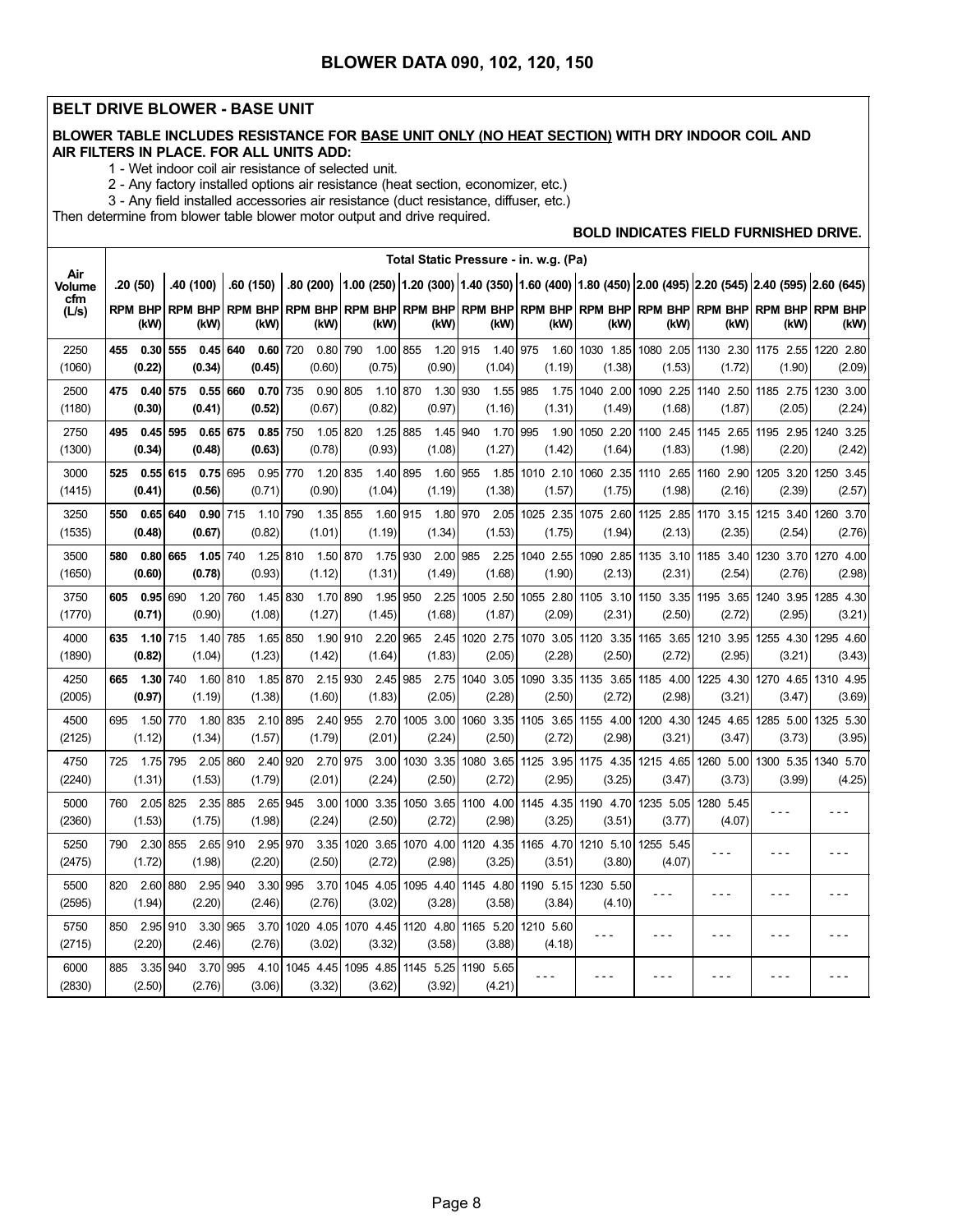### BLOWER DATA

|               | DRIVE KIT SPECIFICATIONS |                      |                                     |           |            |                  |             |             |
|---------------|--------------------------|----------------------|-------------------------------------|-----------|------------|------------------|-------------|-------------|
|               |                          | <b>Motor Outputs</b> |                                     |           |            | <b>RPM Range</b> |             |             |
| Nominal<br>hp | hp                       | kW                   | Maximum   Nominal   Maximum  <br>kW | Drive 1   | Drive 3    | Drive 4          | Drive 5     | Drive 6     |
| 2             | 2.3                      | 1.5                  | 1.7                                 | 680 - 925 | 895 - 1120 | $- - -$          | $- - -$     | $- - -$     |
| 3             | 3.45                     | 2.2                  | 2.6                                 | 680 - 925 | 895 - 1120 | ---              | 1110 - 1395 | $- - -$     |
| 5             | 5.75                     | 3.7                  | 4.3                                 | $- - -$   | $- - -$    | 895 - 1120       | $- - -$     | 1110 - 1395 |

NOTE − Using total air volume and system static pressure requirements determine from blower performance tables rpm and motor output required. Maximum usable output of motors shown. In Canada, nominal motor output is <u>also</u> maximum usable motor output. If motors of comparable output are used, be sure to keep within the service factor<br>limitations outlined on the motor nameplate.

| <b>CEILING DIFFUSER AIR THROW DATA</b> |                   |      |                                    |           |            |           |  |  |
|----------------------------------------|-------------------|------|------------------------------------|-----------|------------|-----------|--|--|
|                                        | <b>Air Volume</b> |      | <sup>1</sup> Effective Throw Range |           |            |           |  |  |
| Model No.                              |                   |      | RTD11 Step-Down                    |           | FD11 Flush |           |  |  |
|                                        | cfm               | L/s  | ft.                                | m         | ft.        | m         |  |  |
|                                        | 2600              | 1225 | $24 - 29$                          | $7 - 9$   | $19 - 24$  | $6 - 7$   |  |  |
|                                        | 2800              | 1320 | $25 - 30$                          | $8 - 9$   | $20 - 28$  | $6 - 9$   |  |  |
| 090                                    | 3000              | 1415 | $27 - 33$                          | $8 - 10$  | $21 - 29$  | $6 - 9$   |  |  |
|                                        | 3200              | 1510 | $28 - 35$                          | $9 - 11$  | $22 - 29$  | $7 - 9$   |  |  |
|                                        | 3400              | 1605 | $30 - 37$                          | $9 - 11$  | $22 - 30$  | $7 - 9$   |  |  |
|                                        | 3600              | 1700 | $25 - 33$                          | $8 - 10$  | $22 - 29$  | $7 - 9$   |  |  |
|                                        | 3800              | 1795 | $27 - 35$                          | $8 - 11$  | $22 - 30$  | $7 - 9$   |  |  |
| 102<br>120                             | 4000              | 1885 | 29-37                              | $9 - 11$  | $24 - 33$  | $7 - 10$  |  |  |
|                                        | 4200              | 1980 | $32 - 40$                          | $10 - 12$ | $26 - 35$  | $8 - 11$  |  |  |
|                                        | 4400              | 2075 | $34 - 42$                          | $10 - 13$ | $28 - 37$  | $9 - 11$  |  |  |
|                                        | 5600              | 2645 | $39 - 49$                          | $12 - 15$ | $28 - 37$  | $9 - 11$  |  |  |
|                                        | 5800              | 2740 | $42 - 51$                          | $13 - 16$ | $29 - 38$  | $9 - 12$  |  |  |
| 150                                    | 6000              | 2830 | 44 - 54                            | $13 - 17$ | $40 - 50$  | $12 - 15$ |  |  |
|                                        | 6200              | 2925 | 45 - 55                            | $14 - 17$ | $42 - 51$  | $13 - 16$ |  |  |
|                                        | 6400              | 3020 | 46 - 55                            | $14 - 17$ | $43 - 52$  | $13 - 16$ |  |  |
|                                        | 6600              | 3115 | 47 - 56                            | 14 - 17   | 45 - 56    | $14 - 17$ |  |  |

<sup>1</sup> Throw is the horizontal or vertical distance an air stream travels on leaving the outlet or diffuser before the maximum velocity is reduced to 50 ft. (15 m) per miute. Four sides open.

| <b>POWER EXHAUST FANS PERFORMANCE</b> |                                                    |      |                             |  |  |  |  |
|---------------------------------------|----------------------------------------------------|------|-----------------------------|--|--|--|--|
|                                       | <b>Return Air System</b><br><b>Static Pressure</b> |      | <b>Air Volume Exhausted</b> |  |  |  |  |
| in. w.g.                              | Pa                                                 | cfm  | L/s                         |  |  |  |  |
| ŋ                                     | 0                                                  | 4200 | 1980                        |  |  |  |  |
| 0.05                                  | 12                                                 | 3970 | 1875                        |  |  |  |  |
| 0.10                                  | 25                                                 | 3750 | 1770                        |  |  |  |  |
| 0.15                                  | 37                                                 | 3520 | 1660                        |  |  |  |  |
| 0.20                                  | 50                                                 | 3300 | 1560                        |  |  |  |  |
| 0.25                                  | 62                                                 | 3080 | 1455                        |  |  |  |  |
| 0.30                                  | 75                                                 | 2860 | 1350                        |  |  |  |  |
| 0.35                                  | 87                                                 | 2640 | 1245                        |  |  |  |  |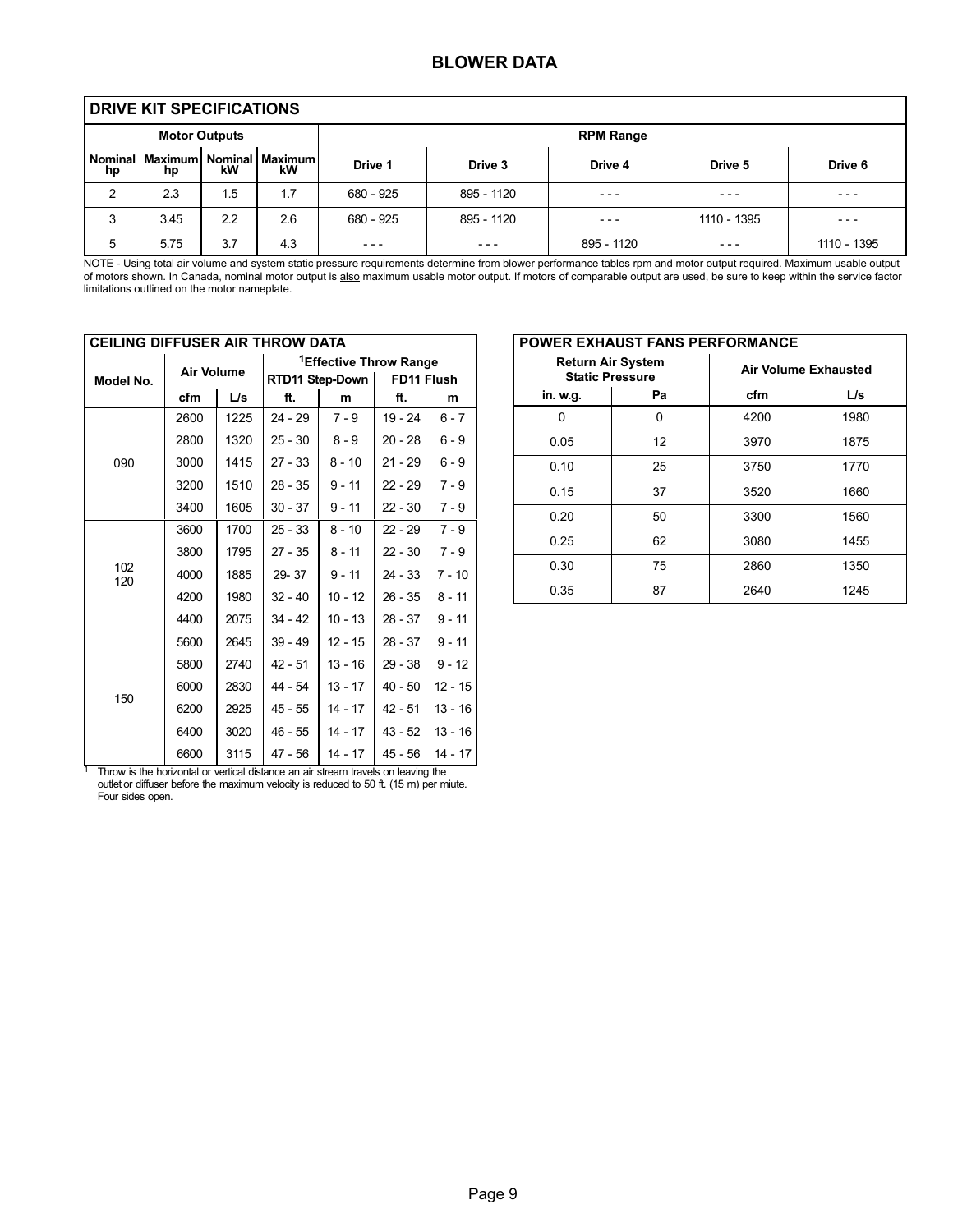## BLOWER DATA

| <b>ACCESSORY AIR RESISTANCE</b> |      |          |                        |                  |     |                      |                |            |    |                                 |                |
|---------------------------------|------|----------|------------------------|------------------|-----|----------------------|----------------|------------|----|---------------------------------|----------------|
| <b>Air Volume</b>               |      | 090, 102 | <b>Wet Indoor Coil</b> | 120S, 120H, 150S |     | <b>Electric Heat</b> |                | Economizer |    | <b>MERV 11</b><br><b>Filter</b> |                |
| cfm                             | L/s  | in. w.g. | Pa                     | in. w.g.         | Pa  | in. w.g.             | Pa             | in. w.g.   | Pa | in. w.g.                        | Pa             |
| 2250                            | 1060 | .06      | 15                     | .10              | 25  | .01                  | 2              | .035       | 9  | .01                             | $\overline{2}$ |
| 2500                            | 1180 | .08      | 20                     | .12              | 30  | .01                  | $\overline{2}$ | .04        | 10 | .01                             | 2              |
| 2750                            | 1325 | .09      | 22                     | .14              | 35  | .01                  | 2              | .045       | 11 | .02                             | 5              |
| 3000                            | 1420 | .10      | 25                     | .16              | 40  | .02                  | 5              | .05        | 12 | .02                             | 5              |
| 3250                            | 1535 | .11      | 27                     | .19              | 47  | .02                  | 5              | .06        | 15 | .02                             | 5              |
| 3500                            | 1650 | .13      | 32                     | .21              | 52  | .03                  | 7              | .07        | 17 | .03                             | 7              |
| 3750                            | 1770 | .14      | 35                     | .23              | 57  | .03                  | $\overline{7}$ | .075       | 19 | .03                             | 7              |
| 4000                            | 1890 | .16      | 40                     | .26              | 65  | .04                  | 10             | .08        | 20 | .04                             | 10             |
| 4250                            | 2005 | .17      | 42                     | .28              | 70  | .04                  | 10             | .09        | 22 | .04                             | 10             |
| 4500                            | 2125 | .18      | 45                     | .31              | 77  | .05                  | 12             | .10        | 25 | .04                             | 10             |
| 4750                            | 2240 | .20      | 50                     | .33              | 82  | .05                  | 12             | .11        | 27 | .05                             | 12             |
| 5000                            | 2360 | .22      | 55                     | .36              | 90  | .06                  | 15             | .12        | 30 | .06                             | 15             |
| 5250                            | 2475 | .24      | 60                     | .39              | 97  | .06                  | 15             | .13        | 32 | .06                             | 15             |
| 5500                            | 2595 | .26      | 65                     | .42              | 104 | .07                  | 17             | .14        | 35 | .07                             | 17             |
| 5750                            | 2715 | .28      | 70                     | .45              | 112 | .07                  | 17             | .15        | 37 | .07                             | 17             |
| 6000                            | 2830 | .30      | 75                     | .48              | 119 | .08                  | 20             | .16        | 40 | .08                             | 20             |

| AIR RESISTANCE - CEILING DIFFUSERS |                   |      |          |                                               |          |                     |          |                       |          |                 |  |
|------------------------------------|-------------------|------|----------|-----------------------------------------------|----------|---------------------|----------|-----------------------|----------|-----------------|--|
|                                    |                   |      |          | <b>RTD11 Step-Down Diffuser</b><br>FD11 Flush |          |                     |          |                       |          |                 |  |
| Unit<br><b>Size</b>                | <b>Air Volume</b> |      |          | 2 Ends Open                                   |          | 1 Side. 2 Ends Open |          | All Ends & Sides Open |          | <b>Diffuser</b> |  |
|                                    | cfm               | L/s  | in. w.g. | Pa                                            | in. w.g. | Pa                  | in. w.g. | Pa                    | in. w.g. | Pa              |  |
|                                    | 2400              | 1135 | 0.21     | 52                                            | 0.18     | 45                  | 0.15     | 37                    | 0.14     | 35              |  |
|                                    | 2600              | 1225 | 0.24     | 60                                            | 0.21     | 52                  | 0.18     | 45                    | 0.17     | 42              |  |
|                                    | 2800              | 1320 | 0.27     | 67                                            | 0.24     | 60                  | 0.21     | 52                    | 0.20     | 50              |  |
| 090                                | 3000              | 1415 | 0.32     | 80                                            | 0.29     | 72                  | 0.25     | 62                    | 0.25     | 62              |  |
| Models                             | 3200              | 1510 | 0.41     | 102                                           | 0.37     | 92                  | 0.32     | 80                    | 0.31     | 77              |  |
|                                    | 3400              | 1605 | 0.50     | 124                                           | 0.45     | 112                 | 0.39     | 97                    | 0.37     | 92              |  |
|                                    | 3600              | 1700 | 0.61     | 152                                           | 0.54     | 134                 | 0.48     | 119                   | 0.44     | 109             |  |
|                                    | 3800              | 1795 | 0.73     | 182                                           | 0.63     | 157                 | 0.57     | 142                   | 0.51     | 127             |  |
|                                    | 3600              | 1700 | 0.36     | 90                                            | 0.28     | 70                  | 0.23     | 57                    | 0.15     | 37              |  |
|                                    | 3800              | 1795 | 0.40     | 99                                            | 0.32     | 80                  | 0.26     | 65                    | 0.18     | 45              |  |
|                                    | 4000              | 1890 | 0.44     | 109                                           | 0.36     | 90                  | 0.29     | 72                    | 0.21     | 52              |  |
|                                    | 4200              | 1980 | 0.49     | 122                                           | 0.40     | 99                  | 0.33     | 82                    | 0.24     | 60              |  |
| 102 & 120<br><b>Models</b>         | 4400              | 2075 | 0.54     | 134                                           | 0.44     | 109                 | 0.37     | 92                    | 0.27     | 67              |  |
|                                    | 4600              | 2170 | 0.60     | 149                                           | 0.49     | 122                 | 0.42     | 104                   | 0.31     | 77              |  |
|                                    | 4800              | 2265 | 0.65     | 162                                           | 0.53     | 132                 | 0.46     | 114                   | 0.35     | 87              |  |
|                                    | 5000              | 2360 | 0.69     | 172                                           | 0.58     | 144                 | 0.50     | 124                   | 0.39     | 97              |  |
|                                    | 5200              | 2455 | 0.75     | 186                                           | 0.62     | 154                 | 0.54     | 134                   | 0.43     | 107             |  |
|                                    | 4200              | 1980 | 0.22     | 55                                            | 0.19     | 47                  | 0.16     | 40                    | 0.10     | 25              |  |
|                                    | 4400              | 2075 | 0.28     | 70                                            | 0.24     | 60                  | 0.20     | 50                    | 0.12     | 30              |  |
|                                    | 4600              | 2170 | 0.34     | 85                                            | 0.29     | 72                  | 0.24     | 60                    | 0.15     | 37              |  |
|                                    | 4800              | 2265 | 0.40     | 99                                            | 0.34     | 85                  | 0.29     | 72                    | 0.19     | 47              |  |
| 150 Models                         | 5000              | 2360 | 0.46     | 114                                           | 0.39     | 97                  | 0.34     | 85                    | 0.23     | 57              |  |
|                                    | 5200              | 2455 | 0.52     | 129                                           | 0.44     | 109                 | 0.39     | 97                    | 0.27     | 67              |  |
|                                    | 5400              | 2550 | 0.58     | 144                                           | 0.49     | 122                 | 0.43     | 107                   | 0.31     | 77              |  |
|                                    | 5600              | 2645 | 0.64     | 159                                           | 0.54     | 134                 | 0.47     | 117                   | 0.35     | 87              |  |
|                                    | 5800              | 2735 | 0.70     | 174                                           | 0.59     | 147                 | 0.51     | 127                   | 0.39     | 97              |  |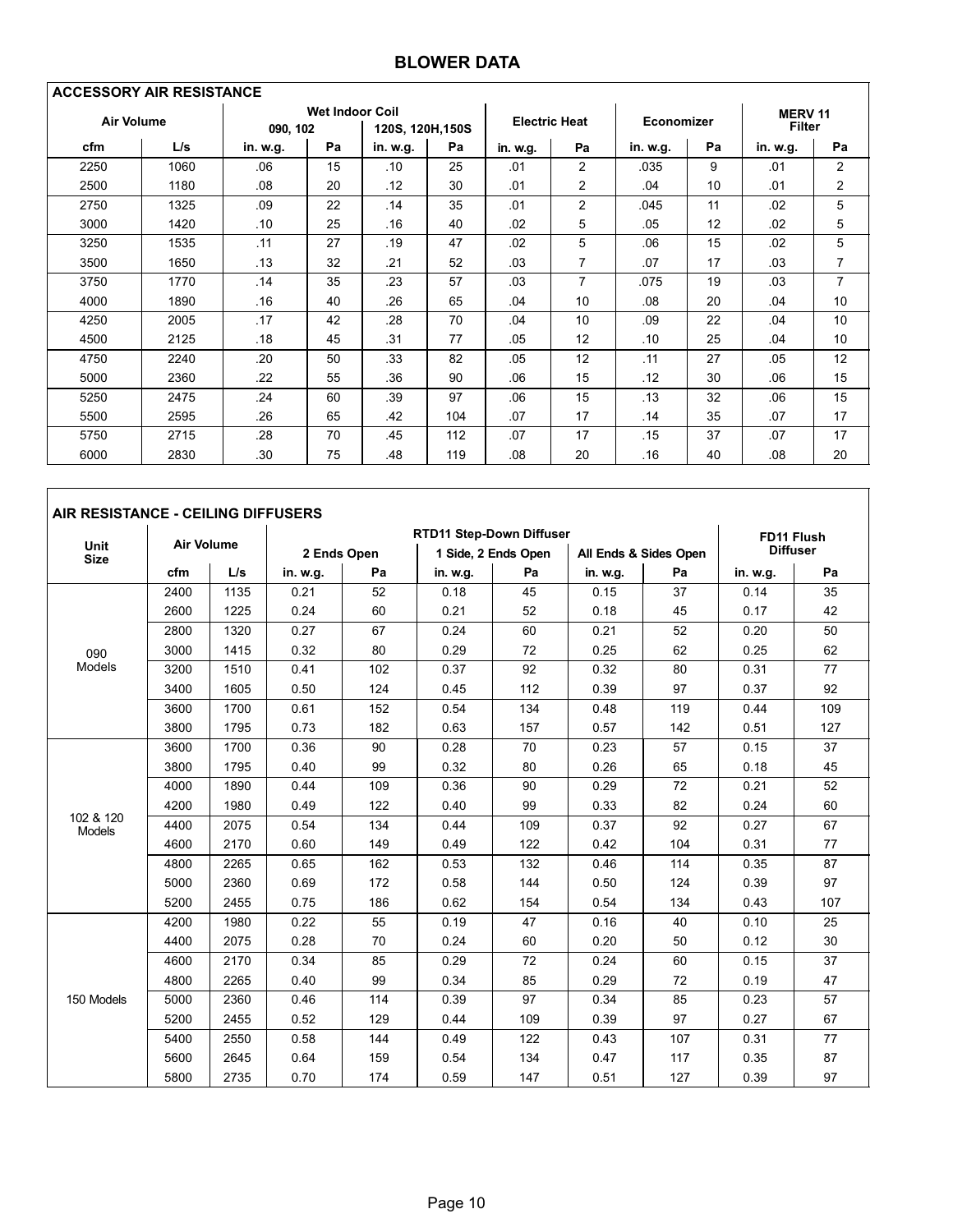<span id="page-10-0"></span>





FIGURE 2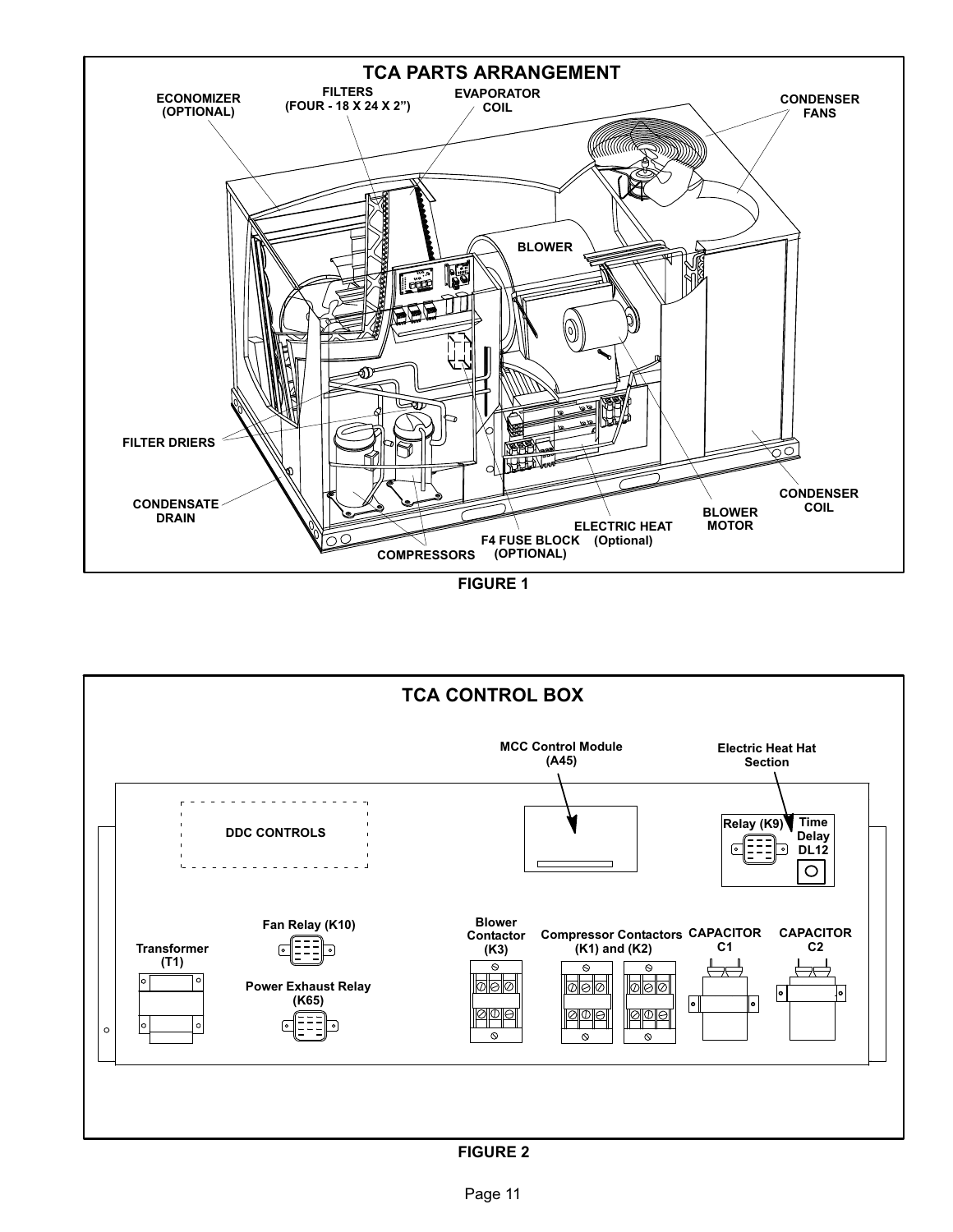# **AWARNING**



Electric shock hazard. Can cause injury or death. Before attempting to perform any service or maintenance, turn the electrical power to unit OFF at disconnect switch(es). Unit may have multiple power supplies.

The TCA unit components are shown in figure [1.](#page-10-0) All units come standard with removable panels. All L1, L2, and L3 wiring is color coded; L1 is red, L2 is yellow, and L3 is blue.

## A−Control Box Components

TCA control box components are shown in figure [2.](#page-10-0) The control box is located in the upper left portion of the compressor compartment.

## 1−Disconnect Switch S48 (Optional all units)

All units may be equipped with an optional disconnect switch S48 or circuit breaker CB10. S48 and CB10 are toggle switches, which can be used by the service technician to disconnect power to the unit.

# 2−Control Transformer T1 (all units)

All use a single line voltage to 24VAC transformer mounted in the control box. Transformer supplies power to control circuits in the unit. The transformer is rated at 70VA and is protected by a 3.5 amp circuit breaker (CB8). The 208/230 (Y) voltage transformers use two



primary voltage taps as shown in figure 3, while 460 (G) and 575 (J) voltage transformers use a single primary voltage tap.

# 3−Terminal Strip TB1

All indoor thermostat connections will be to TB1 located on the MCC board A45. For thermostats without "occupied" and "unoccupied" modes, a factory installed jumper across terminals A1 and A2 found on the MCC board should be in place.

## 4−Terminal Strip TB14

Terminal strip TB14 located on the MCC board distributes 24V power from the indoor thermostat to the control box. Units not equipped with smoke detectors A17 or A64, will have a factory installed jumper across terminals 24VAC and R.

## 5−Condenser Fan Capacitors C1 & C2

Fan capacitors C1 and C2 are 370V / 10 MFD capacitors used to assist in the start up of condenser fans B4 and B5. Ratings are on side of capacitor or condenser fan motor nameplate.

## 6−Compressor Contactor K1 & K2

All compressor contactors are three-pole-double-break contactors with 24VAC coils. In all TCA090/150 units, K1 and K2 (energized by MCC board A45) energize compressors B1 and B2 in response to thermostat demand. K2 also serves as the line voltage terminal block for L1, L2 and L3.

## 7−Blower Contactor K3 (all units)

Blower contactor K3, used in all units, is a three-pole-doublebreak contactor with a 24VAC coil used to energize the indoor blower motor B3 in response to blower demand. K3 is energized by the MCC board A45.

## 8−Condenser Fan Relay K10

Condenser fan relay K10 is a DPDT relay with a 24VAC coil. K10 energizes condenser fans B4 and B5.

# 9−Power Exhaust Relay K65 (PED units)

Power exhaust relay K65 is a DPDT relay with a 24VAC coil. K65 is used in all TCA units equipped with the optional power exhaust dampers. K65 is energized by the economizer enthalpy control A6, after the economizer dampers reach 50% open (adjustable) When K65 closes, exhaust fan B10 is energized.

## 10−MCC Control A45

The main control module A45 (figure [5](#page-12-0)) controls all cooling operation and serves as a staging point for all internal inputs to the appropriate components of the TCA unit. The MCC control receives and sends out 24 volts to the components located in the TCA control box, economizer and supply/return compartments. The control communicates to compressors contactors K1, K2 , condenser fan relay K10 and indoor blower contactor K3. Thermostat hook ups (TB1) and accessory low voltage hook ups (TB14) are located on the board. See tables [2](#page-13-0) and [3](#page-13-0) for terminal designations. Tables [4,](#page-13-0) [5](#page-13-0) and [6](#page-13-0) show pin terminal designations.

### **Features**

The MCC A45 is equipped with a green LED for board status. See table [1](#page-12-0) for LED flash codes. While in the cooling mode the board will incorporate AUTO−STAGING. If the board receives a Y3 demand (if applicable) the board will energize Y1, Y2 and Y3 in successive order. In the same manner a Y2, will be interpreted as a Y1/Y2. The MCC control also incorporates a minimum run time of 4 minutes for up to 2 independent cooling stages. This 4 minute run time can be interrupted by pushing SW1 located on the board. If pressed for 3 seconds or more, the control goes into TEST mode disabling AUTO−STAGING. The MCC control board is used for all T series units. A dip switch, factory set, is provided to configure to unit type (TGA gas, TCA cooling/electric heat, THA heat pump) See figure [4.](#page-12-0)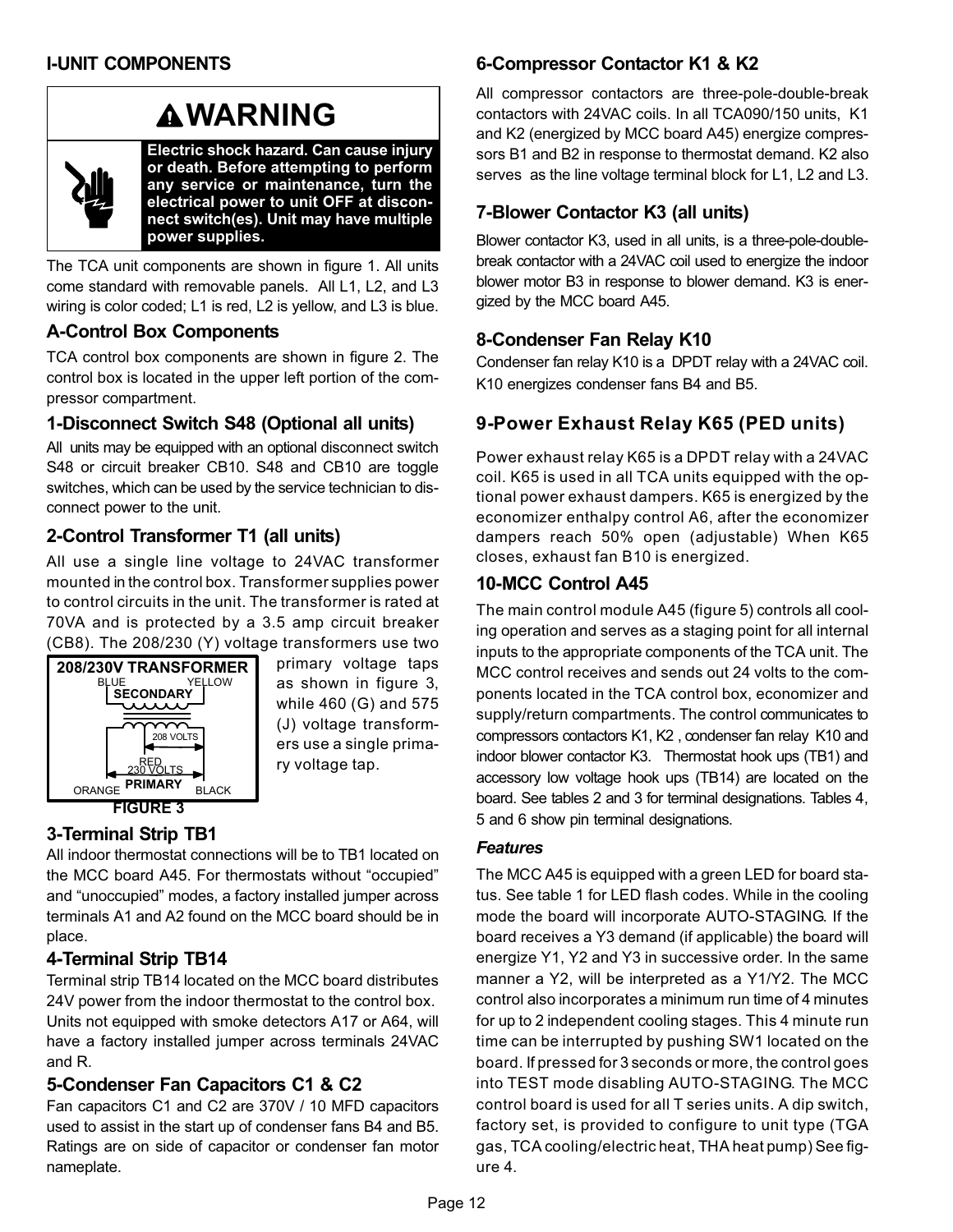TABLE 1

<span id="page-12-0"></span>

| I FD<br><b>Status</b>     | Indicates                                 | Action                                                                     |
|---------------------------|-------------------------------------------|----------------------------------------------------------------------------|
| Off                       | No power to<br>board.                     | Check field wiring. If problem per-<br>sists refer to service manual.      |
| On                        | Processor error.                          | Press MCC pushbutton and<br>hold for three seconds to reset<br>processor.* |
| <b>Flashes</b><br>Slowly  | Normal.                                   | None.                                                                      |
| <b>Flashes</b><br>Rapidly | Invalid unit DIP<br>switch selected.      | Make sure switches are set<br>correctly. Refer to figure 4.                |
| <b>Flashes</b><br>Rapidly | Simultaneous<br>heat and cool<br>demands. | Check thermostat and wiring.                                               |

\*Press pushbutton and immediately release to override the 4−minute compressor minimum run time.



FIGURE 4



FIGURE 5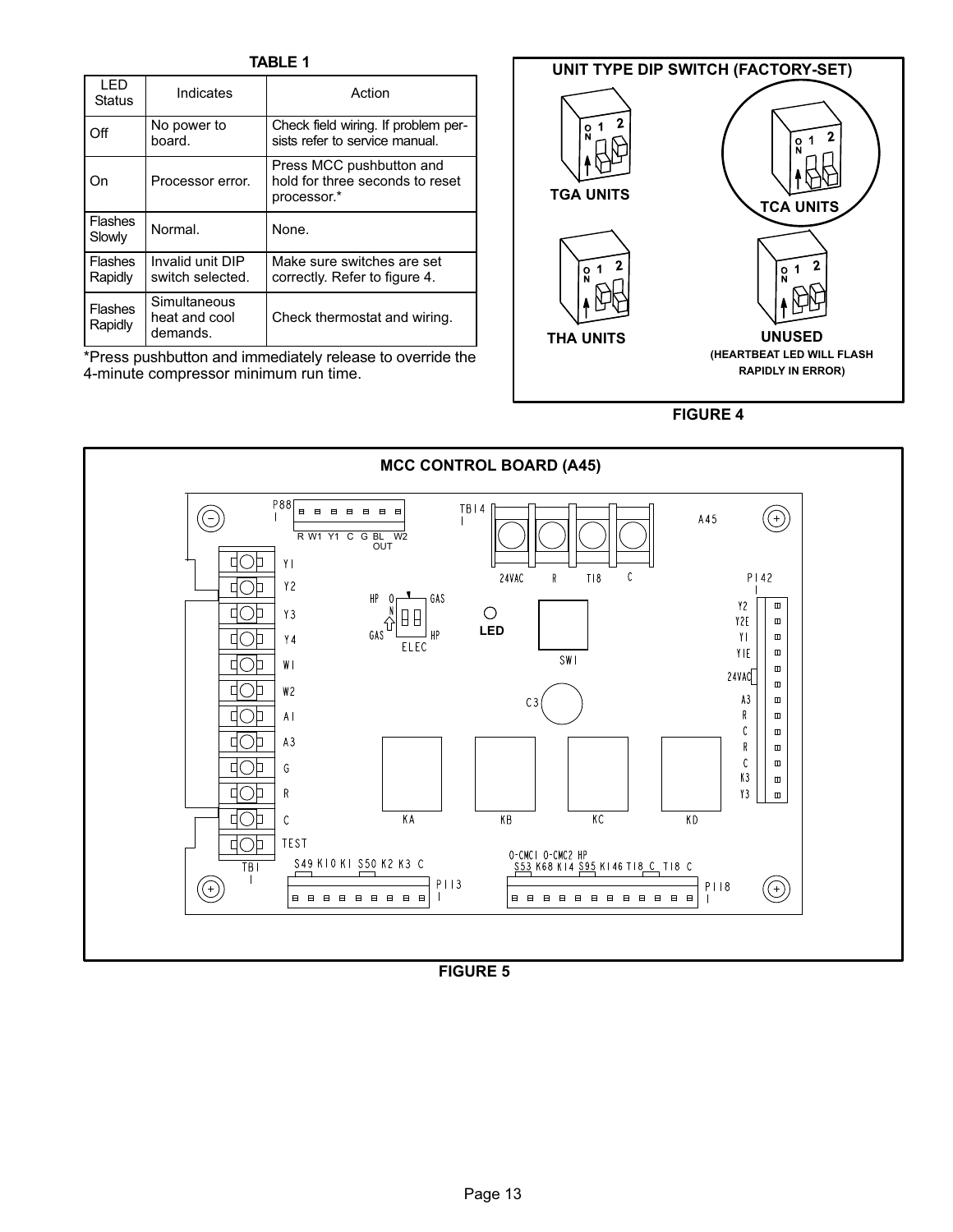TABLE 2

<span id="page-13-0"></span>

| <b>TB1 TERMINAL DESIGNATIONS</b> |                                      |  |  |  |  |
|----------------------------------|--------------------------------------|--|--|--|--|
| Y1                               | Cool Stage 1                         |  |  |  |  |
| Y2                               | Cool Stage 2                         |  |  |  |  |
| Y3                               | Cool Stage 3 (N/A)                   |  |  |  |  |
| Y4                               | Cool Stage 4 (N/A)                   |  |  |  |  |
| W1                               | Heat Stage 1                         |  |  |  |  |
| W <sub>2</sub>                   | Heat Stage 2                         |  |  |  |  |
| A1                               | Occupied Loop                        |  |  |  |  |
| A2                               | Occupied Loop                        |  |  |  |  |
| G                                | <b>Indoor Blower</b>                 |  |  |  |  |
| R                                | 24V To Thermostat                    |  |  |  |  |
| C                                | Ground                               |  |  |  |  |
| TEST                             | Test Terminal (Disable Min Run Time) |  |  |  |  |

## TABLE 3

| <b>TB14 24VAC TERMINAL DESIGNATIONS</b> |                                           |  |  |  |
|-----------------------------------------|-------------------------------------------|--|--|--|
| 24VAC                                   | Uninterrupted 24 Volt Power               |  |  |  |
| R                                       | 24 Volt Accessories (from T1 transformer) |  |  |  |
| T <sub>18</sub>                         | 24 Volts (from T18 transformer)           |  |  |  |
|                                         | Ground                                    |  |  |  |

## TABLE 4

| <b>P142 TERMINAL DESIGNATIONS</b> |                               |  |  |  |  |
|-----------------------------------|-------------------------------|--|--|--|--|
| Terminal                          | Function                      |  |  |  |  |
| Y <sub>2</sub>                    | From Economizer (cool2)       |  |  |  |  |
| Y2E                               | To Processor (micro chip)     |  |  |  |  |
| Y1                                | From Economizer               |  |  |  |  |
| Y <sub>1</sub> E                  | To Processor (micro chip)     |  |  |  |  |
| 24V                               | To Smoke Detector             |  |  |  |  |
| 24V                               | From T1 Transformer           |  |  |  |  |
| A <sub>1</sub>                    | Occupied Loop from Thermostat |  |  |  |  |
| 24V                               | To Economizer                 |  |  |  |  |
| <b>GND</b>                        | Ground to Economizer          |  |  |  |  |
| 24V                               | From Transformer T1           |  |  |  |  |
| <b>GND</b>                        | Ground                        |  |  |  |  |
| 24V                               | From Transformer T18          |  |  |  |  |
| Y3                                | To Processor (micro chip)     |  |  |  |  |

TABLE 5

| <b>P113 TERMINAL DESIGNATIONS</b> |                                     |  |  |  |  |
|-----------------------------------|-------------------------------------|--|--|--|--|
| Terminal                          | Function                            |  |  |  |  |
| S49                               | Relay KA To Freeze Stat             |  |  |  |  |
| S49                               | From Freeze Stat                    |  |  |  |  |
| K <sub>10</sub>                   | Relay KA To Outdoor Fan Contactor   |  |  |  |  |
| K1                                | Freeze Stat to Compressor Contactor |  |  |  |  |
| S50                               | Relay KB To Freeze Stat             |  |  |  |  |
| S50                               | From Freeze Stat                    |  |  |  |  |
| K <sub>2</sub>                    | Freeze Stat To Compressor Contactor |  |  |  |  |
| K3                                | KD To Fan Relay                     |  |  |  |  |
| r.                                | Ground To Cooling Component         |  |  |  |  |

## TABLE 6

| <b>P88 TERMINAL DESIGNATIONS</b> |                     |  |  |  |  |
|----------------------------------|---------------------|--|--|--|--|
| <b>Terminal</b>                  | <b>Function</b>     |  |  |  |  |
| R                                | 24V To A3           |  |  |  |  |
| W1                               | Heat Stage 1 to A3  |  |  |  |  |
| Y1                               | Cooling Stage to A3 |  |  |  |  |
| C                                | Ground to A3        |  |  |  |  |
| G                                | Blower Demand to A3 |  |  |  |  |
| <b>BL OUT</b>                    | Blower Out from A3  |  |  |  |  |
| W <sub>2</sub>                   | Heat Stage 2 to A3  |  |  |  |  |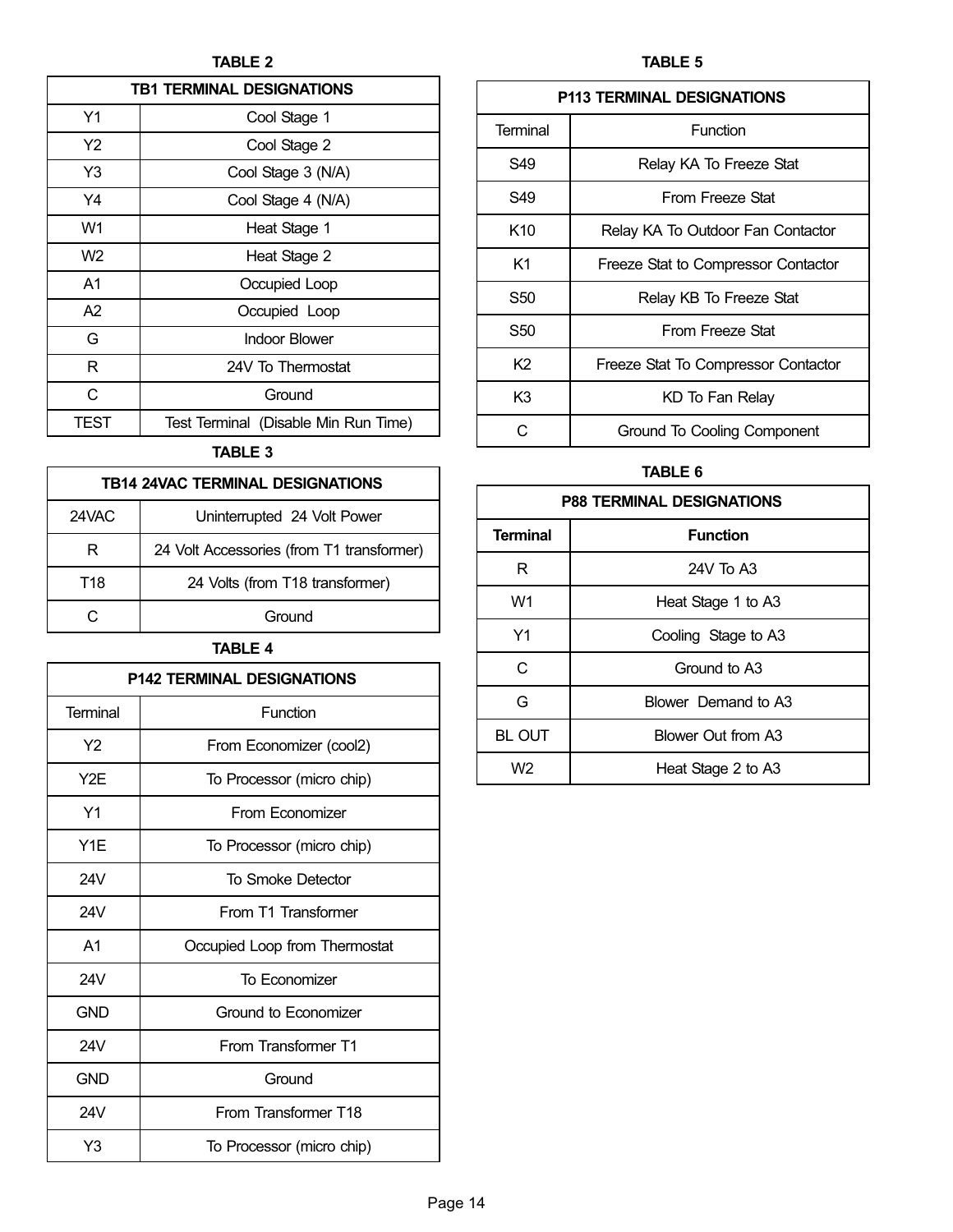<span id="page-14-0"></span>

FIGURE 6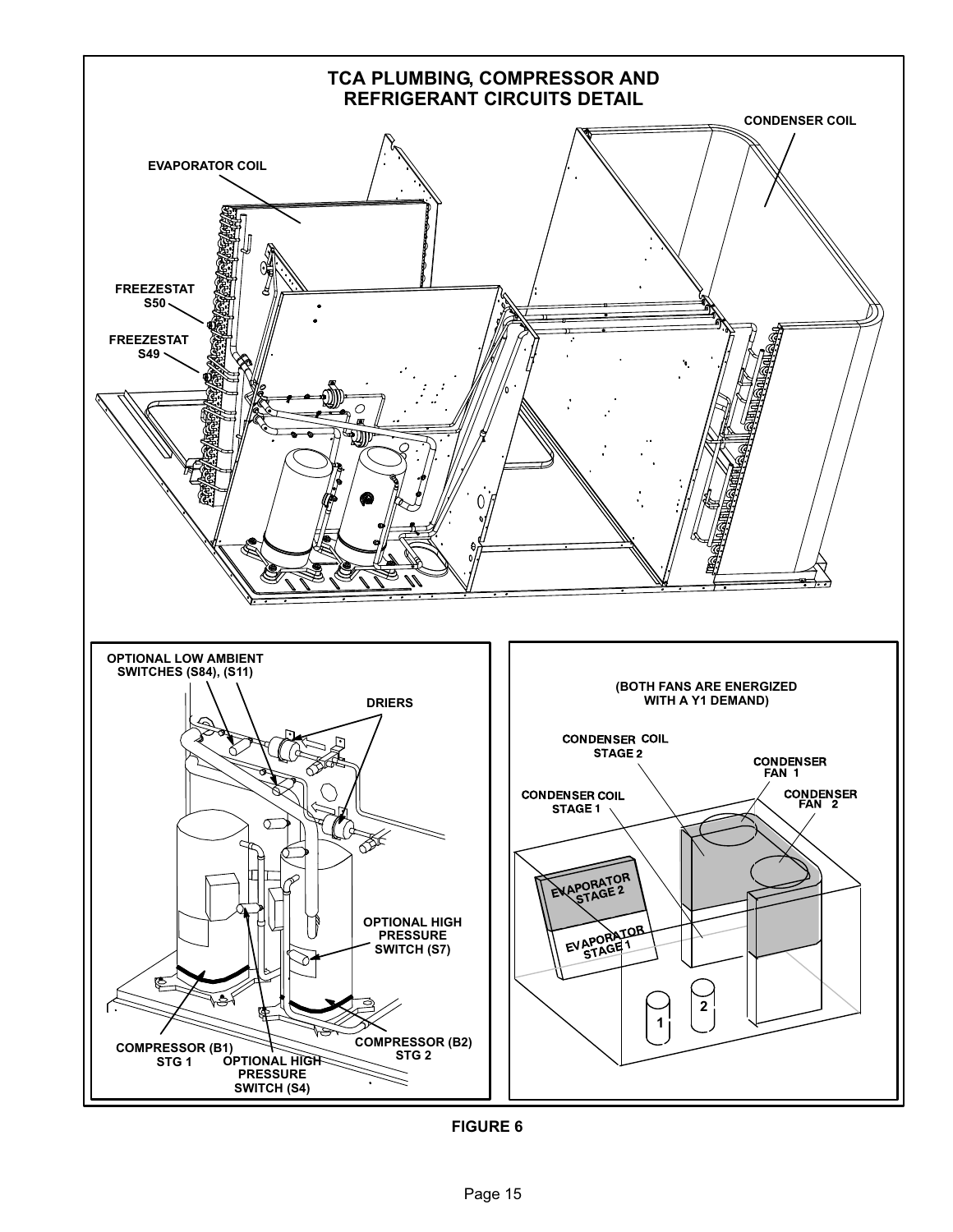## B−Cooling Components

All units use independent cooling circuits consisting of separate compressors, condenser coils and evaporator coils. See figure [6](#page-14-0). Two draw−through type condenser fans are used in TCA090/150 units. All units are equipped with beltdrive blowers which draw air across the evaporator during unit operation.

Cooling may be supplemented by a factory- or fieldinstalled economizer. The evaporators are slab type and are stacked. Each evaporator uses a thermostatic expansion valve as the refrigerant metering device. Each evaporator is also equipped with enhanced fins and rifled tubing. In all units each compressor is protected by a freezestats (on each evaporator). Low ambient switches (S11, S84) and high pressure switches (S4, S7) are available as an option for additional compressor protection.

## 1−Compressors B1 and B2

All TCA090/150 units use two scroll compressors. Compressor capacity may vary from stage to stage. In all cases, the capacity of each compressor is added to reach the total capacity of the unit. See "SPECIFICATIONS" and "ELEC-TRICAL DATA" (table of contents) or compressor nameplate for compressor specifications.

# WARNING

Electrical shock hazard. Compressor must be grounded. Do not operate without protective cover over terminals. Disconnect power before removing protective cover. Discharge capacitors before servicing unit. Failure to follow these precautions could cause electrical shock resulting in injury or death.

Each compressor is energized by a corresponding compressor contactor.

NOTE−Refer to the wiring diagram section for specific unit operation.

## 2−Freezestats S49 and S50

Each unit is equipped with a low temperature switch (freezestat) located on a return bend of each evaporator coil. S49 (first circuit) and S50 (second circuit) are located on the corresponding evaporator coils.

Each freezestat is wired to the main control module A45. Each freezestat is a SPST N.C. auto−reset switch which opens at 29°F  $\pm$  3°F (-1.7°C  $\pm$  1.7°C) on a temperature drop and closes at 58°F  $\pm$  4°F (14.4°C  $\pm$  2.2°C) on a temperature rise. To prevent coil icing, freezestats open during compressor operation to temporarily disable the respective compressor until the coil temperature rises.

If the freezestats are tripping frequently due to coil icing, check the air flow / filters, economizer position and unit charge before allowing unit back in operation. Make sure to eliminate conditions which might promote evaporator ice buildup.

## 3−High Pressure Switches S4 and S7 (optional)

The high pressure switch is a manual-reset SPST N.C. switch which opens on a pressure rise. Each switch is located in the compressor discharge line and is wired in series with the compressor contactor coil.

When discharge pressure rises to  $450 \pm 10$  psig (3103  $\pm$ 69 kPa) (indicating a problem in the system) the switch opens and the respective compressor is de−energized (the economizer can continue to operate).

## 4−Low Ambient Switches S11 & S84 (optional)

The low ambient switch is an auto-reset SPST N.O. pressure switch which allows for mechanical cooling operation at low outdoor temperatures. In all models a switch is located in each liquid line prior to the indoor coil section.

In the TCA090/150, S11 and S84 are wired in parallel with outdoor fan relay K10 (compressor one).

When liquid pressure rises to  $275 \pm 10$  psig (1896  $\pm 69$ ) kPa), the switch closes and the condenser fans are energized. When discharge pressure in both refrigerant circuits drops to  $150 \pm 10$  psig (1034  $\pm$  69 kPa), the switches open and the condenser fans are de−energized. This intermittent fan operation results in higher evaporating temperature allowing the system to operate without icing the evaporator coil and losing capacity.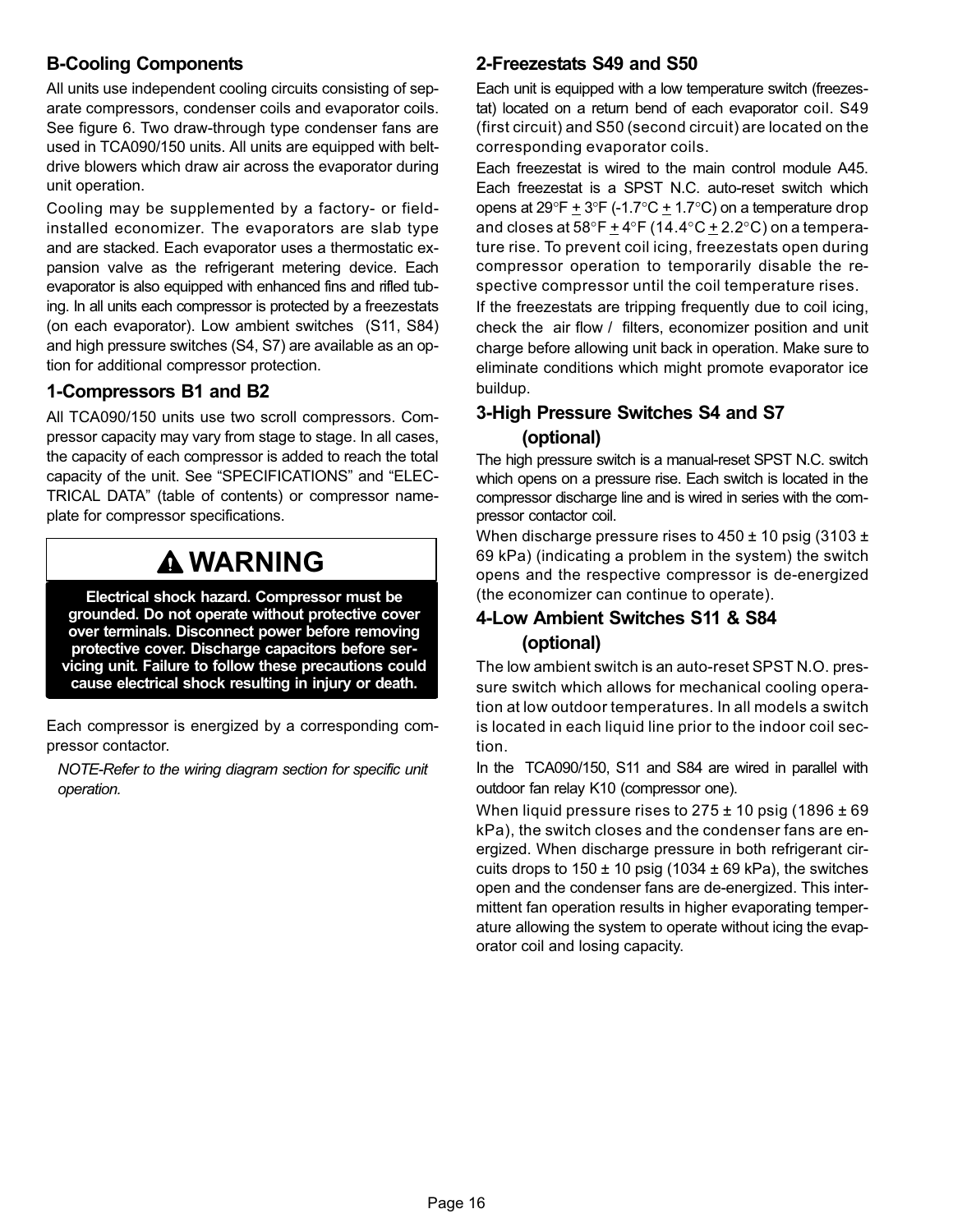## C−Blower Compartment

The blower compartment in all TCA090/150S units is located between the evaporator coil and the condenser coil section. The blower assembly is accessed by disconnecting the blower motor. See Blower Access in the Operation / Adjustment section. The blower pulls out as shown in figure [8.](#page-17-0)

## 1−Blower Wheels

All TCA090/150 units have one 15 in. x 15 in. (381 mm x 381 mm) blower wheel.

## 2−Indoor Blower Motor B3

All units use three-phase single-speed blower motors. CFM adjustments are made by adjusting the motor pulley (sheave). Motors are equipped with sealed ball bearings. All motor specifications are listed in the SPECIFICATIONS (table of contents) in the front of this manual. Units may be equipped with motors manufactured by various manufacturers, therefore electrical FLA and LRA specifications will vary. See unit rating plate for information specific to your unit.

## OPERATION / ADJUSTMENT

## Blower Operation

Initiate blower demand at thermostat according to instructions provided with thermostat. Unit will cycle on thermostat demand. The following steps apply to applications using a typical electro−mechanical thermostat.

- 1− Blower operation is manually set at the thermostat subbase fan switch. With fan switch in ON position, blowers will operate continuously.
- 2− With fan switch in AUTO position, the blowers will cycle with demand. Blowers and entire unit will be off when system switch is in OFF position.

### Blower Access

The blower assembly is secured to a sliding base which allows the entire assembly to be pulled out of the unit. See figure [8](#page-17-0).

- 1− Turn off power from unit. Remove the clamp which secures the blower wiring to the blower motor base.
- 2− Remove and retain screws on either side of sliding base. Pull base toward outside of unit.
- 3− Slide base back into original position when finished servicing. Replace the clamp and blower wiring in the previous location on the blower motor base.

## Determining Unit CFM

- 1− The following measurements must be made with a dry indoor coil. Run blower without a cooling demand. Measure the indoor blower shaft RPM. Air filters must be in place when measurements are taken.
- 2− With all access panels in place, measure static pressure external to unit (from supply to return). Measure static in duct below roof curb if roof curb is used.
- 3− Refer to blower tables in BLOWER DATA (table of contents) in the front of this manual. Use static pressure and RPM readings to determine unit air volume.
- 4− The blower RPM can be adjusted at the motor pulley. Loosen Allen screw and turn adjustable pulley clockwise to increase CFM. Turn counterclockwise to decrease CFM. See figure [8.](#page-17-0) Do not exceed minimum and maximum number of pulley turns as shown in table 7.

TABLE 7 MINIMUM AND MAXIMUM PULLEY ADJUSTMENT

| <b>Belt</b>      | Minimum<br>Turns Open | Maximum<br>Turns Open |  |  |
|------------------|-----------------------|-----------------------|--|--|
| A Section        | No minimum            |                       |  |  |
| <b>B</b> Section | 4*                    |                       |  |  |

\*No minimum number of turns open when B belt is used on pulleys 6" O.D. or larger.

## Blower Belt Adjustment

Maximum life and wear can be obtained from belts only if proper pulley alignment and belt tension are maintained. Tension new belts after a 24−48 hour period of operation. This will allow belt to stretch and seat grooves. Make sure blower and motor pulley are aligned as shown in figure 7.



FIGURE 7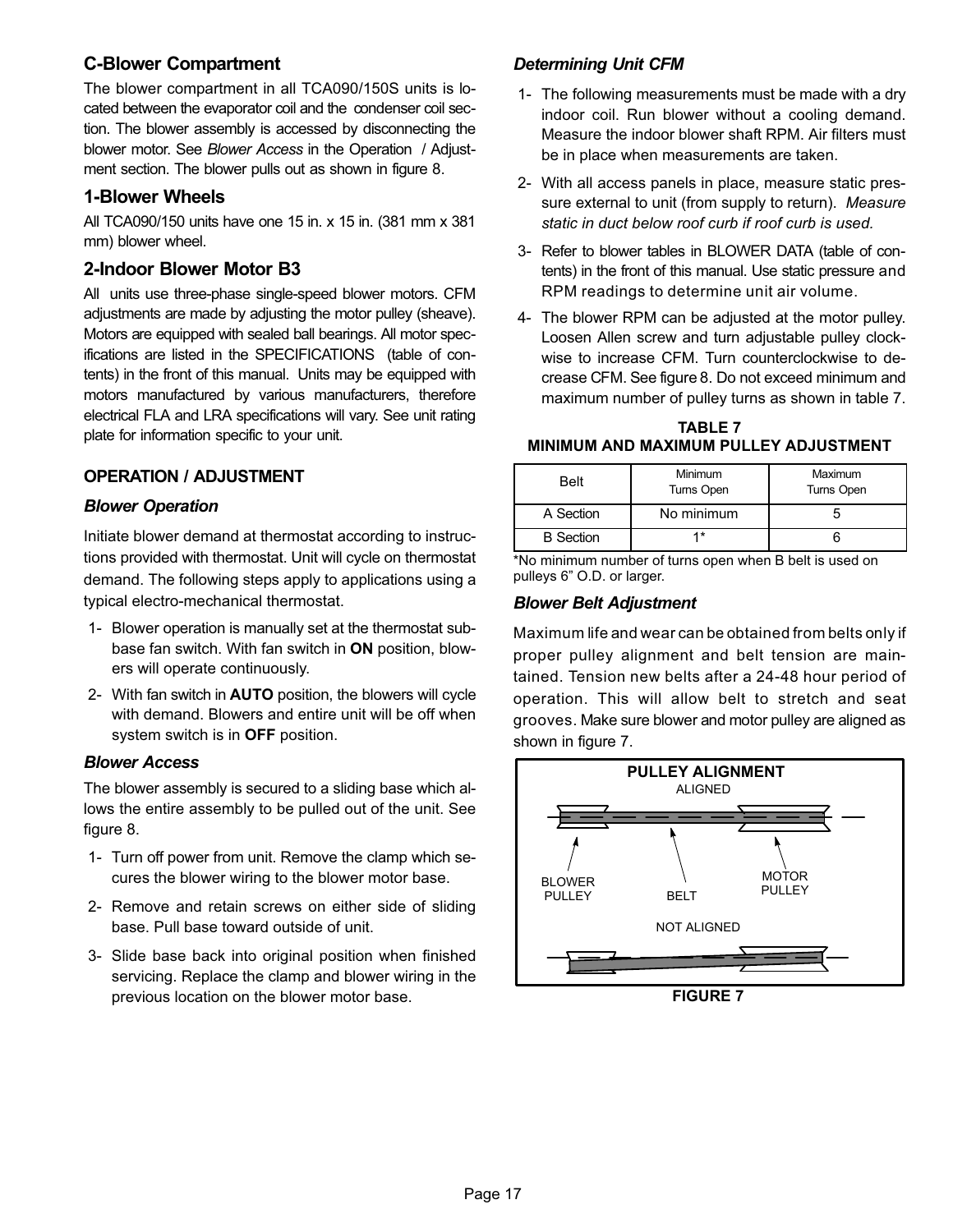<span id="page-17-0"></span>

#### FIGURE 8

- 1− Loosen four bolts securing motor base to mounting frame. See figure 8.
- 2− To increase belt tension −

Turn adjusting bolt to the right, or clockwise, to move the motor outward and tighten the belt. This increases the distance between the blower motor and the blower housing.

#### To loosen belt tension −

Turn the adjusting bolt to the left, or counterclockwise to loosen belt tension.

3− Tighten two bolts on motor pulley side.

IMPORTANT − Align top edges of blower motor base and mounting frame base parallel before tightening two bolts on the other side of base. Motor shaft and blower shaft must be parallel.

4− Tighten two bolts on other side of base.

### Check Belt Tension

Overtensioning belts shortens belt and bearing life. Check belt tension as follows:

1− Measure span length X. See figure 9.

 2− Apply perpendicular force to center of span (X) with enough pressure to deflect belt 1/64" for every inch of span length or 1.5mm per 100mm of span length.

Example: Deflection distance of a 40" span would be 40/64" or 5/8".

Example: Deflection distance of a 400mm span would be 6mm.

 3− Measure belt deflection force. For a used belt, the deflection force should be 5 lbs. (35kPa). A new belt deflection force should be 7 lbs. (48kPa).

A force below these values indicates an undertensioned belt. A force above these values indicates an overtensioned belt.



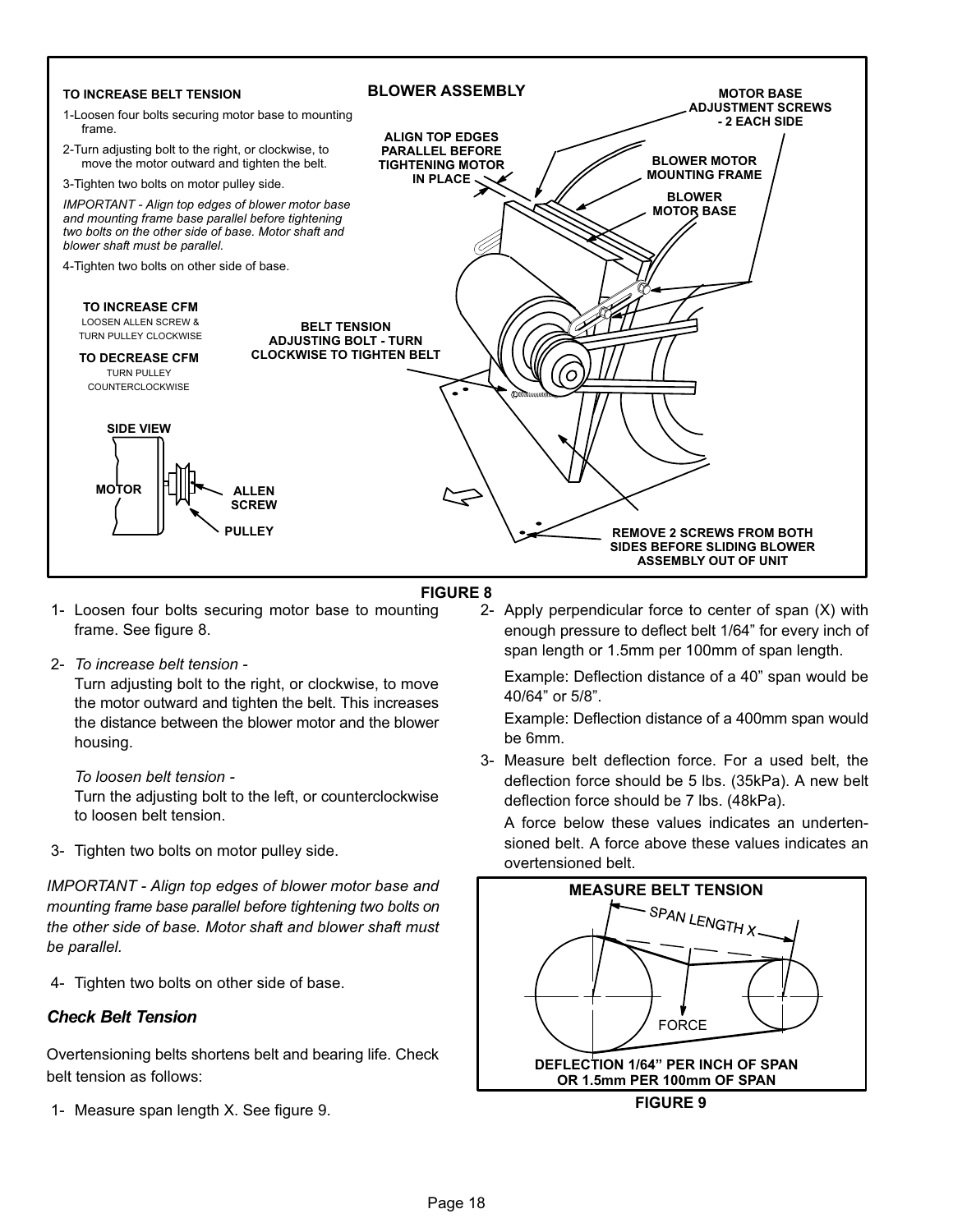## D−Optional Electric Heat Components

Tables [9](#page-21-0) and [10](#page-22-0) show all possible TCA to EHA matchups and electrical ratings.

All electric heat sections consist of electric heating elements exposed directly to the airstream. See figure 10. EHA parts arrangement is shown in figures [11](#page-20-0) and [12.](#page-20-0) Multiple-stage elements are sequenced on and off in response to thermostat demand.





#### 1−Electric Heat Relay K9

Electric heat relay K9 is a N.O. SPST pilot relay located on the main control panel (figure [2\)](#page-10-0). K9 electrically isolates the unit's 24V circuit from the electric heat 24V circuit 9 is energized by main control A45 which in turn energizes timer DL2.

### 2−Time Delay DL2

 DL2 is a factory installed solid state timer used in 22.5 to 60 kW electric heat units. DL2 is located on the main control panel (figure [2](#page-10-0)). DL2 allows staging by providing a timed−interval between the first and second heating elements. When the timer is energized, the contacts are delayed for 30 seconds before closing. When the timer is de−energized, the contacts are delayed 1 second before opening.

#### 3−Contactors K15, K16

Contactors K15 and K16 are three−pole double−break contactors located on the electric heat vestibule. All contactors are equipped with a 24VAC coil. The coils in the K15 and K16 contactors are energized by the main panel A45. Contactor K15 energizes the first stage heating elements, while K16 energizes the second stage heating elements.

#### 4−High Temperature Limits S15 (Primary)

S15 is a SPST N.C. auto-reset thermostat located on the back panel of the electric heat section below the heating elements. S15 is the high temperature limit for the electric heat section. When S15 opens, indicating a problem in the system, contactor K15 is de-energized. When K15 is de-energized, first stage and all subsequent stages of heat are de-energized. For EHA102/150 units, the high temperature limit is factory set to open at 170 $^{\circ}$ F  $\pm$  5 $^{\circ}$ F  $(76^{\circ} \text{C} \pm 2.8^{\circ} \text{C})$  on a temperature rise and automatically reset at 130°F  $\pm$  6°F (54.4°C $\pm$  3.3°C) on a temperature fall. For EHA100 units, the limit is factory set to open at  $160^{\circ}$ F  $\pm$  5 $^{\circ}$ F (71.0 $^{\circ}$ C  $\pm$  2.8 $^{\circ}$ C) on a temperature rise and automatically reset at  $120^{\circ}F + 6^{\circ}F$  $(49.0\degree \text{C} + 3.3\degree \text{C})$  on a temperature fall. The limit is not adjustable.

#### 5−High Temperature Limit S20 (Secondary)

S20 is a SPST N.C. manual-reset thermostat . Like the primary temperature limit, S20 is wired in series with the first stage contactor coil (K15) and second stage contactor coil (K16). When S20 opens, contactors (K15, K16) are de-energized. When the contactors are de-energized, first stage and all subsequent stages of heat are de-energized. The limit is factory set to open at 220 $\mathrm{^{\circ}F}$   $\pm$  6  $\mathrm{^{\circ}F}$  (104 $\mathrm{^{\circ}C}$   $\pm$ 3.3°C) on a temperature rise and can be manually reset when temperature falls below  $160^{\circ}$ F (71.0 $^{\circ}$ C).

#### 6−Terminal Strip TB3

Electric heat line voltage connections are made to terminal strip TB3 (or a fuse block on some models) located in the upper left corner of the electric heat vestibule.

### 7−Heating Elements HE1, HE2, HE6 and HE7

Heating elements are composed of helix wound bare nichrome wire exposed directly to the airstream. Three elements are connected in a three-phase arrangement. The elements in 208/230V units are connected in a "Delta" arrangement. Elements in 460 and 575V units are connected in "Wye" arrangement. Each stage is energized independently by the corresponding contactors located on the electric heat vestibule panel. Once energized, heat transfer is instantaneous. High temperature protection is provided by primary and redundant high temperature limits and overcurrent protection is provided by fuses.

#### 8−Fuse F3

Fuse F3 are housed in a fuse block which holds three fuses. Each F3 fuse is connected in series with each leg of electric heat. Figure [11](#page-20-0) and table [8](#page-19-0) show the fuses used with each electric heat section. For simplicity, the service manual labels the fuses F3 − 1 through F3 − 4.

#### 9−Fuse F4

Fuse F4 is used only with single point power along with TB2. F4 gives over amperage protection to the compressor and other cooling components while F3 protects the electrical heat component. The F 4 fuse block is located inside a sheetmetal enclosure (figure [1](#page-10-0)).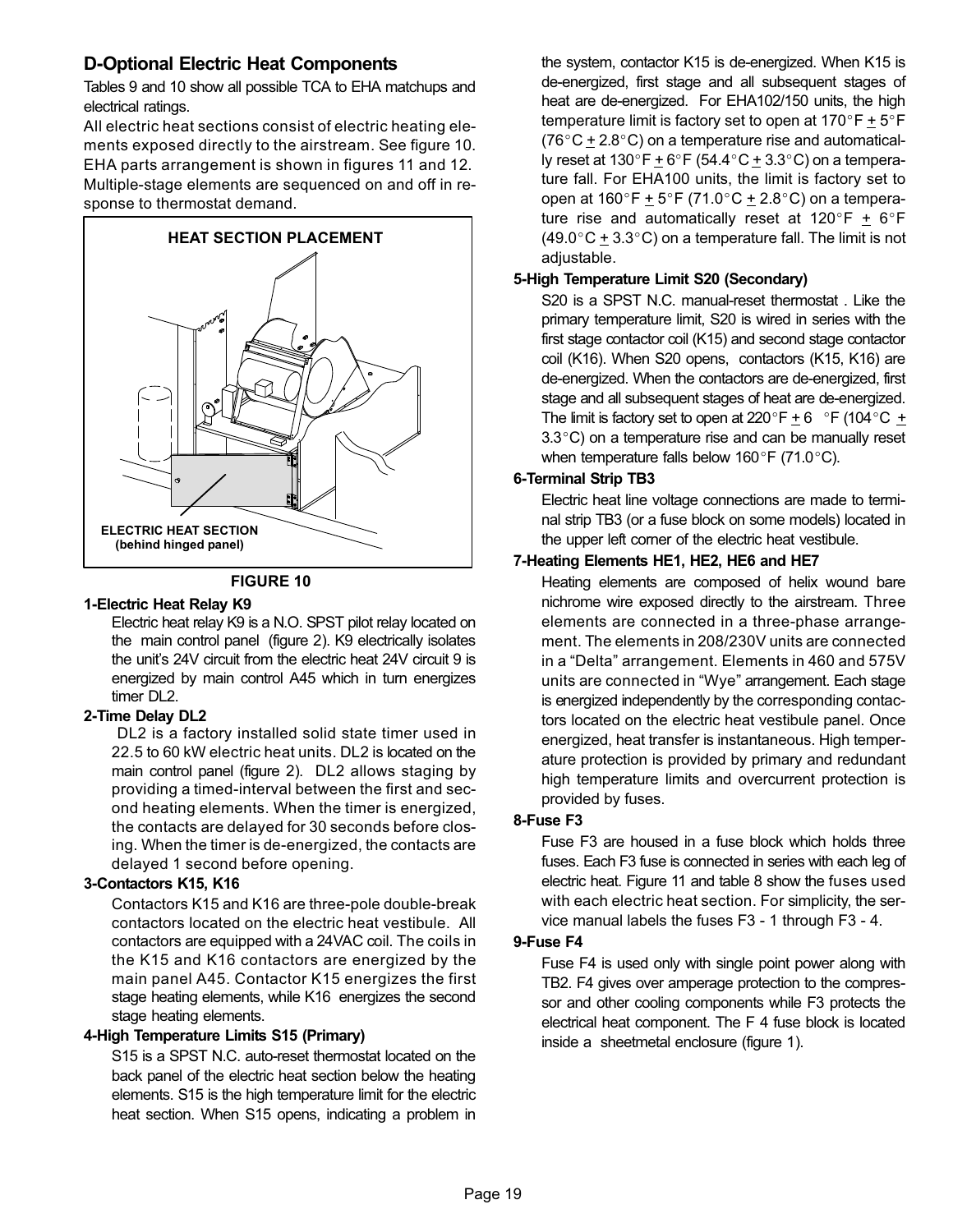<span id="page-19-0"></span>

| <b>TCA ELECTRIC HEAT SECTION FUSE RATING</b> |                 |                |             |             |                                                                                                                                                 |  |  |  |
|----------------------------------------------|-----------------|----------------|-------------|-------------|-------------------------------------------------------------------------------------------------------------------------------------------------|--|--|--|
| <b>EHA QUANTITY</b>                          | <b>VOLTAGES</b> | FUSE (3 each)  |             |             |                                                                                                                                                 |  |  |  |
| & SIZE                                       |                 | $F3 - 1$       | $F3 - 2$    | $F3 - 3$    | $F3 - 4$<br>25 Amp 250V<br>15 Amp 600V<br>10 Amp 600V<br>50 Amp 250V<br>25 Amp 600V<br>20 Amp 600V<br>60 Amp 250V<br>50 Amp 600V<br>40 Amp 600V |  |  |  |
|                                              | 208/230V        | 25 Amp 250V    |             |             |                                                                                                                                                 |  |  |  |
| EHA100-7.5                                   | 460V            | 15 Amp 600V    |             |             |                                                                                                                                                 |  |  |  |
|                                              | 575V            | 10 Amp 600V    | ----        |             |                                                                                                                                                 |  |  |  |
|                                              | 208/230V        | 50 Amp 250V    |             |             |                                                                                                                                                 |  |  |  |
| EHA100-15                                    | 460V            | 25 Amp 600V    |             |             |                                                                                                                                                 |  |  |  |
|                                              | 575V            | 20 Amp 600V    |             |             |                                                                                                                                                 |  |  |  |
|                                              | 208/230V        | 50 Amp250V     |             |             |                                                                                                                                                 |  |  |  |
| EHA100-22.5                                  | 460V            | 25 Amp 600V    |             |             |                                                                                                                                                 |  |  |  |
|                                              | 575V            | 20 Amp 600V    |             |             |                                                                                                                                                 |  |  |  |
|                                              | 208/230V        | 50 Amp 250V    |             |             |                                                                                                                                                 |  |  |  |
| EHA100-30                                    | 460V            | 25 Amp 600V    |             |             |                                                                                                                                                 |  |  |  |
|                                              | 575V            | 20 Amp 600V    |             |             |                                                                                                                                                 |  |  |  |
|                                              | 208/230V        | 50 Amp 250V    |             | 60 Amp 250V |                                                                                                                                                 |  |  |  |
| EHA100-45                                    | 460V            | 25 Amp 600V    |             |             |                                                                                                                                                 |  |  |  |
|                                              | 575V            | 20 Amp<br>600V |             |             |                                                                                                                                                 |  |  |  |
|                                              | 208/230V        | 25 Amp 250V    |             |             |                                                                                                                                                 |  |  |  |
| EHA102-7.5                                   | 460V            | 15 Amp 600V    |             |             |                                                                                                                                                 |  |  |  |
|                                              | 575V            | 10 Amp 600V    |             |             |                                                                                                                                                 |  |  |  |
|                                              | 208/230V        | 50 Amp 250V    |             |             |                                                                                                                                                 |  |  |  |
| EHA150-15                                    | 460V            | 25 Amp 600V    |             |             |                                                                                                                                                 |  |  |  |
|                                              | 575V            | 20 Amp 600V    |             |             |                                                                                                                                                 |  |  |  |
|                                              | 208/230V        | 50 Amp 250V    |             |             | 25 Amp 250V                                                                                                                                     |  |  |  |
| EHA360-22.5                                  | 460V            | 25 Amp 600V    |             |             | 15 Amp 600V                                                                                                                                     |  |  |  |
|                                              | 575V            | 20 Amp 600V    |             |             | 10 Amp 600V                                                                                                                                     |  |  |  |
|                                              | 208/230V        | 50 Amp 250V    |             |             | 50 Amp 250V                                                                                                                                     |  |  |  |
| EHA150-30                                    | 460V            | 25 Amp 600V    |             |             | 25 Amp 600V                                                                                                                                     |  |  |  |
|                                              | 575V            | 20 Amp 600V    |             |             | 20 Amp 600V                                                                                                                                     |  |  |  |
|                                              | 208/230V        | 50 Amp 250V    |             | 60 Amp 250V | 60 Amp 250V                                                                                                                                     |  |  |  |
| EHA150-45                                    | 460V            | 25 Amp 600V    |             |             | 50 Amp 600V                                                                                                                                     |  |  |  |
|                                              | 575V            | 20 Amp 600V    |             |             | 40 Amp 600V                                                                                                                                     |  |  |  |
|                                              | 208/230V        | 60 Amp 250V    | 60 Amp 250V | 60 Amp 250V | 60 Amp 250V                                                                                                                                     |  |  |  |
| EHA150-60                                    | 460V            | 50 Amp 600V    |             |             | 50 Amp 600V                                                                                                                                     |  |  |  |
|                                              | 575V            | 40 Amp 600V    |             |             | 40 Amp 600V                                                                                                                                     |  |  |  |

TABLE 8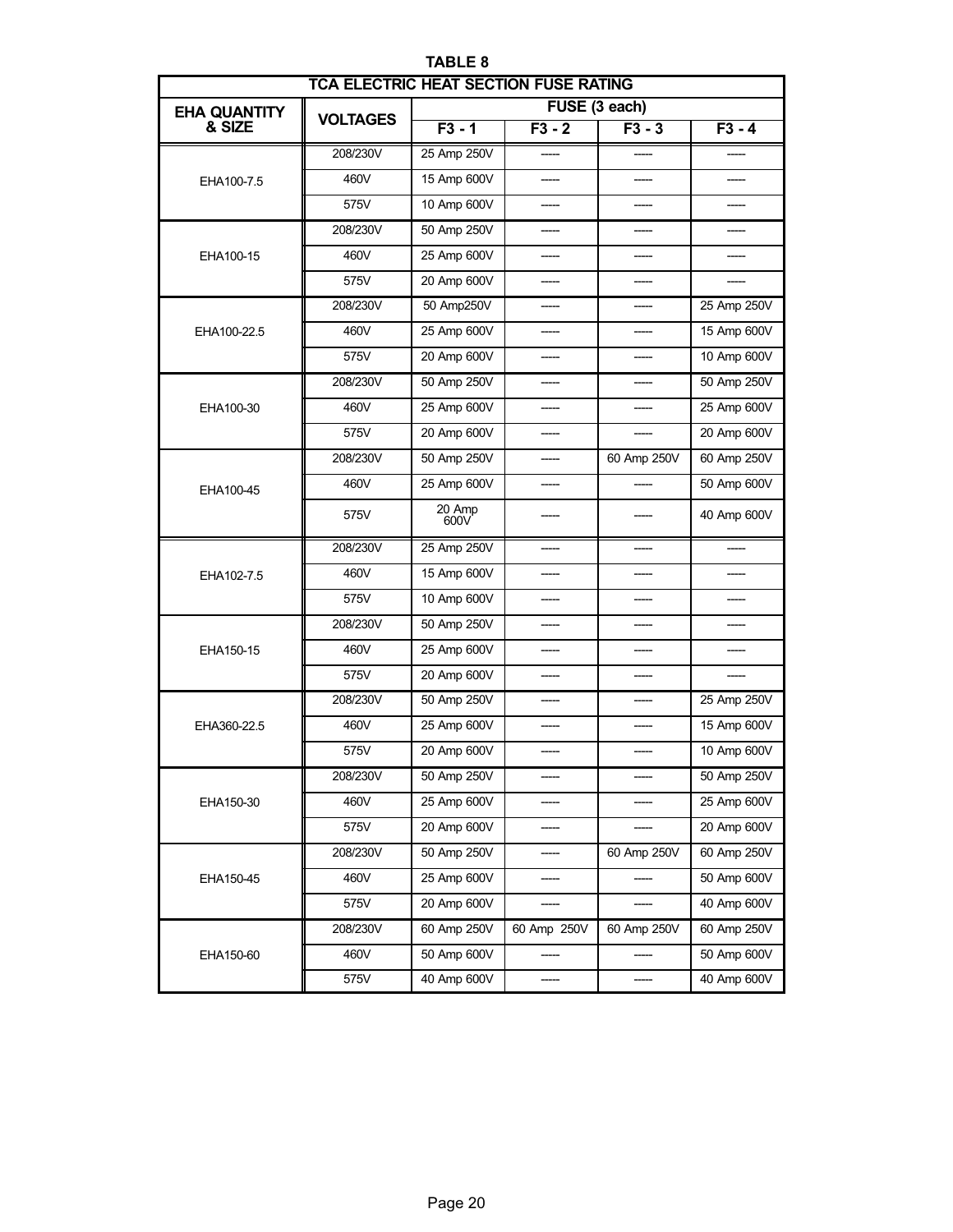<span id="page-20-0"></span>

FIGURE 11

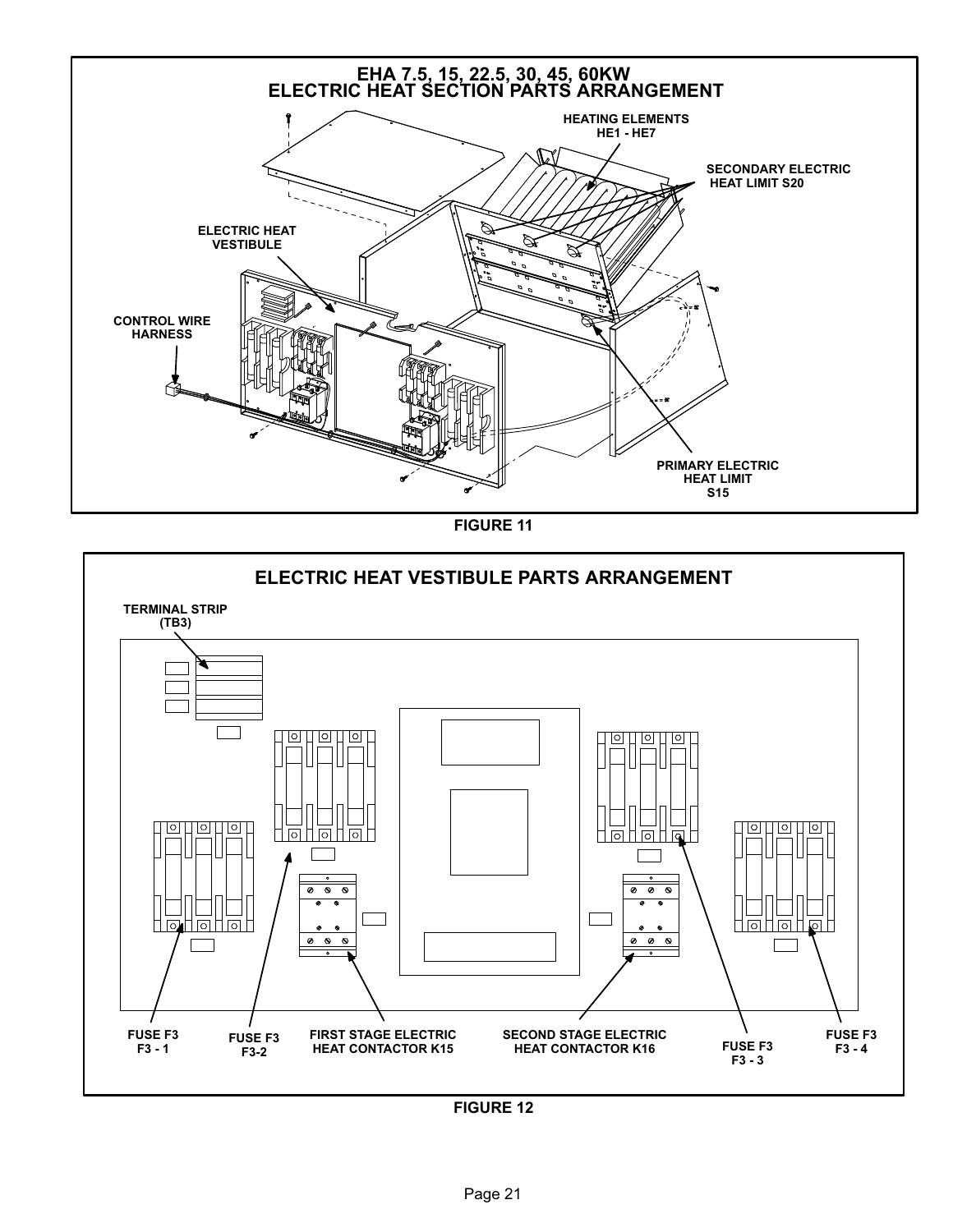#### TABLE 9

### <span id="page-21-0"></span>7.5 TON STANDARD / HIGH EFFICIENCY − TCA090

#### 8.5 TON STANDARD / HIGH EFFICIENCY − TCA102

REQUIRES UNIT FUSE BLOCK, TERMINAL BLOCK AND <sup>1</sup> HEATER CONTROL MODULE

| <sup>1</sup> Electric Heat<br>Model No. | No.<br>of      | <b>Volts</b><br>Input | kW<br>Input       | <b>Btuh</b><br>Output | <sup>2</sup> Minimum Circuit Ampacity<br><b>Total Unit + Electric Heat</b><br>(with Power Exhaust Fan) |               | <sup>3</sup> Maximum Overcurrent Protection<br><b>Total Unit + Electric Heat</b><br>(with Power Exhaust Fans) |               |
|-----------------------------------------|----------------|-----------------------|-------------------|-----------------------|--------------------------------------------------------------------------------------------------------|---------------|---------------------------------------------------------------------------------------------------------------|---------------|
| & Net Weight                            | <b>Steps</b>   |                       |                   |                       | <b>TCA090</b>                                                                                          | <b>TCA102</b> | <b>TCA090</b>                                                                                                 | <b>TCA102</b> |
| 7.5 kW                                  | $\mathbf{1}$   | 208                   | 5.6               | 19,100                |                                                                                                        |               |                                                                                                               |               |
| EHA102-7.5                              | 1              | 220                   | 6.3               | 21,500                | $090H - 43$                                                                                            |               |                                                                                                               |               |
|                                         | 1              | 230                   | 6.9               | 23,600                | $090S - 44$                                                                                            | 48            | 50                                                                                                            | 60            |
| 208/230V                                | 1              | 240                   | 7.5               | 25,600                |                                                                                                        |               |                                                                                                               |               |
| 99J01                                   | $\mathbf{1}$   | 440                   | 6.3               | 21,500                |                                                                                                        |               |                                                                                                               |               |
| 460V                                    | 1              | 460                   | 6.9               | 23,600                | 22                                                                                                     | 24            | 25                                                                                                            | 30            |
| 99J02                                   | 1              | 480                   | 7.5               | 25,600                |                                                                                                        |               |                                                                                                               |               |
| 575V                                    | 1              | 550                   | 6.3               | 21,500                |                                                                                                        |               |                                                                                                               |               |
| 99J03                                   | $\mathbf{1}$   | 575                   | 6.9               | 23,600                | $090H - 17$<br>$090S - 18$                                                                             | $102H - 18$   | 20                                                                                                            | 20            |
| 31 lbs. (14 kg)                         | $\mathbf{1}$   | 600                   | 7.5               | 25,600                |                                                                                                        | $102S - 19$   |                                                                                                               |               |
| <b>15 kW</b>                            | $\mathbf{1}$   | 208                   | 11.3              | 38,600                |                                                                                                        |               |                                                                                                               |               |
|                                         | 1              | 220                   | 12.6              | 43,000                |                                                                                                        |               |                                                                                                               |               |
| EHA150-15                               | 1              | 230                   | 13.8              | 47,100                | 58                                                                                                     | 58            | 60                                                                                                            | 60            |
| 208/230V                                | 1              | 240                   | 15.0              | 51,200                |                                                                                                        |               |                                                                                                               |               |
| 99J04                                   | $\mathbf{1}$   | 440                   | 12.6              | 43,000                |                                                                                                        |               |                                                                                                               |               |
| 460V                                    | 1              | 460                   | 13.8              | 47,100                | 29                                                                                                     | 29            | 30                                                                                                            | 30            |
| 99J05                                   | 1              | 480                   | 15.0              | 51,200                |                                                                                                        |               |                                                                                                               |               |
| 575V                                    | $\mathbf{1}$   | 550                   | 12.6              | 43,000                |                                                                                                        |               |                                                                                                               |               |
| 99J06                                   | 1              | 575                   | 13.8              | 47,100                | 23                                                                                                     | 23            | 25                                                                                                            | 25            |
| 31 lbs. (14 kg)                         | 1              | 600                   | 15.0              | 51,200                |                                                                                                        |               |                                                                                                               |               |
| 22.5 kW                                 | 2 <sub>2</sub> | 208                   | 16.9              | 57,700                |                                                                                                        |               |                                                                                                               |               |
|                                         | 2 <sub>2</sub> | 220                   | 18.9              | 64,500                |                                                                                                        |               |                                                                                                               |               |
| EHA360-22.5                             | 22             | 230                   | 20.6              | 70,700                | 80                                                                                                     | 80            | 80                                                                                                            | 80            |
| 208/230V                                | 22             | 240                   | 22.5              | 76,800                |                                                                                                        |               |                                                                                                               |               |
| 99J28                                   | 2 <sub>2</sub> |                       |                   |                       |                                                                                                        |               |                                                                                                               |               |
| 460V                                    | 2 <sub>2</sub> | 440                   | 18.9              | 64,500                |                                                                                                        |               |                                                                                                               |               |
| 99J29                                   | 22             | 460                   | 20.7              | 70,700                | 40                                                                                                     | 40            | 40                                                                                                            | 40            |
|                                         |                | 480                   | 22.5              | 76,800                |                                                                                                        |               |                                                                                                               |               |
| 575V<br>99J30                           | $^{2}2$        | 550                   | 19.0              | 64,500                |                                                                                                        |               |                                                                                                               |               |
|                                         | 22             | 575                   | 20.7              | 70,700                | 32                                                                                                     | 32            | 35                                                                                                            | 35            |
| 38 lbs. (17 kg)                         | 2 <sub>2</sub> | 600                   | 22.5              | 76,800                |                                                                                                        |               |                                                                                                               |               |
| 30 kW                                   | 2 <sub>2</sub> | 208                   | 22.5              | 76,800                |                                                                                                        |               |                                                                                                               |               |
| EHA150-30                               | 22             | 220                   | 25.2              | 86,000                | 103                                                                                                    | 103           | 110                                                                                                           | 110           |
| 208/230V                                | 22             | 230                   | 27.6              | 93,900                |                                                                                                        |               |                                                                                                               |               |
| 99J07                                   | 2 <sub>2</sub> | 240                   | 30.0              | 102,400               |                                                                                                        |               |                                                                                                               |               |
|                                         | 2 <sub>2</sub> | 440                   | 25.2              | 86,000                |                                                                                                        |               |                                                                                                               |               |
| 460V<br>99J08                           | 2 <sub>2</sub> | 460                   | 27.6              | 93,900                | 51                                                                                                     | 51            | 60                                                                                                            | 60            |
|                                         | 22             | 480                   | 30.0              | 102,400               |                                                                                                        |               |                                                                                                               |               |
| 575V<br>99J09                           | 2 <sub>2</sub> | 550                   | 25.2              | 86,000                |                                                                                                        |               |                                                                                                               |               |
|                                         | 22             | 575                   | 27.6              | 93,900                | 41                                                                                                     | 41            | 45                                                                                                            | 45            |
| 38 lbs. (17 kg)                         | 22             | 600                   | 30.0              | 102,400               |                                                                                                        |               |                                                                                                               |               |
| 45 kW                                   | 2 <sub>2</sub> | 208                   | 33.8              | 115,300               |                                                                                                        |               |                                                                                                               |               |
| EHA150-45                               | 22             | 220                   | 37.8              | 129,000               | 148                                                                                                    | 148           | 150                                                                                                           | 150           |
|                                         | 22             | 230                   | 41.3              | 141,000               |                                                                                                        |               |                                                                                                               |               |
| 208/230V<br>99J10                       | 22             | 240                   | 45.0              | 153,600               |                                                                                                        |               |                                                                                                               |               |
|                                         | 2 <sub>2</sub> | 440                   | $\overline{37.8}$ | 129,000               |                                                                                                        |               |                                                                                                               |               |
| 460V                                    | 2 <sub>2</sub> | 460                   | 41.3              | 141,000               | 74                                                                                                     | 74            | 80                                                                                                            | 80            |
| 99J11                                   | 22             | 480                   | 45.0              | 153,600               |                                                                                                        |               |                                                                                                               |               |
| 575V                                    | 2 <sub>2</sub> | 550                   | $\overline{37.8}$ | 129,000               |                                                                                                        |               |                                                                                                               |               |
| 99J12                                   | 22             | 575                   | 41.3              | 141,000               | 59                                                                                                     | 59            | 60                                                                                                            | 60            |
| 42 lbs. (19 kg)                         | 2 <sub>2</sub> | 600                   | 45.0              | 153,600               |                                                                                                        |               |                                                                                                               |               |

<sup>1</sup>Fuse block must be ordered extra. Factory installed heaters will have the fuse block factory installed. Fuse block must be installed in field installed heaters. Also requires

LTB2 Terminal Block. See Optional Electric Heat Accessories tables.<br><sup>2</sup> Refer to National or Canadian Electrical Code manual to determine wire, fuse and disconnect size requirements. Use wires suitable for at least 167°F

3 HACR type breaker or fuse.

4 Can be used with two stage control.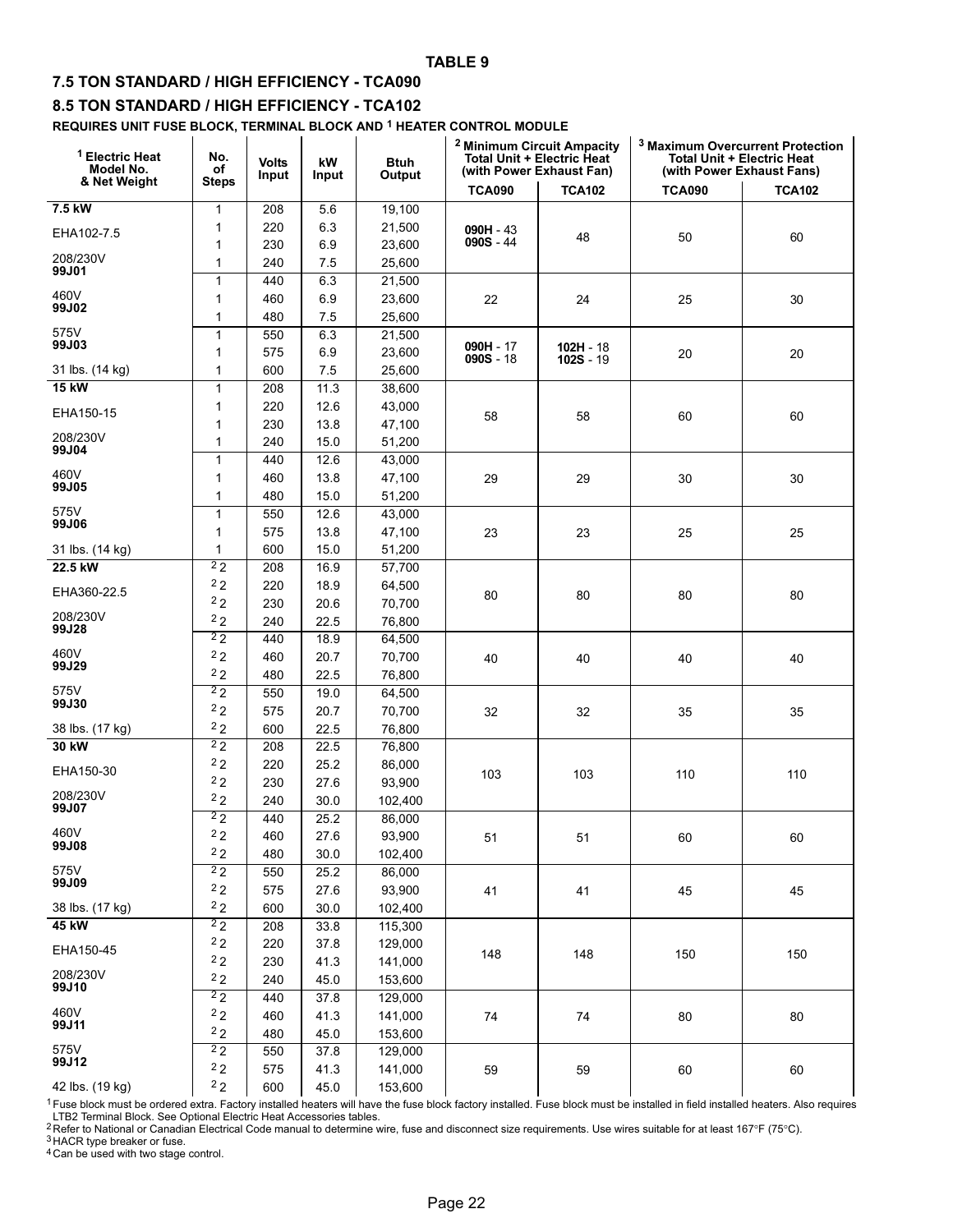### <span id="page-22-0"></span>10 TON STANDARD / HIGH EFFICIENCY − TCA120

#### 12.5 TON STANDARD EFFICIENCY - TCA150

REQUIRES UNIT FUSE BLOCK, TERMINAL BLOCK AND <sup>1</sup> HEATER CONTROL MODULE

| <sup>1</sup> Electric Heat<br>Model No.<br>& Net Weight | No.<br>οf<br><b>Steps</b> | <b>Volts</b><br>Input | kW<br>Input  | <b>Btuh</b><br>Output | <sup>2</sup> Minimum Circuit Ampacity<br><b>Total Unit + Electric Heat</b><br>(with Power Exhaust Fan) |               | <sup>3</sup> Maximum Overcurrent Protection<br><b>Total Unit + Electric Heat</b><br>(with Power Exhaust Fans) |               |
|---------------------------------------------------------|---------------------------|-----------------------|--------------|-----------------------|--------------------------------------------------------------------------------------------------------|---------------|---------------------------------------------------------------------------------------------------------------|---------------|
|                                                         |                           |                       |              |                       | <b>TCA120</b>                                                                                          | <b>TCA150</b> | <b>TCA120</b>                                                                                                 | <b>TCA150</b> |
| <b>15 kW</b>                                            | 1                         | 208                   | 11.3         | 38,600                |                                                                                                        |               |                                                                                                               |               |
| EHA150-15                                               | 1                         | 220                   | 12.6         | 43,000                | 62                                                                                                     | 69            | $120H - 70$                                                                                                   | 80            |
|                                                         | 1                         | 230                   | 13.8         | 47,100                |                                                                                                        |               | $120S - 60$                                                                                                   |               |
| 208/230V<br>99J04                                       | 1                         | 240                   | 15.0         | 51,200                |                                                                                                        |               |                                                                                                               |               |
|                                                         | $\mathbf{1}$              | 440                   | 12.6         | 43,000                |                                                                                                        |               |                                                                                                               |               |
| 460V<br>99J05                                           | 1                         | 460                   | 13.8         | 47,100                | 31                                                                                                     | 34            | $120H - 35$<br>$120S - 30$                                                                                    | 40            |
|                                                         | 1                         | 480                   | 15.0         | 51,200                |                                                                                                        |               |                                                                                                               |               |
| 575V<br>99J06                                           | $\mathbf{1}$              | 550                   | 12.6         | 43,000                |                                                                                                        |               |                                                                                                               |               |
|                                                         | 1                         | 575                   | 13.8         | 47,100                | 25                                                                                                     | 27            | 25                                                                                                            | 30            |
| 31 lbs. (14 kg)                                         | 1                         | 600                   | 15.0         | 51,200                |                                                                                                        |               |                                                                                                               |               |
| 22.5 kW                                                 | $^{2}2$                   | 208                   | 16.9         | 57,700                |                                                                                                        |               |                                                                                                               |               |
| EHA360-22.5                                             | 22                        | 220                   | 18.9         | 64,500                | 84                                                                                                     | 92            | 90                                                                                                            | 100           |
| 208/230V                                                | 22                        | 230                   | 20.7         | 70,700                |                                                                                                        |               |                                                                                                               |               |
| 99J28                                                   | 22<br>2 <sub>2</sub>      | 240                   | 22.5         | 76,800                |                                                                                                        |               |                                                                                                               |               |
|                                                         |                           | 440                   | 18.9         | 64,500                |                                                                                                        |               |                                                                                                               |               |
| 460V<br>99J29                                           | 22<br>2 <sub>2</sub>      | 460                   | 20.7         | 70,700                | 42                                                                                                     | 45            | 45                                                                                                            | 45            |
|                                                         | 2 <sub>2</sub>            | 480                   | 22.5         | 76,800                |                                                                                                        |               |                                                                                                               |               |
| 575V<br>99J30                                           | 22                        | 550<br>575            | 18.9<br>20.7 | 64,500                |                                                                                                        |               |                                                                                                               |               |
|                                                         | 2 <sub>2</sub>            | 600                   | 22.5         | 70,700<br>76,800      | 34                                                                                                     | 36            | 35                                                                                                            | 40            |
| 38 lbs. (17 kg)                                         | 2 <sub>2</sub>            | 208                   | 22.5         | 76,800                |                                                                                                        |               |                                                                                                               |               |
| 30 kW<br>EHA150-30                                      | 2 <sub>2</sub>            | 220                   | 25.2         | 86,000                |                                                                                                        |               |                                                                                                               |               |
|                                                         | 2 <sub>2</sub>            | 230                   | 27.5         | 93,900                | 107                                                                                                    | 115           | 110                                                                                                           | 125           |
| 208/230V                                                | 22                        | 240                   | 30.0         | 102,400               |                                                                                                        |               |                                                                                                               |               |
| 99J07                                                   | 2 <sub>2</sub>            | 440                   | 25.2         | 86,000                |                                                                                                        |               |                                                                                                               |               |
| 460V                                                    | 22                        | 460                   | 27.5         | 93,900                | 53                                                                                                     | 57            | 60                                                                                                            | 60            |
| 99J08                                                   | 22                        | 480                   | 30.0         | 102,400               |                                                                                                        |               |                                                                                                               |               |
| 575V                                                    | 2 <sub>2</sub>            | 550                   | 25.2         | 86,000                |                                                                                                        |               |                                                                                                               |               |
| 99J09                                                   | 22                        | 575                   | 27.5         | 93,900                | 43                                                                                                     | 45            | 45                                                                                                            | 45            |
| 38 lbs. (17 kg)                                         | 2 <sub>2</sub>            | 600                   | 30.0         | 102,400               |                                                                                                        |               |                                                                                                               |               |
| 45 kW                                                   | 2 <sub>2</sub>            | 208                   | 33.8         | 115,300               |                                                                                                        |               |                                                                                                               |               |
|                                                         | 22                        | 220                   | 37.8         | 129,000               |                                                                                                        |               |                                                                                                               |               |
| EHA150-45                                               | 22                        | 230                   | 41.3         | 141,000               | 152                                                                                                    | 160           | 175                                                                                                           | 175           |
| 208/230V                                                | 22                        | 240                   | 45.0         | 153,600               |                                                                                                        |               |                                                                                                               |               |
| 99J10                                                   | 2 <sub>2</sub>            | 440                   | 37.8         | 129,000               |                                                                                                        |               |                                                                                                               |               |
| 460V                                                    | 22                        | 460                   | 41.3         | 141,000               | 76                                                                                                     | 79            | 80                                                                                                            | 80            |
| 99J11<br>575V                                           | 22                        | 480                   | 45.0         | 153,600               |                                                                                                        |               |                                                                                                               |               |
|                                                         | $\overline{22}$           | 550                   | 37.8         | 129,000               |                                                                                                        |               |                                                                                                               |               |
| 99J12                                                   | 2 <sub>2</sub>            | 575                   | 41.3         | 141,000               | 61                                                                                                     | 63            | 70                                                                                                            | $70\,$        |
| 42 lbs. (19 kg)                                         | 22                        | 600                   | 45.0         | 153,600               |                                                                                                        |               |                                                                                                               |               |
| 60 kW                                                   | $\overline{22}$           | 208                   | 45.0         | 153,600               |                                                                                                        |               |                                                                                                               |               |
| EHA150-60                                               | 22                        | 220                   | 50.4         | 172,000               | 161                                                                                                    | 169           | 175                                                                                                           | 175           |
|                                                         | 22                        | 230                   | 55.1         | 188,000               |                                                                                                        |               |                                                                                                               |               |
| 208/230V<br>99J13                                       | $^2$ 2 $\,$               | 240                   | 60.0         | 204,800               |                                                                                                        |               |                                                                                                               |               |
|                                                         | 2 <sub>2</sub>            | 440                   | 50.4         | 172,000               |                                                                                                        |               |                                                                                                               |               |
| 460V<br>99J14                                           | 22                        | 460                   | 55.1         | 188,000               | 80                                                                                                     | 84            | 80                                                                                                            | 90            |
|                                                         | 22                        | 480                   | 60.0         | 204,800               |                                                                                                        |               |                                                                                                               |               |
| 575V<br>99J15                                           | 2 <sub>2</sub>            | 550                   | 50.4         | 172,000               |                                                                                                        |               |                                                                                                               |               |
|                                                         | 22                        | 575                   | 55.1         | 188,000               | 64                                                                                                     | 67            | 70                                                                                                            | 70            |
| 49 lbs. (22 kg)                                         | 2 <sub>2</sub>            | 600                   | 60.0         | 204,800               |                                                                                                        |               |                                                                                                               |               |

<sup>1</sup> Fuse block must be ordered extra. Factory installed heaters will have the fuse block factory installed. Fuse block must be installed in field installed heaters. Also requires

LTB2 Terminal Block. See Optional Electric Heat Accessories tables.<br><sup>2</sup> Refer to National or Canadian Electrical Code manual to determine wire, fuse and disconnect size requirements. Use wires suitable for at least 167°F

<sup>3</sup> HACR type breaker or fuse.

4 Can be used with two stage control.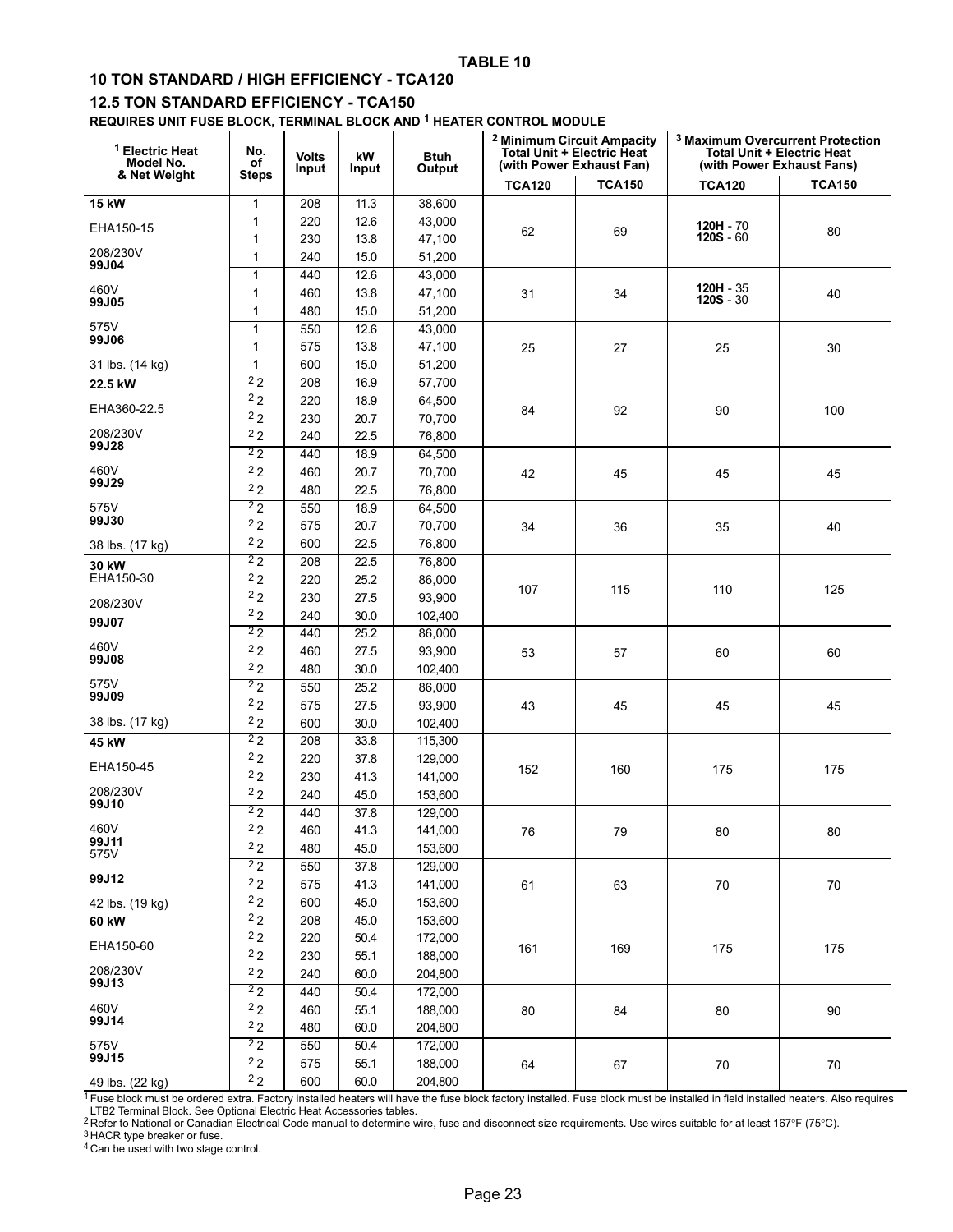## II−PLACEMENT AND INSTALLATION

Make sure the unit is installed in accordance with the installation instructions and all applicable codes. See accessories section for conditions requiring use of the optional roof mounting frame (LARMF18/36 or LARMFH18/24).

## III−Start Up − Operation

## A−Preliminary and Seasonal Checks

- 1− Make sure the unit is installed in accordance with the installation instructions and applicable codes.
- 2− Inspect all electrical wiring, both field and factory installed for loose connections. Tighten as required. Refer to unit diagram located on inside of compressor access panel.
- 3− Check to ensure that refrigerant lines are in good condition and do not rub against the cabinet or other refrigerant lines.
- 4− Check voltage at the disconnect switch. Voltage must be within the range listed on the nameplate. If not, consult the power company and have the voltage corrected before starting the unit.
- 5− Recheck voltage and amp draw with unit running. If voltage is not within range listed on unit nameplate, stop unit and consult power company. Refer to unit nameplate for maximum rated load amps.
- 6− Inspect and adjust blower belt (see section on Blower Compartment − Blower Belt Adjustment).

## B−Operation

- 1− Initiate first and second stage cooling demands according to instructions provided with thermostat.
- 2− First−stage thermostat demand will energize compressor 1. Second−stage thermostat demand will energize compressor 2. On units with an economizer, when outdoor air is acceptable, a first−stage demand will energize the economizer; a second−stage demand will energize compressor 1.
- 3− Units contain two refrigerant circuits or stages. See figure 13.



FIGURE 13

- 4− Each refrigerant circuit is separately charged with HCFC-22 refrigerant. See unit rating plate for correct amount of charge.
- 5− Refer to IV−Charging for proper method to check refrigerant charge.

#### Three Phase Scroll Compressor Voltage Phasing

Three phase power supplied to the unit disconnect switch must be phased sequentially to ensure the scroll compressor and indoor blower rotate in the correct direction. Compressor and blower are wired in phase at the factory. Power wires are color−coded as follows: line 1−red, line 2−yellow, line 3−blue.

- 1− Observe suction and discharge pressures and blower rotation on unit start−up.
- 2− Suction pressure must drop, discharge pressure must rise, and blower rotation must match rotation marking.

If pressure differential is not observed or blower rotation is not correct:

- 3− Disconnect all remote electrical power supplies.
- 4− Reverse any two field−installed wires connected to the line side of K2 contactor. Do not reverse wires at blower contactor.
- 5− Make sure the connections are tight.

Discharge and suction pressures should operate at their normal start-up ranges.

## IV−Charging

#### WARNING−Do not exceed nameplate charge under any condition.

This unit is factory charged and should require no further adjustment. If the system requires charge, reclaim the charge, evacuate the system, and add required nameplate charge.

NOTE − System charging is not recommended below 60°F (15°C). In temperatures below  $60^{\circ}F$  (15°C), the charge must be weighed into the system.

If weighing facilities are not available, or to check the charge, use the following procedure:

- 1− Attach gauge manifolds and operate unit in cooling mode until system stabilizes (approximately five minutes). Make sure outdoor air dampers are closed.
- 2− Check each system separately with all stages operating.
- 3− Use a thermometer to accurately measure the outdoor ambient temperature.
- 4− Apply the outdoor temperature to tables [11](#page-24-0) through [17](#page-24-0) to determine normal operating pressures.
- 5− Compare the normal operating pressures to the pressures obtained from the gauges. Minor variations in these pressures may be expected due to differences in installations. Significant differences could mean that the system is not properly charged or that a problem exists with some component in the system. Correct any system problems before proceeding.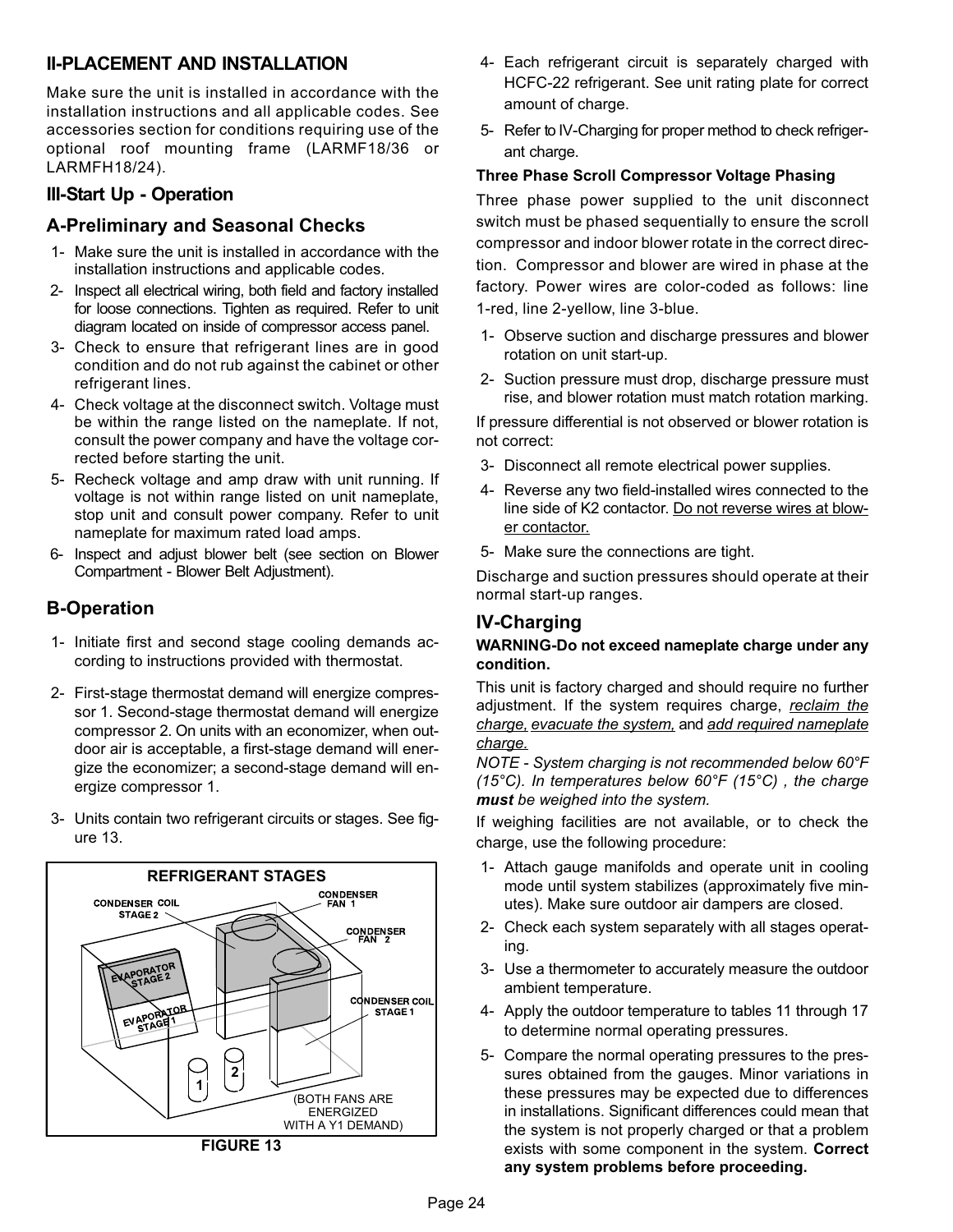- <span id="page-24-0"></span> 6− If discharge pressure is high, remove refrigerant from the system. If discharge pressure is low, add refrigerant to the system.
	- Add or remove charge in increments.
	- Allow the system to stabilize each time refrigerant is added or removed.
- 7− Use the following approach method along with the normal operating pressures to confirm readings.

|                 |                  | <b>TCA090S NORMAL OPERATING PRESSURES</b> |                  |         |
|-----------------|------------------|-------------------------------------------|------------------|---------|
| Outdoor<br>Coil | <b>CIRCUIT 1</b> |                                           | <b>CIRCUIT 2</b> |         |
| Entering        | $Dis. +10$       | Suct. $+5$                                | Dis. +10         | Suc. +5 |

TARI F 11

| <b>Entering</b><br>Air Temp | DIS. +10<br>psig | Suct. +5<br>psig | Dis. +10<br>psig | Suc. +5<br>psig |
|-----------------------------|------------------|------------------|------------------|-----------------|
| $65^{\circ}$ F              | 175              | 74               | 180              | 73              |
| $75^{\circ}$ F              | 200              | 76               | 206              | 73              |
| $85^\circ$ F                | 228              | 77               | 236              | 74              |
| $95^{\circ}$ F              | 260              | 79               | 269              | 75              |
| $105^\circ$ F               | 292              | 80               | 303              |                 |
| 115°F                       | 329              | 82               | 343              | 80              |

TABLE 12 TCA090H NORMAL OPERATING PRESSURES

| Outdoor<br>Coil                    |                  | <b>CIRCUIT 1</b> | <b>CIRCUIT 2</b> |                 |
|------------------------------------|------------------|------------------|------------------|-----------------|
| <b>Entering</b><br><b>Air Temp</b> | DIs. +10<br>psig | Suct. +5<br>psig | Dis. +10<br>psig | Suc. +5<br>psig |
| $65^{\circ}$ F                     | 152              | 74               | 156              | 76              |
| $75^\circ F$                       | 175              | 77               | 181              | 78              |
| $85^\circ$ F                       | 202              | 79               | 209              | 80              |
| $95^\circ F$                       | 231              | 81               | 239              | 81              |
| $105^\circ$ F                      | 262              | 81               | 274              | 83              |
| 115°F                              | 295              | 82               | 310              | 85              |

TABLE 13 TCA102S NORMAL OPERATING PRESSURES

| <b>Outdoor</b>                             | <b>CIRCUIT 1</b> |                  | <b>CIRCUIT 2</b>   |                 |
|--------------------------------------------|------------------|------------------|--------------------|-----------------|
| Coil<br><b>Entering</b><br><b>Air Temp</b> | DIs. +10<br>psig | Suct. +5<br>psig | Dis. $±10$<br>psig | Suc. +5<br>psig |
| $65^{\circ}$ F                             | 170              | 74               | 178                | 73              |
| $75^{\circ}$ F                             | 196              | 75               | 204                | 73              |
| $85^\circ$ F                               | 227              | 77               | 237                | 74              |
| $95^{\circ}$ F                             | 260              | 79               | 272                | 76              |
| 105°F                                      | 298              | 81               | 313                | 77              |
| 115°F                                      | 341              | 83               | 360                | 79              |

#### TABLE 14 TCA102H NORMAL OPERATING PRESSURES

| <b>Outdoor</b>                      | <b>CIRCUIT 1</b> |                  | <b>CIRCUIT 2</b> |                 |
|-------------------------------------|------------------|------------------|------------------|-----------------|
| Coil<br><b>Entering</b><br>Air Temp | DIs. +10<br>psig | Suct. +5<br>psig | Dis. +10<br>psig | Suc. +5<br>psig |
| $65^{\circ}$ F                      | 156              | 72               | 160              | 75              |
| $75^{\circ}$ F                      | 181              | 75               | 186              | 77              |
| $85^\circ$ F                        | 207              | 76               | 213              | 79              |
| $95^{\circ}$ F                      | 234              | 77               | 243              | 81              |
| 105°F                               | 266              | 78               | 277              | 82              |
| 115°F                               | 300              | 80               | 313              | 84              |

TABLE 15 TCA120S NORMAL OPERATING PRESSURES

| <b>Outdoor</b>                             | <b>CIRCUIT 1</b>   |                  | <b>CIRCUIT 2</b>   |                         |
|--------------------------------------------|--------------------|------------------|--------------------|-------------------------|
| Coil<br><b>Entering</b><br><b>Air Temp</b> | DIs. $±10$<br>psig | Suct. +5<br>psig | Dis. $±10$<br>psig | Suc. <u>+</u> 5<br>psig |
| $65^{\circ}$ F                             | 169                | 74               | 176                | 77                      |
| $75^\circ$ F                               | 195                | 77               | 203                | 79                      |
| $85^\circ$ F                               | 222                | 79               | 233                | 81                      |
| $95^\circ$ F                               | 252                | 81               | 264                | 82                      |
| 105°F                                      | 283                | 82               | 300                | 83                      |
| 115°F                                      | 319                | 84               | 340                | 84                      |

TABLE 16 TCA120H NORMAL OPERATING PRESSURES

| Outdoor                                    | <b>CIRCUIT 1</b> |                  | <b>CIRCUIT 2</b> |                 |
|--------------------------------------------|------------------|------------------|------------------|-----------------|
| Coil<br><b>Entering</b><br><b>Air Temp</b> | DIs. +10<br>psig | Suct. +5<br>psig | Dis. +10<br>psig | Suc. +5<br>psig |
| $65^{\circ}$ F                             | 163              | 72               | 168              | 76              |
| $75^\circ$ F                               | 188              | 76               | 193              | 78              |
| $85^\circ$ F                               | 214              | 78               | 221              | 80              |
| $95^\circ$ F                               | 244              | 80               | 252              | 81              |
| 105°F                                      | 275              | 81               | 286              | 83              |
| 115°F                                      | 309              | 83               | 322              | 84              |

TABLE 17 TCA150S NORMAL OPERATING PRESSURES

| Outdoor                                    | <b>CIRCUIT 1</b> |                  | <b>CIRCUIT 2</b> |                 |
|--------------------------------------------|------------------|------------------|------------------|-----------------|
| Coil<br><b>Entering</b><br><b>Air Temp</b> | DIs. +10<br>psig | Suct. +5<br>psig | Dis. +10<br>psig | Suc. +5<br>psig |
| $65^{\circ}$ F                             | 179              | 67               | 176              | 70              |
| $75^\circ$ F                               | 205              | 70               | 200              | 72              |
| $85^\circ$ F                               | 231              | 72               | 227              | 73              |
| $95^\circ$ F                               | 260              | 74               | 257              | 74              |
| 105°F                                      | 293              | 75               | 291              | 76              |
| 115°F                                      | 324              | 77               | 325              | 77              |

#### Charge Verification − Approach Method

 1− Using the same thermometer, compare liquid temperature to outdoor ambient temperature.

Approach Temperature = Liquid temperature minus ambient temperature.

- 2− Approach temperature should be 7°F  $±$  1 (3.8°C  $±$  0.5). An approach temperature greater than this value indicates an undercharge. An approach temperature less than this value indicates an overcharge.
- 3− Do not use the approach method if system pressures do not match pressures in tables 11 through 17. The approach method is not valid for grossly over or undercharged systems.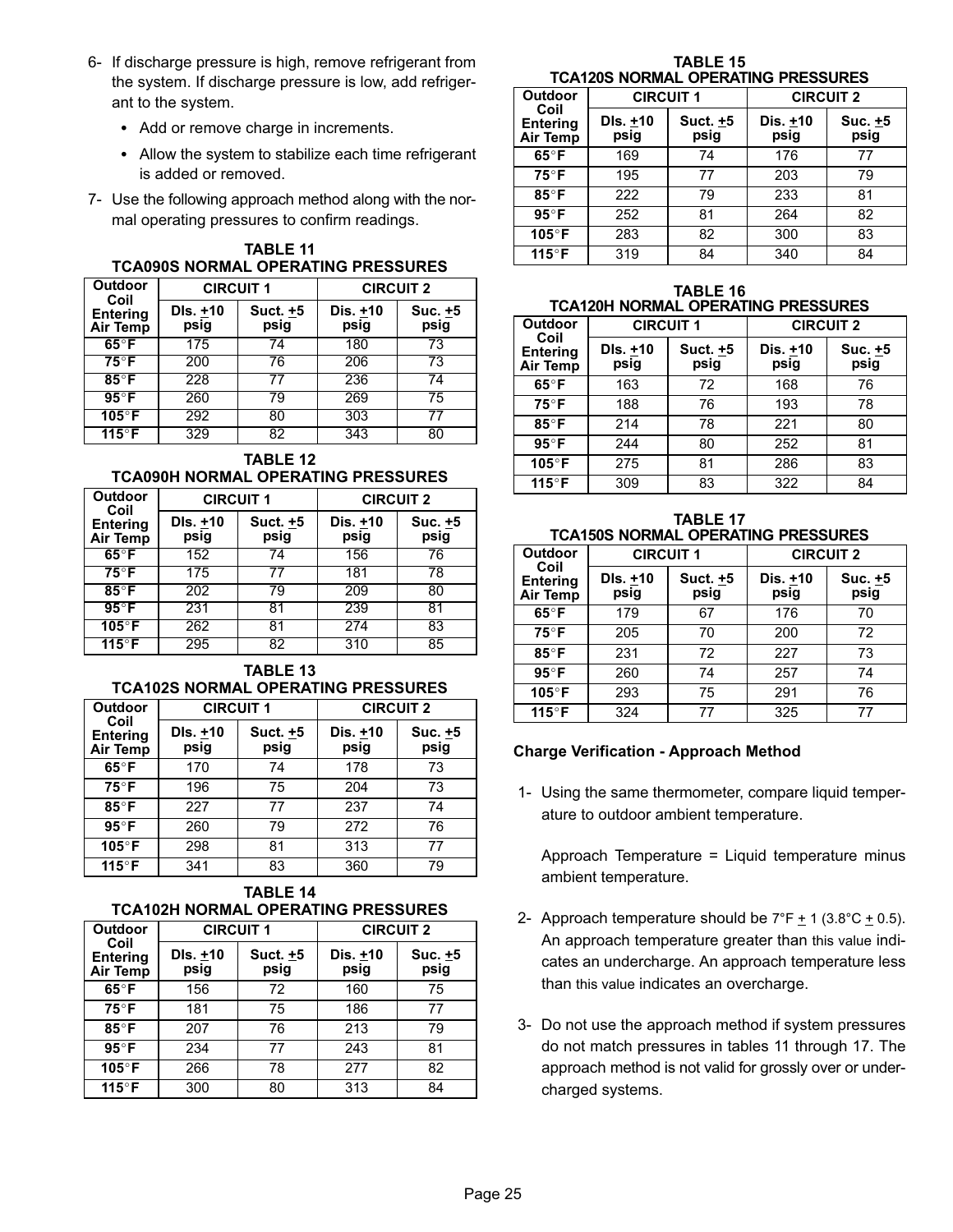# V−MAINTENANCE

The unit should be inspected once a year by a qualified service technician.

# **AWARNING**

![](_page_25_Picture_3.jpeg)

Electric shock hazard. Can cause injury or death. Before attempting to perform any service or maintenance, turn the electrical power to unit OFF at disconnect switch(es). Unit may have multiple power supplies.

# **ACAUTION**

Label all wires prior to disconnection when servicing controls. Wiring errors can cause improper and dangerous operation. Verify proper operation after servicing.

# **AWARNING**

#### Product contains fiberglass wool.

Disturbing the insulation in this product during installation, maintenance, or repair will expose you to fiberglass wool. Breathing this may cause lung cancer. (Fiberglass wool is known to the State of California to cause cancer.)

Fiberglass wool may also cause respiratory, skin, and eye irritation.

To reduce exposure to this substance or for further information, consult material safety data sheets available from address shown on unit nameplate or contact your supervisor.

## A−Filters

Units are equipped with four 18 X 24 X 2" filters. Filters should be checked and replaced when necessary with filters of like kind and size. Take note of air flow direction marking on filter frame when reinstalling filters. See figure 14.

## B−Lubrication

All motors are lubricated at the factory. No further lubrication is required.

![](_page_25_Figure_16.jpeg)

NOTE−Filters must be U.L.C. certified or equivalent for use in Canada.

# C−Evaporator Coil

Inspect and clean coil at beginning of each cooling season. Clean using mild detergent or commercial coil cleanser. Flush coil and condensate drain with water taking care not to get insulation, filters and return air ducts wet.

# D−Condenser Coil

Clean condenser coil annually with detergent or commercial coil cleaner and inspect monthly during the cooling season.

Condenser coils are made of one, two, and three formed slabs. Dirt and debris may become trapped between the slabs. To clean between slabs, carefully separate coil slabs and wash them thoroughly. See figure [15.](#page-26-0) Flush coils with water following cleaning.

Note − Remove all screws and gaskets prior to cleaning procedure and replace upon completion.

## E−Supply Blower Wheel

Annually inspect supply air blower wheel for accumulated dirt or dust. Turn off power before attempting to remove access panel or to clean blower wheel.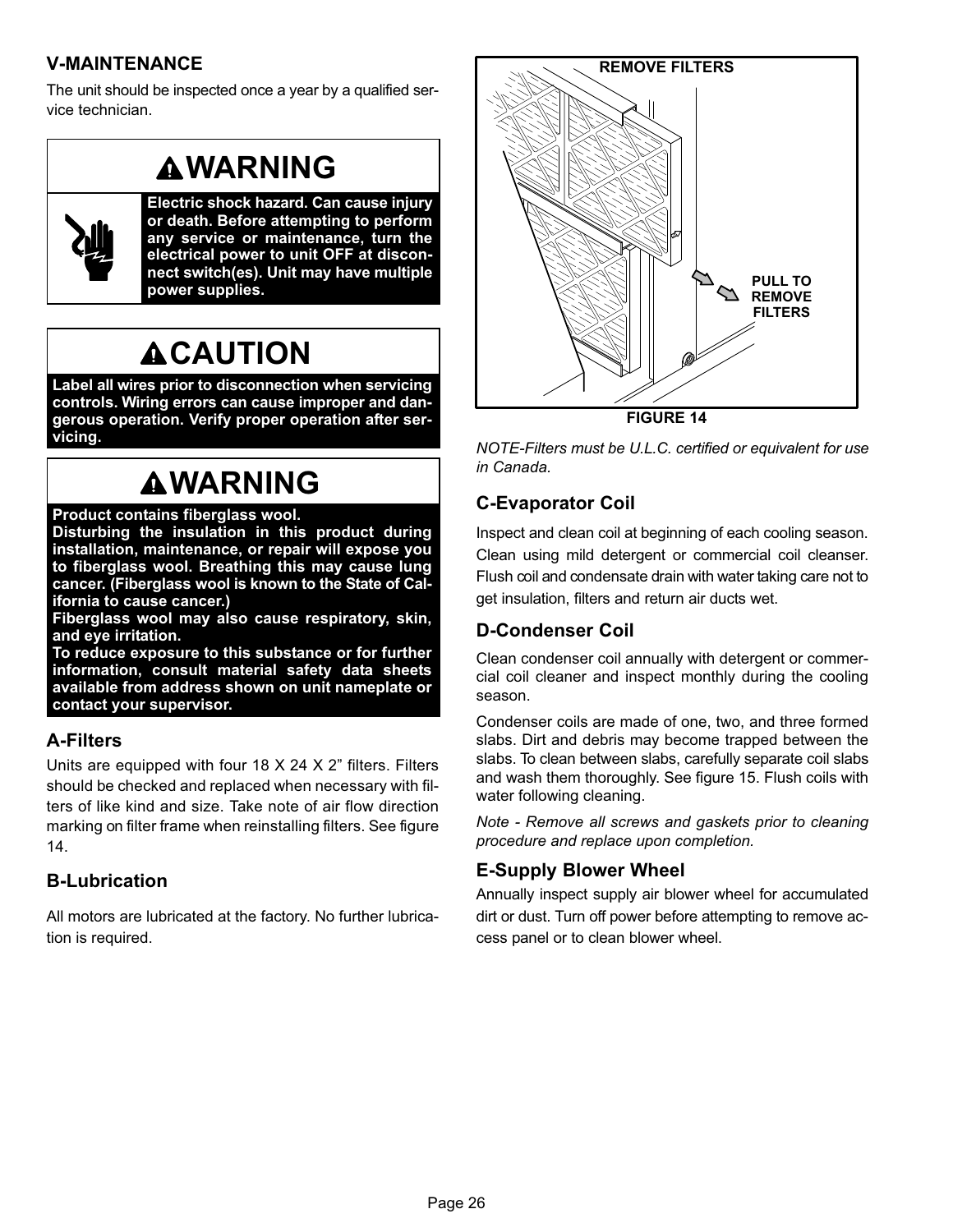<span id="page-26-0"></span>![](_page_26_Figure_0.jpeg)

![](_page_26_Figure_1.jpeg)

## VI−ACCESSORIES

The accessories section describes the application of most of the optional accessories which can be factory or field installed to the TCA units.

# A−LARMF and LARMFH Mounting Frames TCA090/150

When installing either the TCA units on a combustible surface for downflow discharge applications, the LARMF10/15 14-inch or 24-inch (356 mm or 610mm) height roof mounting frame is used. The roof mounting frames are recommended in all other applications but not required. If the TCA units are not mounted on a flat (roof) surface, they MUST be supported under all edges and under the middle of the unit to prevent sagging. The units MUST be mounted level within 1/16" per linear foot or 5mm per meter in any direction.

The assembled LARMF mounting frame is shown in figure 16. Refer to the roof mounting frame installation instructions for details of proper assembly and mounting. The roof mounting frame MUST be squared to the roof and level before mounting. Plenum system MUST be installed before the unit is set on the mounting frame. Typical roof curbing and flashing is shown in figure [17](#page-27-0). Refer to the roof mounting frame installation instructions for proper plenum construction and attachment.

![](_page_26_Figure_7.jpeg)

FIGURE 16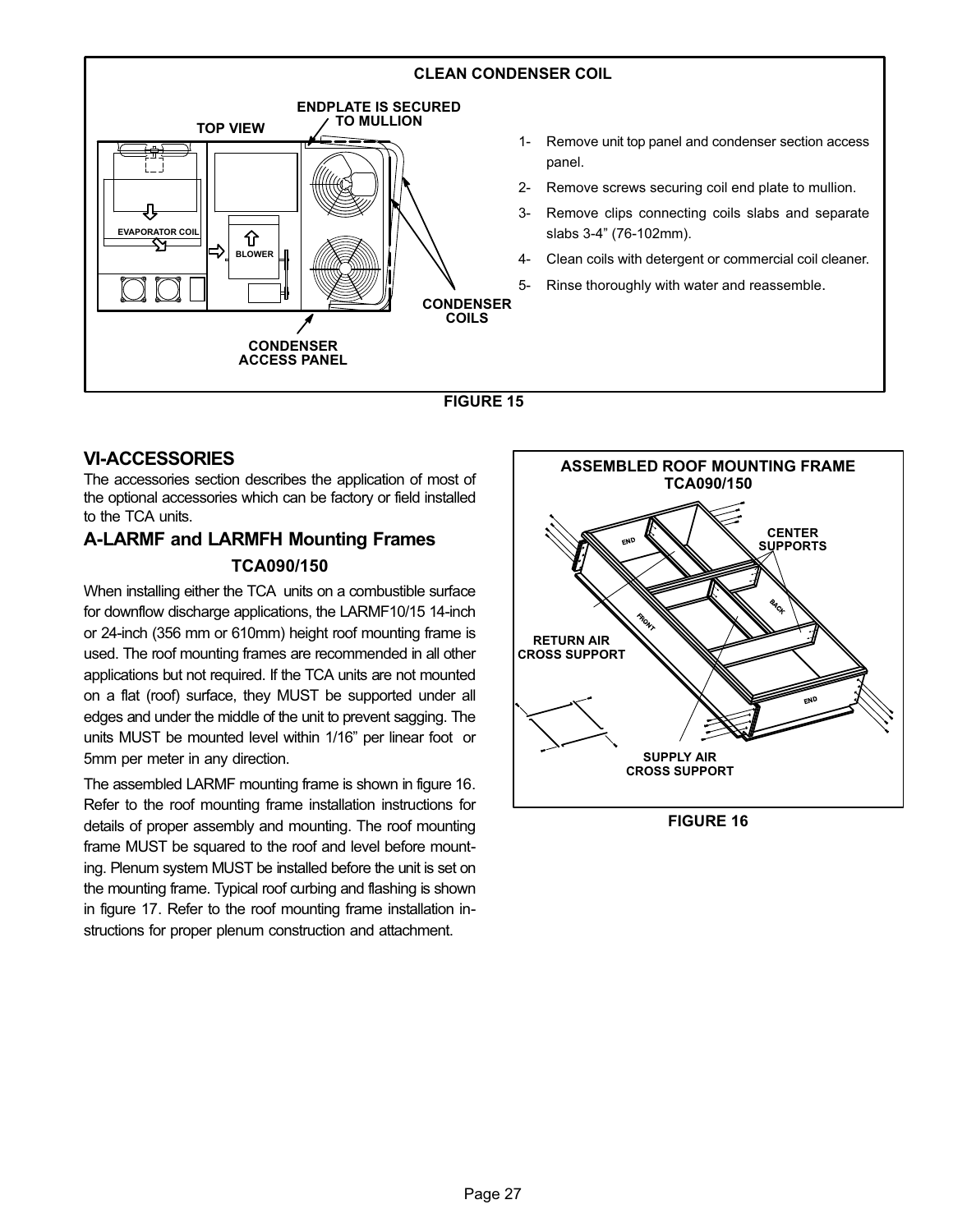<span id="page-27-0"></span>![](_page_27_Figure_0.jpeg)

## B−Transitions

Optional supply/return transitions LASRT08/10 is available for use with the TCA 7.5 ton units and LASRT10/12 is available for the 7.5 and 10 ton units, utilizing optional LARMF10/15 roof mounting frames. TCA 12.5 ton units will use LASRT15 with LARMF10/15 roof mounting frame. Transition must be installed in the LARMF mounting frame before mounting the unit to the frame. Refer to the manufacturer's instructions included with the transition for detailed installation procedures.

## C−LAOAD(M) Outdoor Air Dampers

LAOAD(M)10/15 used on TCA090S/150 units consists of a set of dampers which may be manually or motor (M) operated to allow up to 25 percent outside air into the system at all times (see figure 18). Either air damper can be installed in TCA units. Washable filter supplied with the outdoor air dampers can be cleaned with water and a mild detergent. It should be sprayed with Filter Handicoater when dry prior to reinstallation. Filter Handicoater is R.P. Products coating no. 418.

## D−Supply and Return Diffusers (all units)

Optional flush mount diffuser/return FD11 and extended mount diffuser/return RTD11 are available for use with all TCA units. Refer to manufacturer's instructions included with transition for detailed installation procedures.

![](_page_27_Figure_7.jpeg)

FIGURE 18

## E−TAREMD Economizer (Field or Factory Installed)

Unit may contain an optional factory−installed three−position economizer equipped with an A6 enthalpy control and an A7 outdoor enthalpy sensor. The three−position economizer opens fully to use outdoor air for free cooling when temperature is suitable and opens to minimum position during the occupied time period.

The A6 enthalpy control is located in the economizer access area. See figure [19](#page-28-0). The A7 enthalpy sensor is located on the division panel between horizontal supply and return air sections.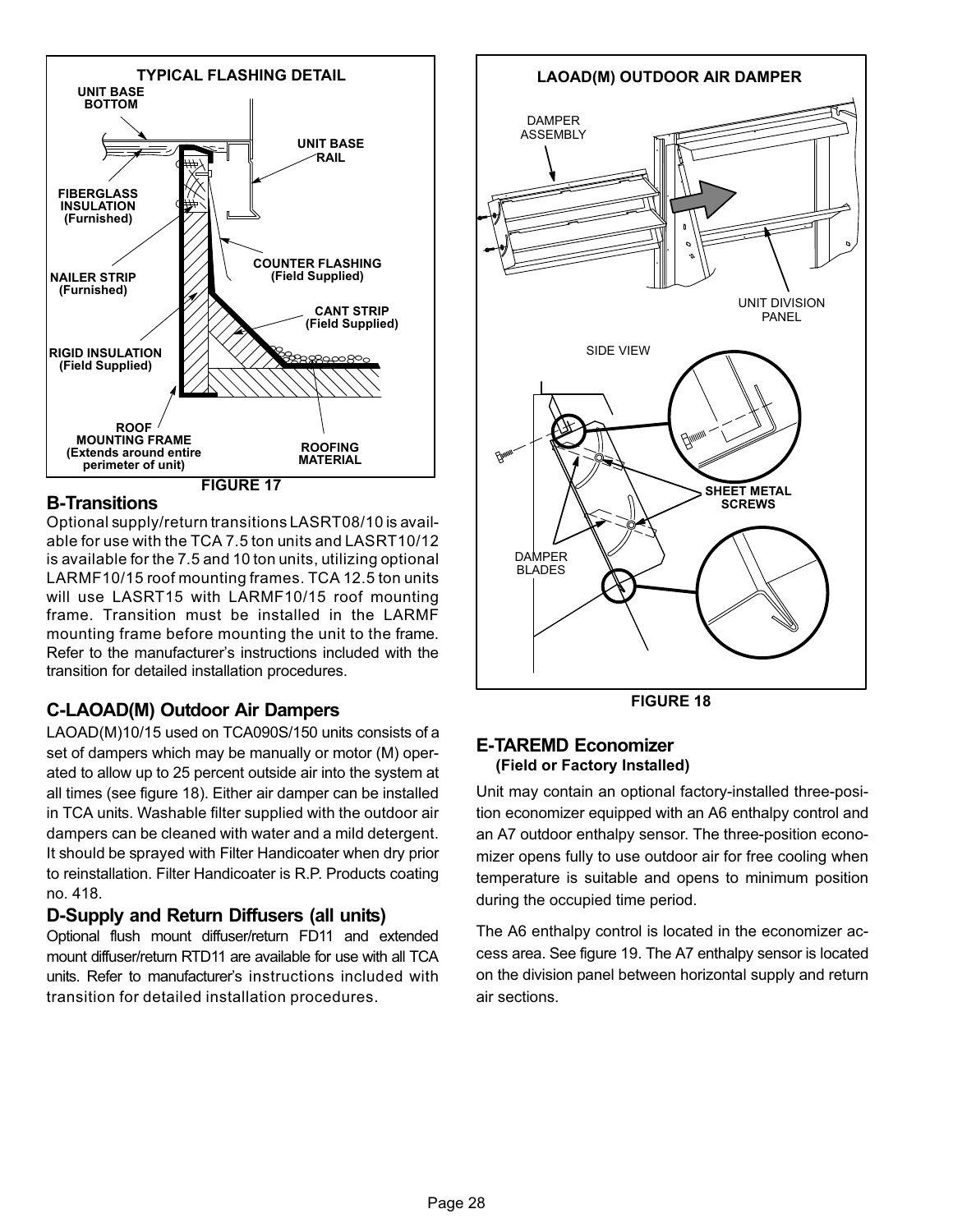<span id="page-28-0"></span>![](_page_28_Figure_0.jpeg)

Optional Sensors

An optional differential sensor (A62) may be used with the A7 outdoor sensor to compare outdoor air temperature to return air temperature. When the outdoor air temperature is below the return air temperature, outdoor air is used for free cooling.

An optional mixed air sensor (R1) may be used to modulate dampers to 55°F (13°C) discharge air.

An optional IAQ sensor (A63) may be used to lower operating costs by controlling outdoor air based on  $CO<sub>2</sub>$  level or room occupancy (also called demand control ventilation or DCV). Damper minimum position can be set lower than traditional minimum air requirements; dampers open to traditional ventilation requirements when  $CO<sub>2</sub>$  level reaches DCV (IAQ) setpoint.

Refer to instructions provided with sensors for installation.

#### A6 Enthalpy Control LED's

A steady green Free Cool LED indicates that outdoor air is suitable for free cooling.

When an optional IAQ sensor is installed, a steady green DCV LED indicates that the IAQ reading is higher than setpoint requiring more fresh air. See figure 20.

![](_page_28_Figure_9.jpeg)

Free Cooling Setpoint

Outdoor air is considered suitable when temperature and humidity are less than the free cooling setpoints shown in table 18. Setting A is recommended. See figure 20. At setting A, free cooling will be energized when outdoor air is approximately 73°F (23°C) and 50% relative humidity. If indoor air is too warm or humid, lower the setpoint to B. At setting B, free cooling will be energized at 70°F (21°C) and 50% relative humidity.

When an optional A62 differential sensor is installed, turn A6 enthalpy control free cooling setpoint potentiometer completely clockwise to position "D".

|                        | <u> 88888888888888888888888888</u> |
|------------------------|------------------------------------|
| <b>Control Setting</b> | Free Cooling Setpoint At 50% RH    |
|                        | $73^{\circ}$ F (23 $^{\circ}$ C)   |
|                        | $70^{\circ}$ F (21 $^{\circ}$ C)   |
| C.                     | $67^{\circ}$ F (19 $^{\circ}$ C)   |
|                        | 63 $^{\circ}$ F (17 $^{\circ}$ C)  |
|                        |                                    |

TABLE 18 ENTHALPY CONTROL SETPOINTS

#### Damper Minimum Position

NOTE − A jumper is factory−installed between TB1 A1 and A2 terminals to maintain occupied status (allowing minimum fresh air). When using an electronic thermostat or energy management system with an occupied/unoccupied feature, remove jumper.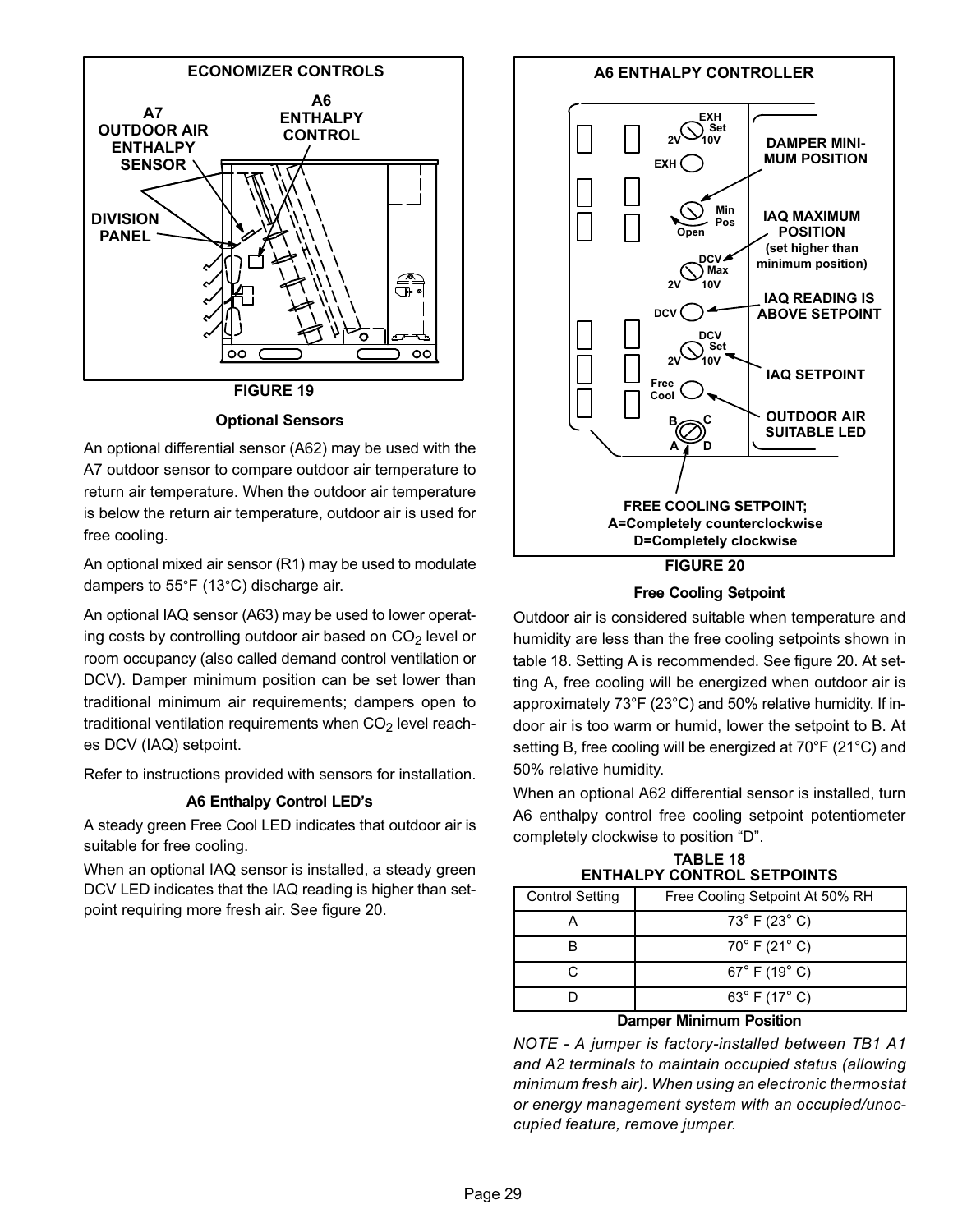- 1− Set thermostat to occupied mode if the feature is available. Make sure jumper is in place between A45 control board TB1 terminals A1 and A2 if using a thermostat which does not have the feature.
- 2− Rotate MIN POS SET potentiometer to approximate desired fresh air percentage.

Note − Damper minimum position can be set lower than traditional minimum air requirements when an IAQ sensor is specified. Dampers will open to DCV MAX setting (if CO2 is above setpoint) to meet traditional ventilation requirements.

- 3− Measure outdoor air temperature. Mark the point on the bottom line of chart 1 and label the point "A"  $(40^{\circ}F,$ 4°C shown).
- 4− Measure return air temperature. Mark that point on the top line of chart 1 and label the point "B" (74 $\degree$ F, 23 $\degree$ C shown).
- 5− Measure mixed air (outdoor and return air) temperature. Mark that point on the top line of chart 1 and label point "C" (70°F, 21°C shown).
- 6− Draw a straight line between points A and B.
- 7− Draw a vertical line through point C.
- 8− Draw a horizontal line where the two lines meet. Read the percent of fresh air intake on the side.
- 9- If fresh air percentage is less than desired, adjust MIN POS SET potentiometer higher. If fresh air percentage is more than desired, adjust MIN POS SET potentiometer lower. Repeat steps 3 through 8 until calculation reads desired fresh air percentage.

#### DCV Set and Max Settings

Adjust settings when an optional IAQ sensor is installed.

The DCV SET potentiometer is factory−set at approximately 50% of the potentiometer range. Using a standard 1-2000ppm CO<sub>2</sub> sensor, dampers will start to open when the IAQ sensor reads approximately 1000ppm. Adjust the DCV SET potentiometer to the approximate setting specified by the controls contractor. Refer to figure [20.](#page-28-0)

The DCV MAX potentiometer is factory−set at approximately 50% of the potentiometer range or 6VDC. Dampers will open approximately half way when  $CO<sub>2</sub>$  rises above setpoint. Adjust the DCV MAX potentiometer to the approximate setting specified by the controls contractor. Refer to figure [20.](#page-28-0)

Note − DCV Max must be set higher than economizer minimum position setting for proper demand control ventilation.

![](_page_29_Figure_15.jpeg)

#### Economizer Operation

#### Outdoor Air Not Suitable:

The occupied time period is determined by the thermostat or energy management system.

During the unoccupied time period dampers are closed.

During the occupied time period a cooling demand will open dampers to minimum position and mechanical cooling functions normally.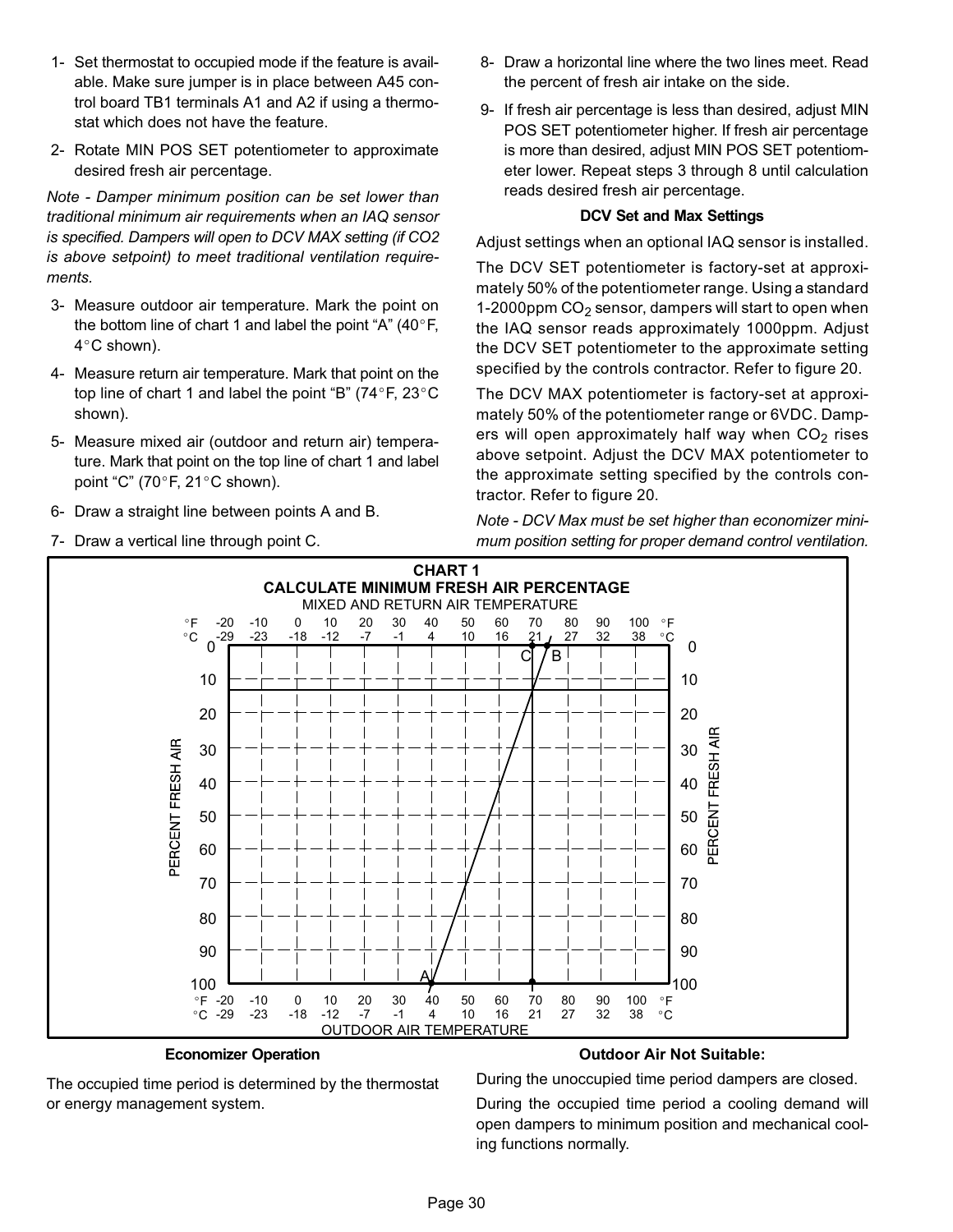During the occupied time period dampers will open to DCV MAX when IAQ reading is above setpoint (regardless of thermostat demand or outdoor air suitability).

#### Outdoor Air Suitable:

See table 19 for economizer operation with a standard two− stage thermostat.

During the occupied period, dampers will open to DCV MAX when IAQ reading is above setpoint (regardless of thermostat demand or outdoor air suitability). DCV MAX will NOT override damper full−open position. When an R1 mixed air sensor for modulating dampers is installed, DCV MAX may override damper free cooling position when occupancy is high and outdoor air temperatures are low. If R1 senses discharge air temperature below  $45^{\circ}$ F (7 $^{\circ}$ C), dampers will move to minimum position until discharge air temperature rises to  $48^{\circ}$ F (9 $^{\circ}$ C).

#### B−Outdoor Air Dampers

Optional manual and motorized outdoor air dampers provide fresh outdoor air. The motorized damper assembly opens to minimum position during the occupied time period and remains closed during the unoccupied period. Manual damper assembly is set at installation and remains in that position. See figure 21.

Set damper minimum position in the same manner as economizer minimum position. Adjust motorized damper position using the thumbwheel on the damper motor. See figure 22. Manual damper fresh air intake percentage can be determined in the same manner.

![](_page_30_Figure_7.jpeg)

FIGURE 22

 $x \rightleftharpoons$  $D \rightleftharpoons$ 

TABLE 19 ECONOMIZER OPERATION OUTDOOR AIR IS SUITABLE FOR FREE COOLING -- FREE COOL LED "ON"

| THERMOSTAT DEMAND    | DAMPER POSITION   |                   |                    |  |
|----------------------|-------------------|-------------------|--------------------|--|
|                      | <b>UNOCCUPIED</b> | <b>OCCUPIED</b>   | MECHANICAL COOLING |  |
| OFF                  | <b>CLOSED</b>     | <b>CLOSED</b>     | <b>NO</b>          |  |
|                      | <b>CLOSED</b>     | <b>MINIMUM</b>    | <b>NO</b>          |  |
| <b>17</b>            | OPEN*             | OPEN <sup>*</sup> | <b>NO</b>          |  |
| $\sqrt{ }$<br>$\sim$ | OPEN*             | OPEN <sup>*</sup> | STAGE 1            |  |

\*Dampers will modulate to maintain 55°F (13°C) supply air when an R1 mixed air sensor is installed.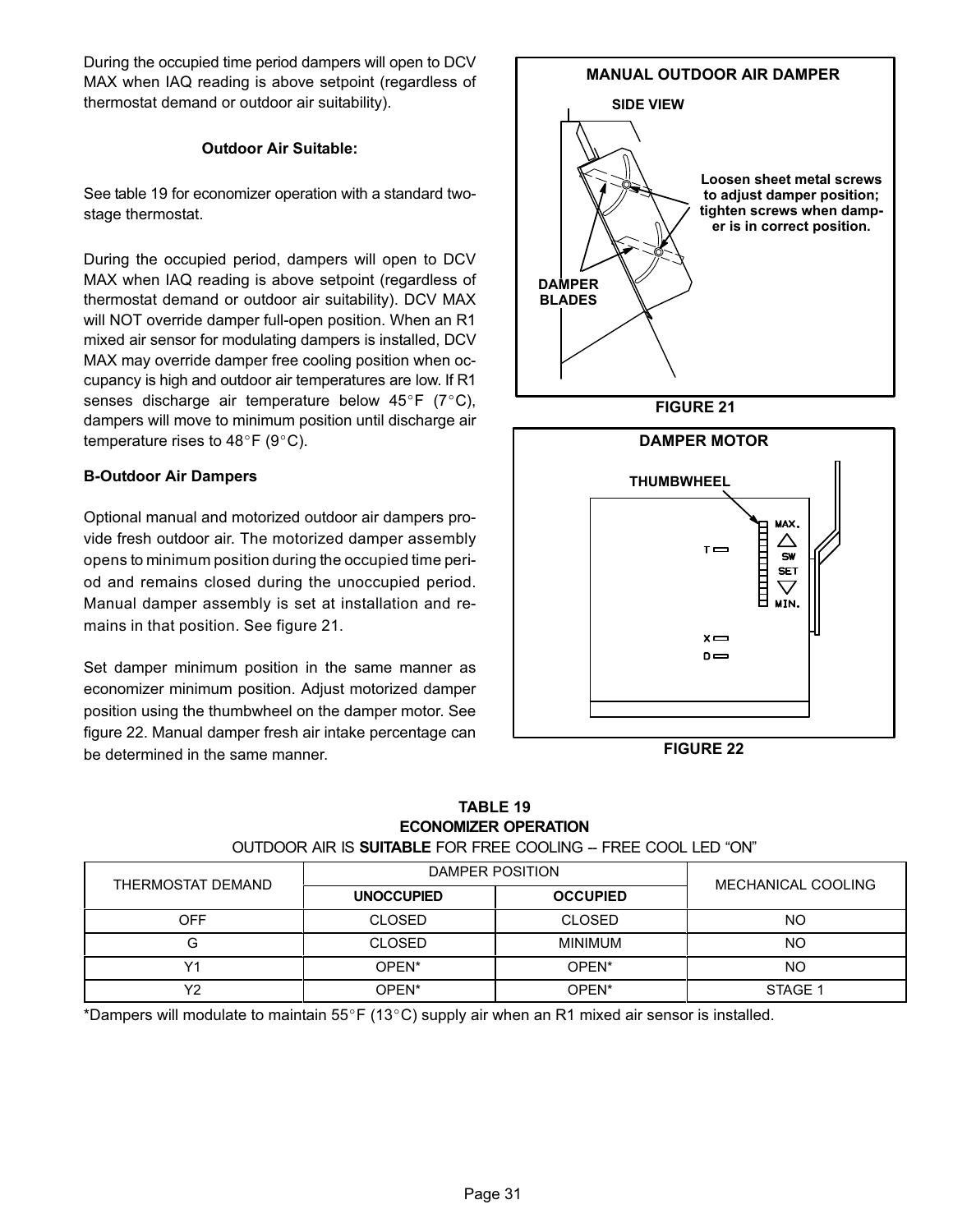## F−LAGED(H) Gravity Exhaust Dampers

LAGED(H)10/15 dampers (figure 23) available for TCA090/150 units are used in downflow and LAGEDH are used in horizontal air discharge applications. LAGED(H) gravity exhaust dampers are installed in the return air plenum . The dampers must be used any time an economizer or power exhaust fans are applied to TCA series units.

Gravity exhaust dampers allow exhaust air to be discharged from the system when an economizer and/or power exhaust is operating. Gravity exhaust dampers also prevent outdoor air infiltration during unit off cycle. See installation instructions for more detail.

![](_page_31_Figure_3.jpeg)

![](_page_31_Figure_4.jpeg)

## G−LAPEF Power Exhaust Fans (all units)

LAPEF10/15 available for TCA090/150 units are power exhaust fans used in downflow applications only. TAPEF fans requires optional down-flow gravity exhaust dampers and LA-REMD economizers. Power exhaust fans provide exhaust air pressure relief and also run when return air dampers are closed and supply air blowers are operating. Figure 23 shows location of the LAPEF. See installation instructions for more detail.

## H−Control Systems

Three different types of control systems may be used with the TCA series units. All thermostat wiring is connected to terminal block TB1 located in the control box of the unit. Each thermostat has additional control options available. See thermostat installation instructions for more detail.

1− Electro-mechanical thermostat (13F06)

The electro-mechanical thermostat is a two stage heat / two stage cool thermostat with dual temperature levers. A non-switching or manual system switch subbase may be used.

- 2− Electronic thermostat (see price book) Any two stage heat / two stage cool electronic thermostat may be used.
- 3− Honeywell T7300 thermostat (60L59)

The Honeywell T7300 thermostat is a programmable, internal or optional remote temperature sensing thermostat. The T7300 provides occupied and unoccupied changeover control.

## I−Smoke Detectors A17 and A64

Photoelectric smoke detectors are a factory installed option. The smoke detectors can be installed in the supply air section (A64), return air section (A17), or in both the supply and return air section.

## J−Blower Proving Switch S52

The blower proving switch monitors blower operation and locks out the unit in case of blower failure. The switch is N.O. and closes at .14" W.C. (34.9 Pa) The switch is mounted on the upper left hand corner of the blower deck.

## K−Dirty Filter Switch S27

The dirty filter switch senses static pressure increase indicating a dirty filter condition. The switch is N.O. and closes at 1" W.C. (248.6 Pa) The switch is mounted on the top filter channel corner.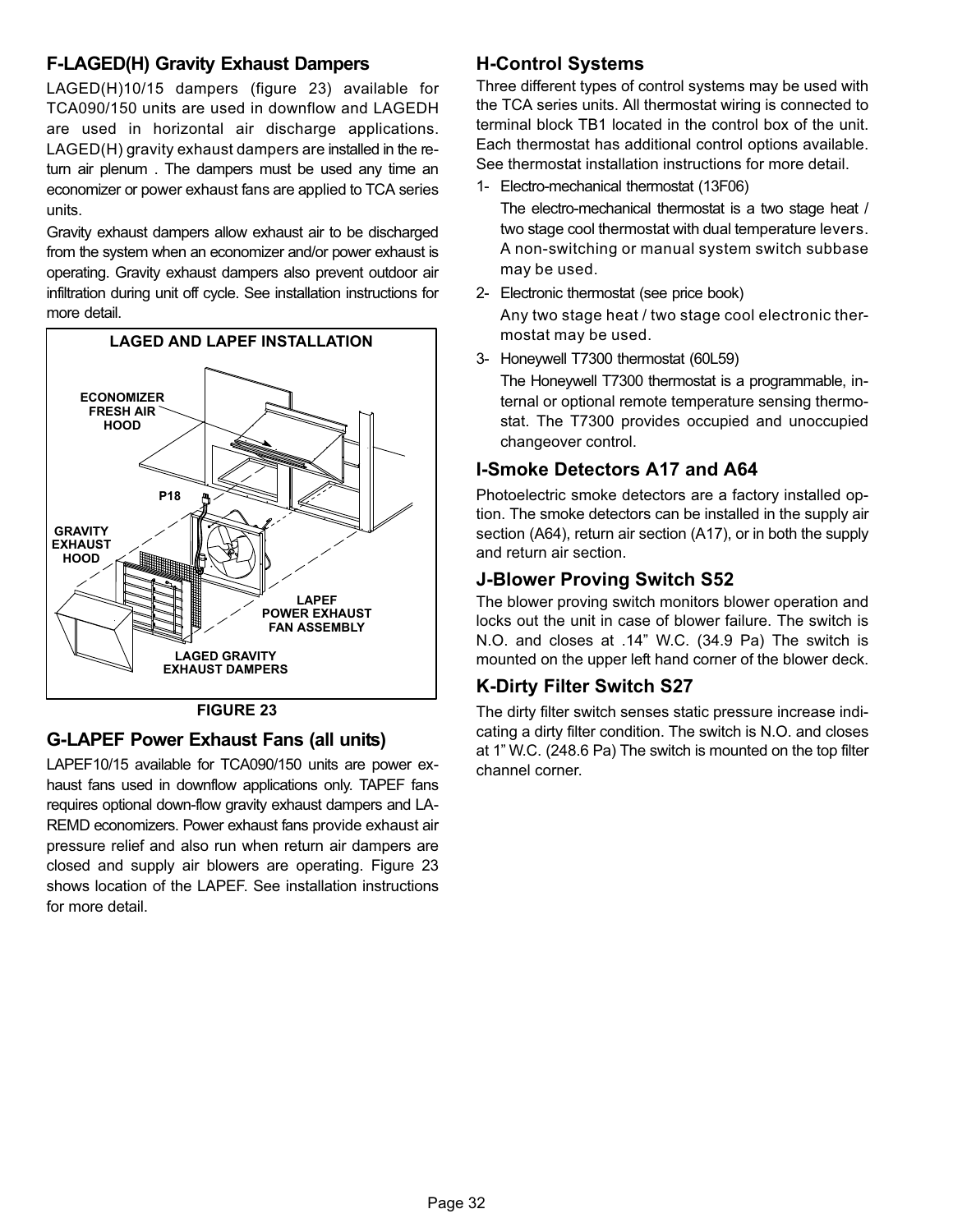![](_page_32_Figure_1.jpeg)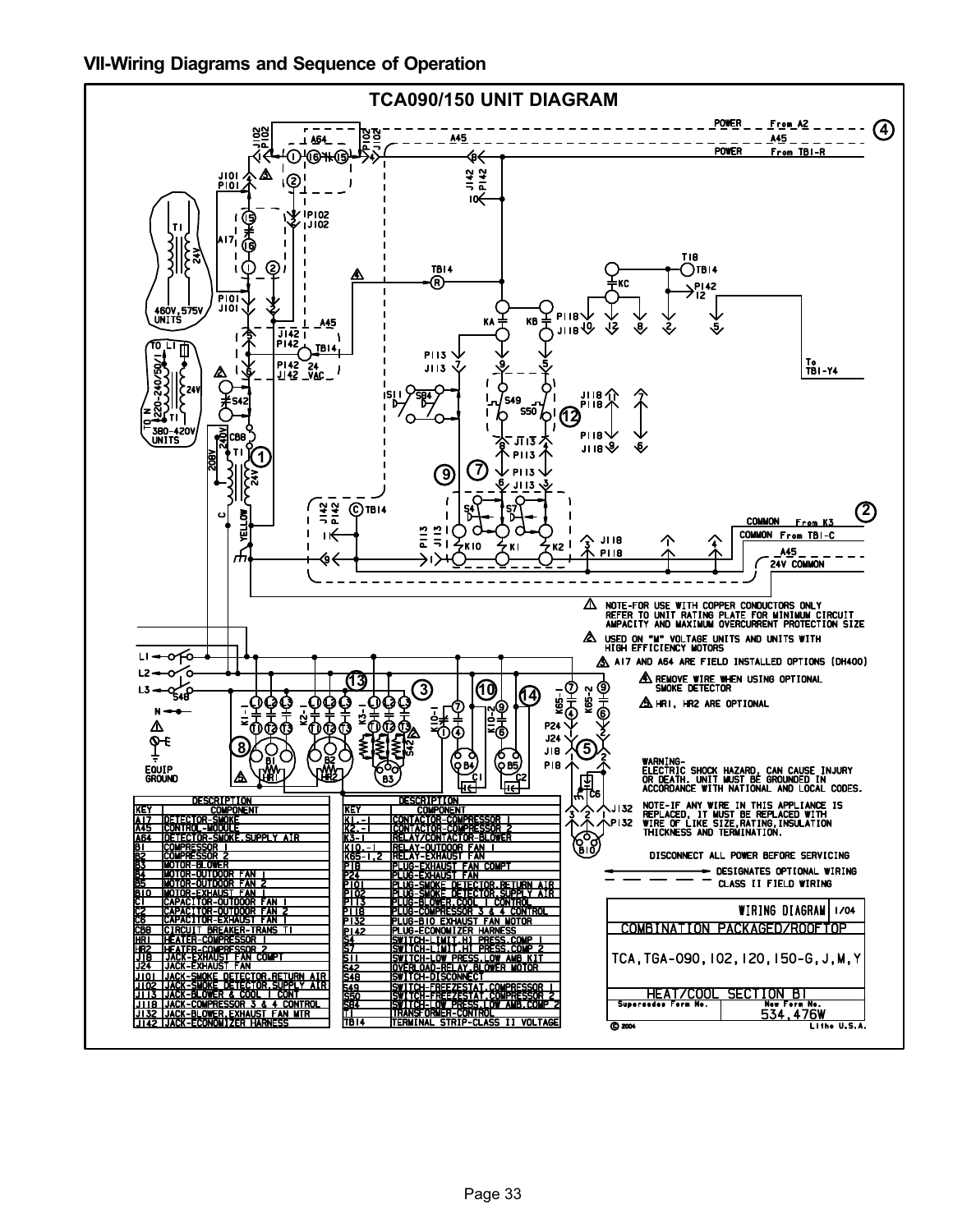## TCA090/150 SEQUENCE OF OPERATION

#### Power:

1. Line voltage from unit disconnect energizes transformer T1. T1 provides 24VAC power to terminal strip TB1. TB1 provides 24VAC to the unit cooling, heating and blower controls.

#### Blower Operation:

- 2. The main control module receives a demand from thermostat terminal G. A45 energizes blower contactor K3 with 24VAC.
- 3. N.O. K3−1 closes, energizing blower B3.

#### Economizer Operation:

- 4. The economizer control module receives a demand and energizes exhaust fan relay K65 with 24VAC at 50% outside air damper open (adjustable).
- 5. N.O. K65−1 and N.O. K65−2 both close, energizing exhaust fan motor B10.

### 1st Stage Cooling (compressor B1)

- 6. First stage cooling demand Y1 and G is energized by the thermostat. G energizes blower.
- 7. 24VAC is routed through TB1 on main control module A45. A45 proves N.C. freezestat S49, and optional N.C. high pressure switch S4. Compressor contactor K1 is energized.
- 8. N.O. contacts K1−1 close energizing compressor B1.
- 9. Optional N.O. low ambient switch S11 closes to energize condenser fan relay K10.
- 10. N.O. contacts K10−1 close energizing condenser fan B4 .

### 2nd Stage Cooling (compressor B2 is energized)

- 11. Second stage cooling demand energizes Y2.
- 12. 24VAC is routed through TB1on module A45. A45 proves N.C. freezestat S50 and optional N.C. high pressure switch S7. Compressor contactor K2 is energized.
- 13. N.O. K2−1 closes energizing compressor B2.
- 14. Optional N.O. low ambient switch S84 closes energizing contacts K10−2. K10−2 close energizing condenser fan B5.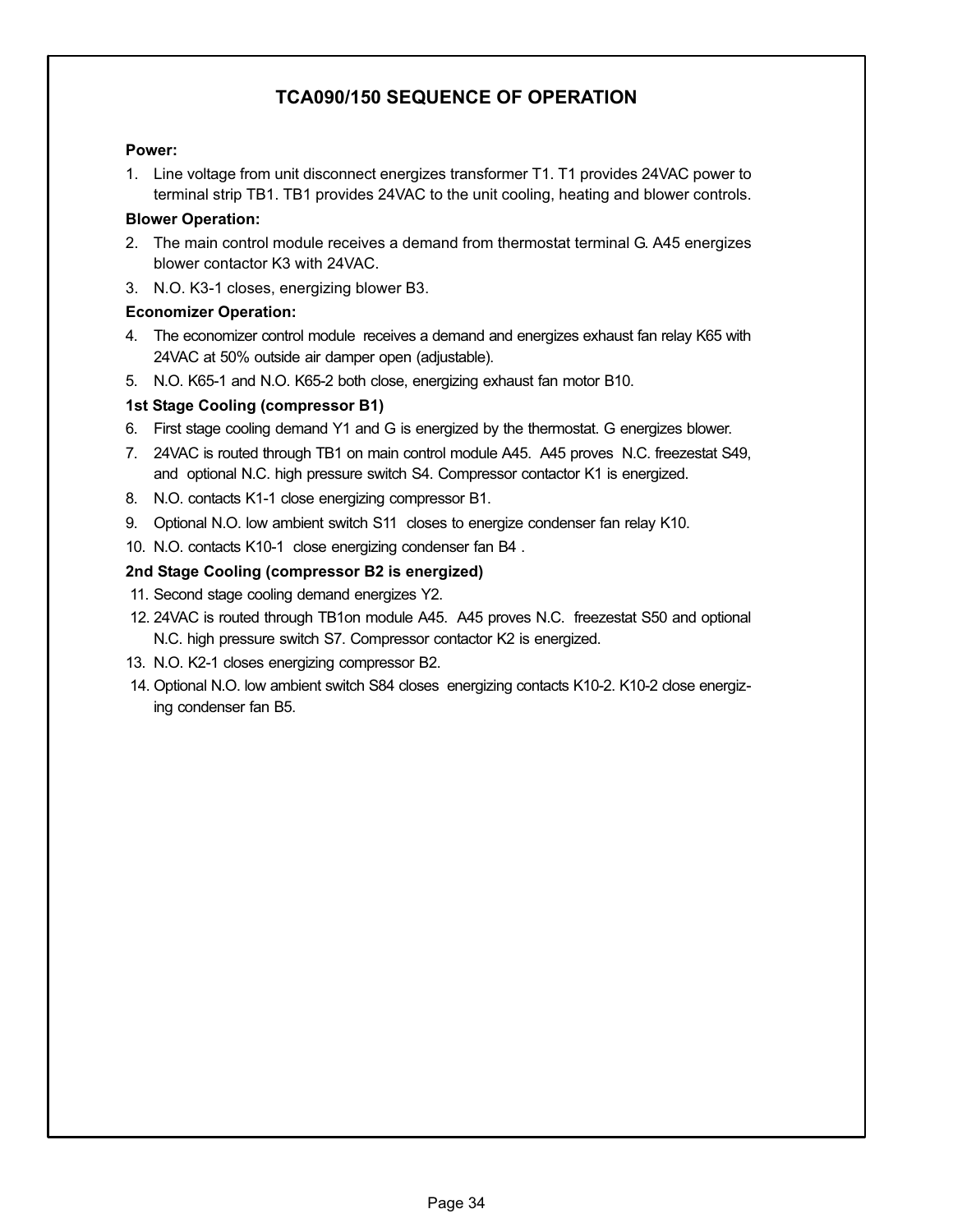![](_page_34_Figure_0.jpeg)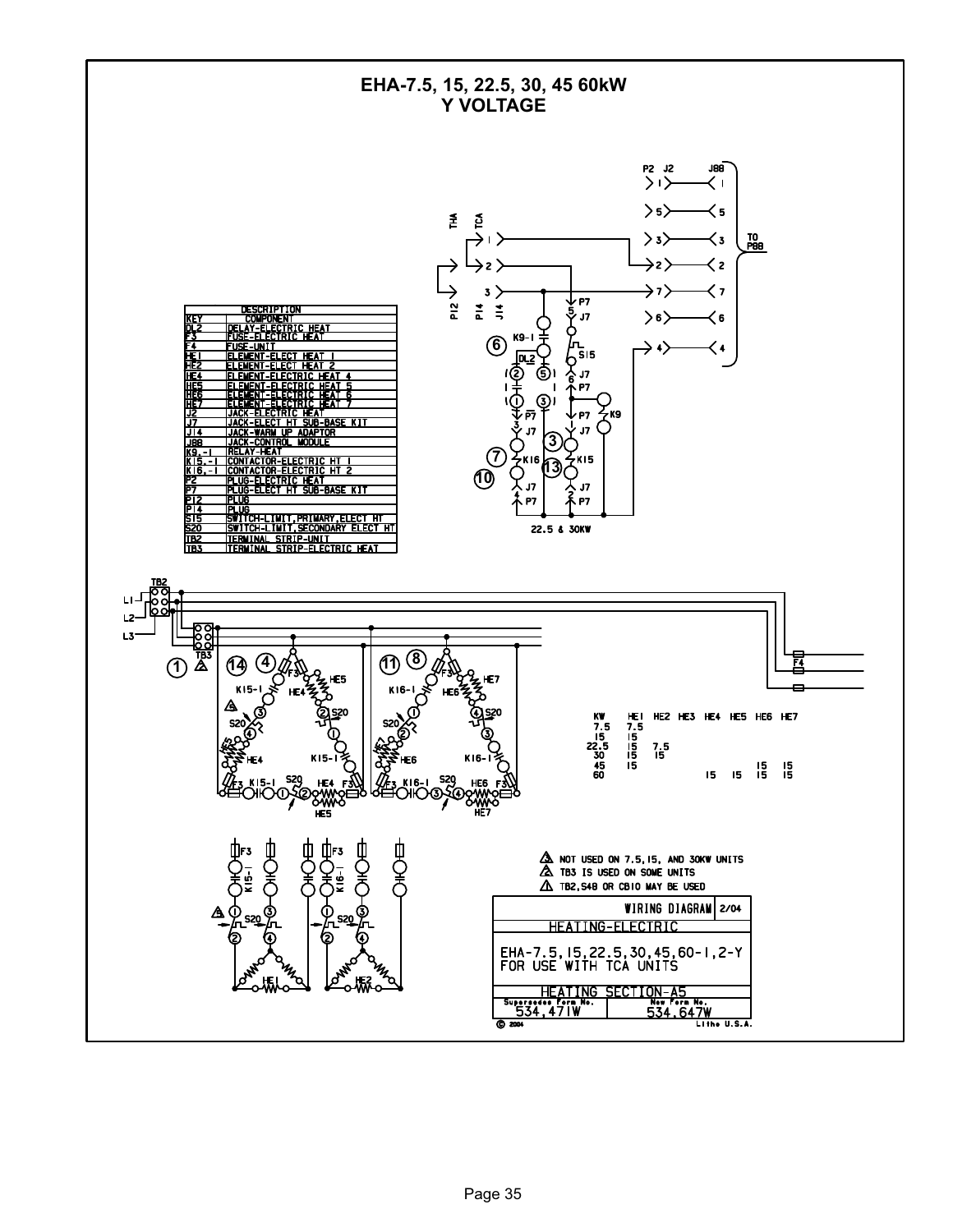![](_page_35_Figure_0.jpeg)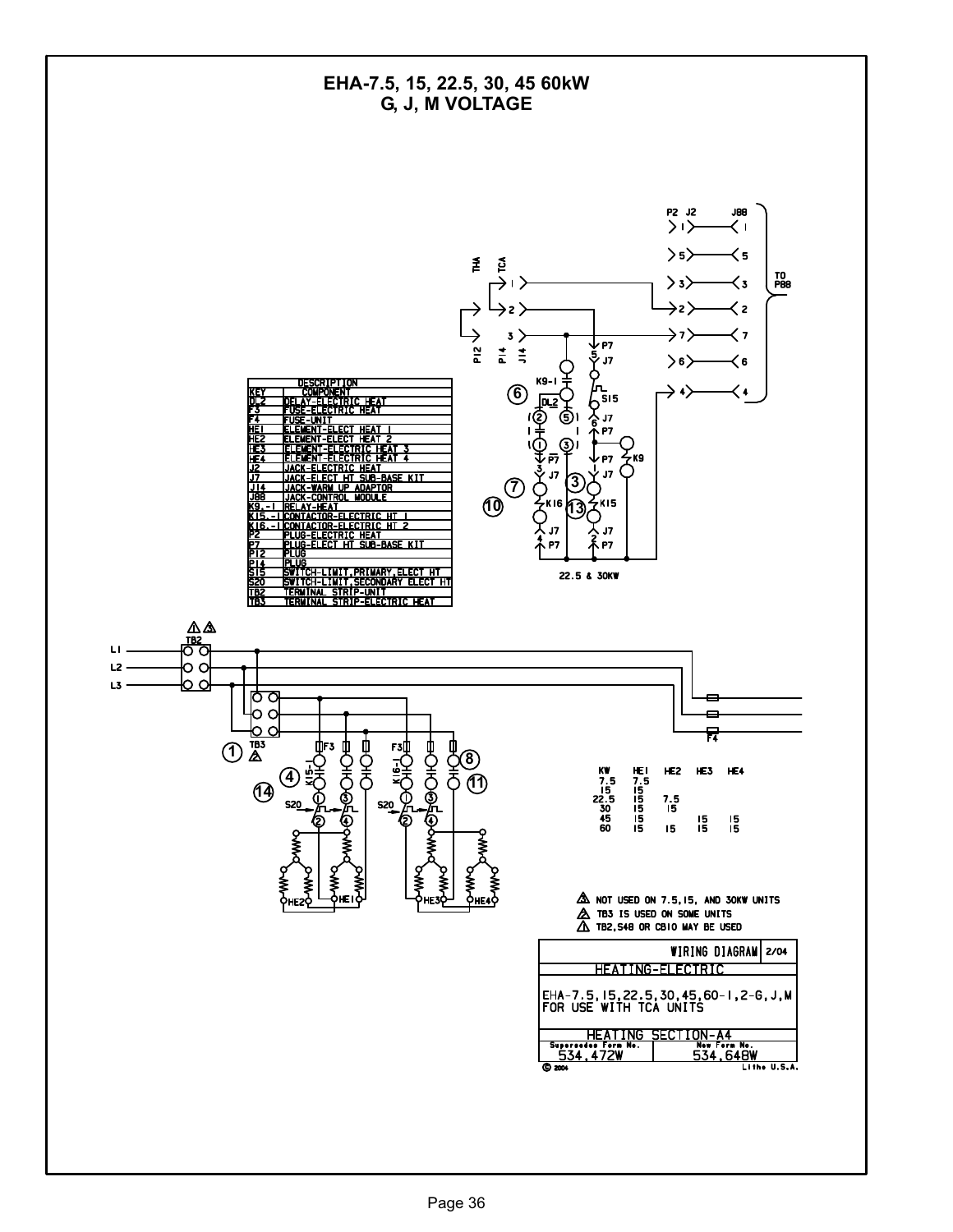## Sequence of Operation −EHA 7.5, 15, 22.5, 30, 45, 60 kW − Y and G, J, M

NOTE: This sequence of operation is for all Electric Heat kW ratings Y through J voltages. Each step of operation is numbered and can be followed in sequence on the diagrams. Operation for G, J, and M voltages will be the same.

#### HEATING ELEMENTS:

1 - Terminal Strip TB3 is energized when the unit disconnect closes. TB3 supplies line voltage to electric heat elements HE1 through HE7. Each element is protected by fuse F3.

#### FIRST STAGE HEAT:

- 2 Heating demand initiates at W1 in thermostat.
- 3 − 24VAC is routed through from main control module A45. After A45 proves N.C. primary limit S15 and secondary limit S20, the electric heat contactor K15 is energized.
- 4 − N.O. contacts K15−1 close allowing the first bank of elements to be energized.

#### SECOND STAGE HEAT:

- 5 − With the first stage heat operating, an additional heating demand initiates at W2 in the thermostat.
- 6 − Relay K9 is energized. N.O. contacts K9−1 close energizing timer DL2.
- 7 − After a 30 second delay, DL2 closes energizing contactor K16.
- 8 − N.O. contacts K16−1 close allowing the second bank of elements to be energized.

#### END OF SECOND STAGE HEAT:

- 9 Heating demand is satisfied. Terminal W2 in the thermostat is de−energized.
- 10 −Electric heat contactor K16 is de−energized.
- 11 − The second set of electric heat elements are de−energized.

#### END OF FIRST STAGE HEAT:

- 12− Heating demand is satisfied. Terminal W1 in the thermostat is de−energized.
- 13− Electric heat contactor K15 is de−energized.
- 14− The first set of electric heat elements are de−energized.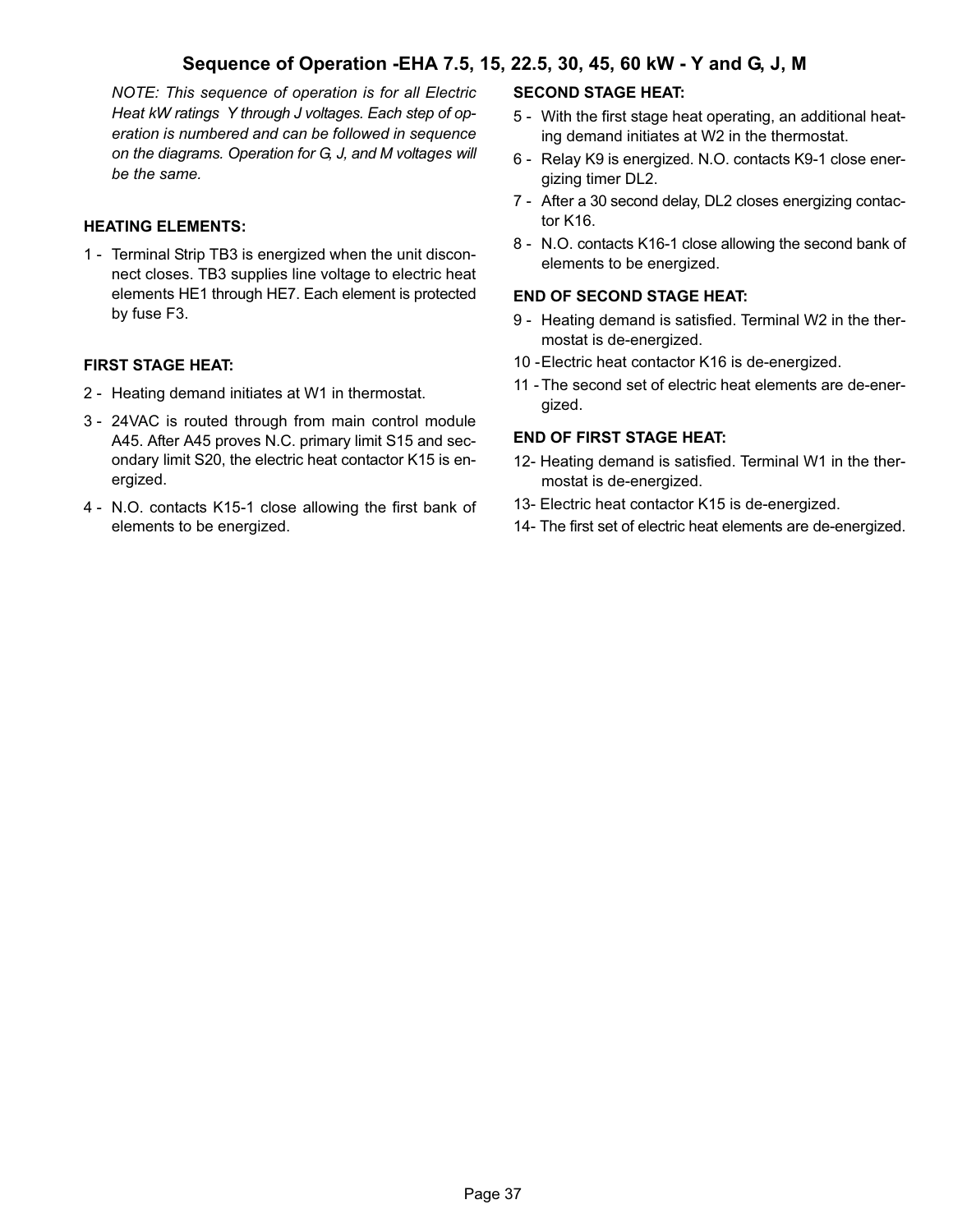![](_page_37_Figure_0.jpeg)

| DESCRIPTION     |                                                                                                  |  |  |
|-----------------|--------------------------------------------------------------------------------------------------|--|--|
| <b>IKEY</b>     | <b>COMPONENT</b>                                                                                 |  |  |
| A2              | SENSOR-ELECTRONIC                                                                                |  |  |
| <b>A45</b>      | CONTROL-MODULE                                                                                   |  |  |
| <b>A63</b>      | <b>ISENSOR-CO2</b>                                                                               |  |  |
|                 | ICMC3-IICLOCK-TIME                                                                               |  |  |
| J3              | JACK-UNIT, ECONOMIZER                                                                            |  |  |
| J <sub>24</sub> | JACK-EXHAUST FAN                                                                                 |  |  |
| J76             | JACK-SENSOR, ECONOMIZER                                                                          |  |  |
| IJ I 13         | <b>CONTROL</b><br><b>IJACK-BLOWER &amp; COOL</b>                                                 |  |  |
| J142            | <b>JACK-ECONOMIZER HARNESS</b>                                                                   |  |  |
| ĪΚ3             | RELAY/CONTACTOR-BLOWER                                                                           |  |  |
| <b>K65</b>      | <b>RELAY-EXHAUST FAN</b>                                                                         |  |  |
| ĪΡ3             | PLUG-LESS ECONOMIZER                                                                             |  |  |
| P24             | IPLUG-EXHAUST FAN                                                                                |  |  |
| IP76            | PLUG-SENSOR, ECONOMIZER                                                                          |  |  |
| P88             | PLUG-HEAT CONTROL                                                                                |  |  |
| P13             | IPLUG-BLOWER & COOL<br><b>CONTROL</b>                                                            |  |  |
| PI42            | <b>IPLUG-ECONOMIZER</b><br><b>HARNESS</b>                                                        |  |  |
| RI<br>l TR I    | SUPI<br><b>SENSOR-MIXED</b><br>0R.<br>PI.<br>AIR<br>STRIP-24V<br><b>GLASS</b><br><b>TFRMTNAI</b> |  |  |
|                 |                                                                                                  |  |  |

 $\triangle$  RI IS USED WITH OPTIONAL MODULATING<br>ECONOMIZER FIELD KIT A REMOVE JUMPER WHEN RI IS USED

THERMOSTAT HEAT ANTICIPATION SETTING O.I AMP

| INDICATES MICRO PROCESSER<br>DESIGNATES OPTIONAL WIRING<br><b>CLASS II FIELD WIRING</b> |                          |              |  |
|-----------------------------------------------------------------------------------------|--------------------------|--------------|--|
|                                                                                         | WIRING DIAGRAM 12/03     |              |  |
| <b>ACCESSORIES</b>                                                                      |                          |              |  |
| ELECTROMECHANICAL OR ELECTRONIC<br>THERMOSTAT FOR TCA/TGA UNITS                         |                          |              |  |
| TEMPERATURE CONTROL SECTION CI                                                          |                          |              |  |
| Supersedes Form No.                                                                     | New Form No.<br>534.484W |              |  |
| 2003                                                                                    |                          | Litho U.S.A. |  |

#### POWER:

1. Terminal strip TB1 found on the main control module A45energize thermostat components with 24VAC. OPERATION:

2. The main control module A45 receives data from the electronic thermostat A2 (Y1, Y2, W1, W2, G, OCP) A45 energizes the appropriate components for heat or cool demand.